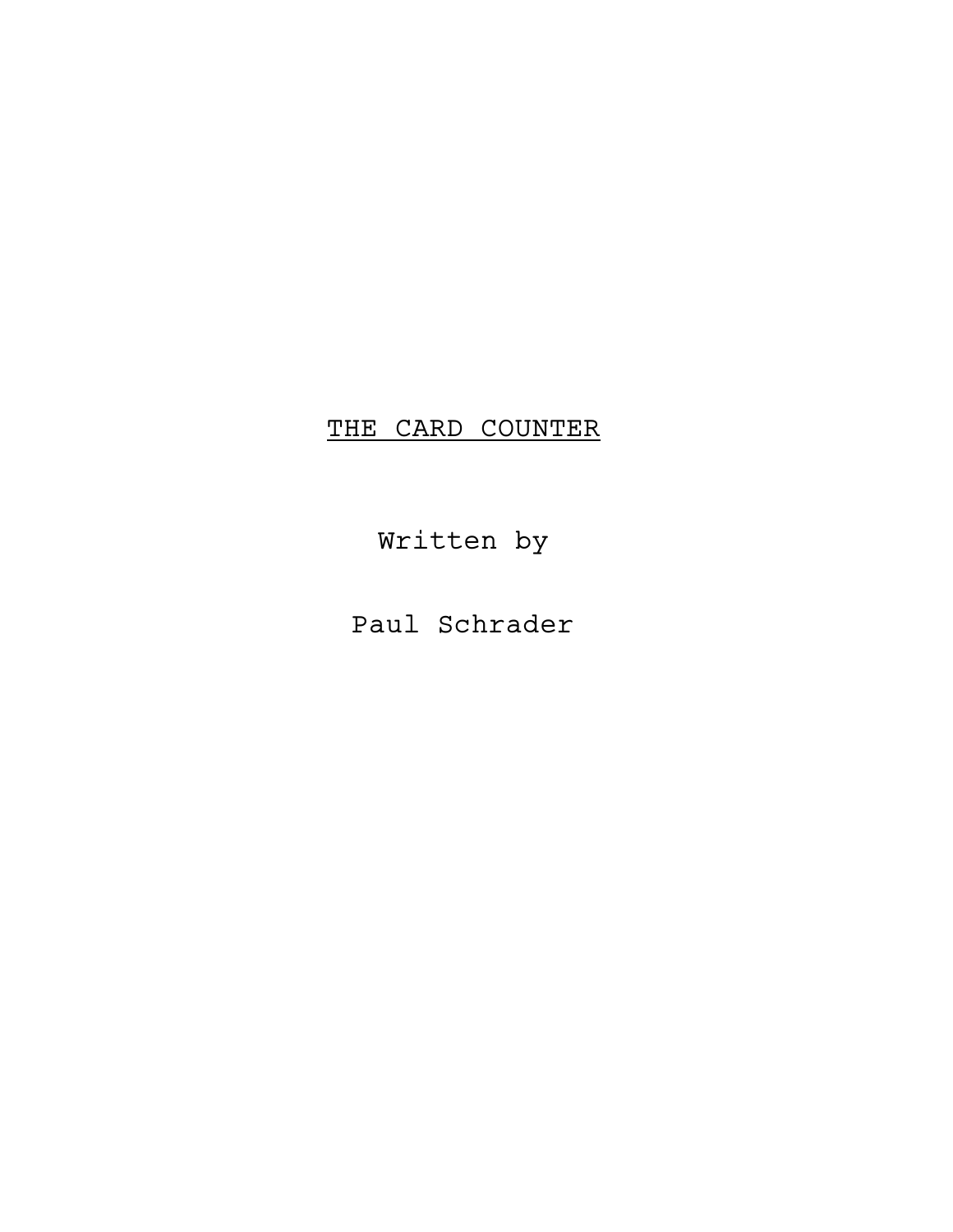## INCARCERATION

1 INT. CASINO – MORNING 1

EXTREME SLOW MOTION CLOSEUPS of a dealer's hand shuffling cards from a shoe onto a blackjack table. The cards fall hypnotically into place.

A dry, measured voice speaks over:

TELL V.O. I had never imagined myself as someone suited to a life of incarceration. As a boy I was afraid of confined spaces. I feared elevators. When I was older I just wanted to get in the car, roll the windows and drive, drive. Drive wherever my eyes would take me. I was an American kid.

Close ups: players' hands checking cards.

TELL V.O. (CONT'D) Confinement of any kind was terrifying to me.

Close up. Dealer's hand re-deals.

TELL V.O. (CONT'D) So, to my surprise, having been sentenced to ten years in prison, I found I adjusted quite well.

CUT TO:

2 INT. LEAVENWORTH PRISON - DAY 2

PRISON MONTAGE. Tableaus from life in a modern prison facility.

--a row of door cells, slots for access

--prisoners dressed in matching prison issue browns sit at metal common tables. They eat standardized meals with plastic utensils. Conversation is minimal. "Correction Specialists" stand watch.

--WILLIAM TELL, 32, lies on a hard bed in his Spartan 6x9 foot cell. He is a muscular man, conservative in appearance. He stares upward, a folded library book on his stomach. ("Meditations," Marcus Aurelius). A bell rings.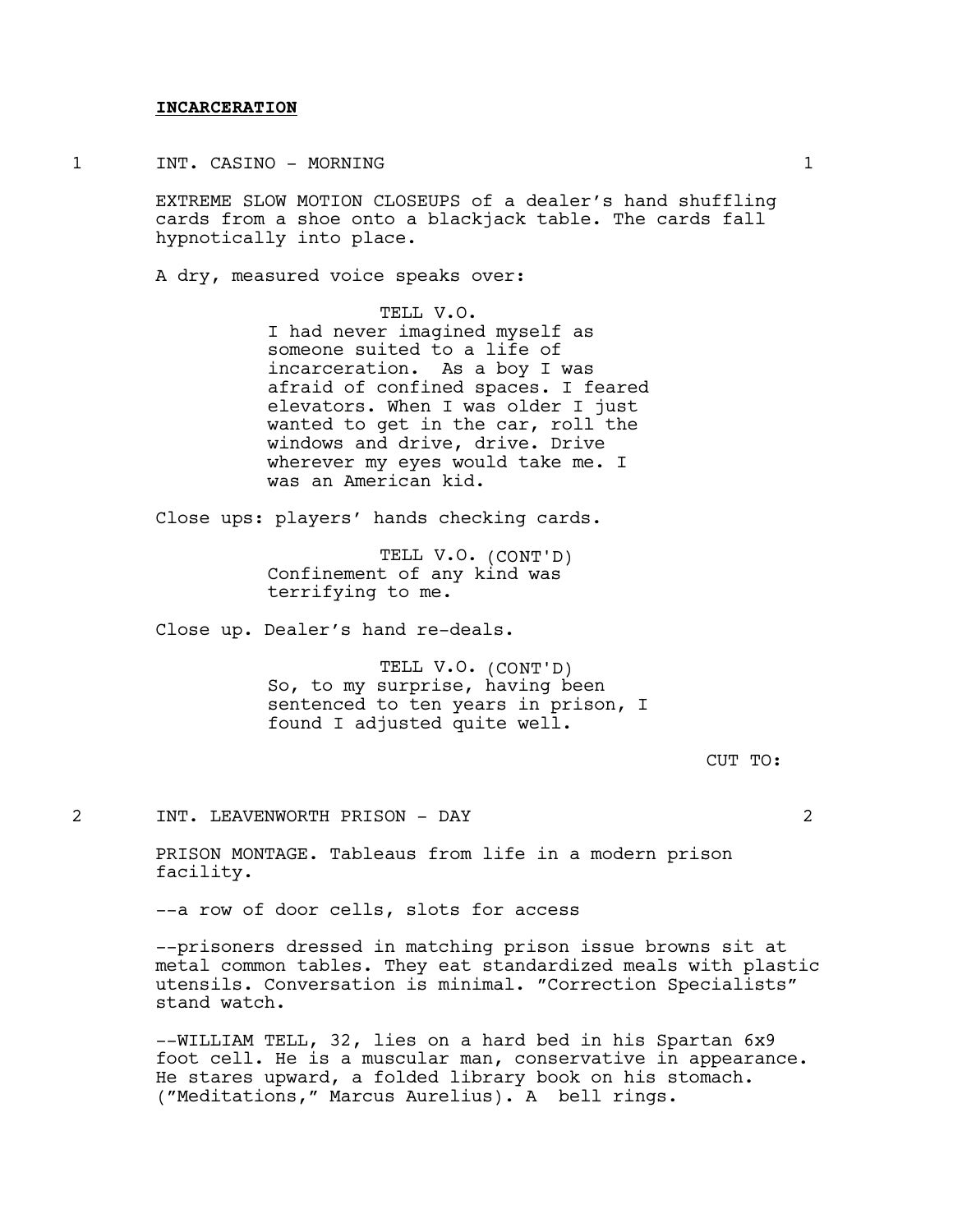Prisoners set down meal trays on four seat tables in the cellblock common area. Tell's voice-over continues:

> TELL V.O. I liked the routine. I liked the regimen. The same activities the same time every day. The same toothbrush, the same clothes, the same toilet, the same food, the same flip-flops, the same conversations. The faces change, but not much. No choices. No anxiety,

Lights out.

TELL V.O. (CONT'D) I found that I liked reading books. I'd never read a book before. Not all the way through. I found a life for myself that had been beyond my imagination.

--Tell sits on his bunk dealing placing cards from a deck on to the blanket. One by one. He concentrates on each.

> TELL V.O. (CONT'D) It was in prison I learned to count cards.

> > CUT TO:

#### CASHING OUT

3 INT. CASINO - DAY 3

William Tell, 42, sits at a Blackjack table in some casino, any casino, anywhere. Three other players. He has a good stack of chips. The Blackjack Dealer deals.

He wears a grey button shirt, narrow black tie and loose grey/green jacket. His hair is center parted.

> TELL V.O. What separates Blackjack from other games is that it's based on dependent events, meaning past affects the probability in the future. The house has a 1.5 percent advantage.

> > (MORE)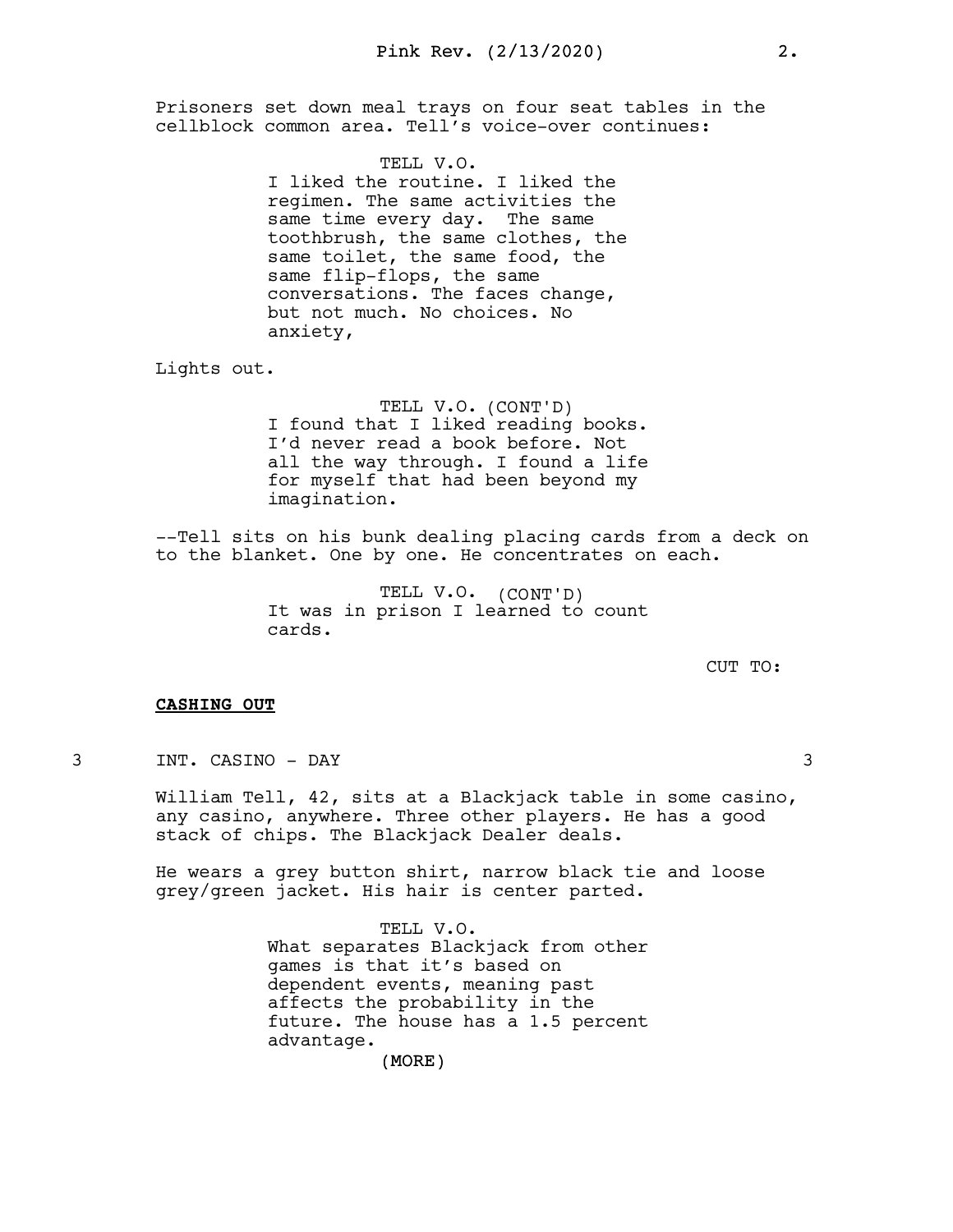TELL V.O. (CONT'D) If a player knows the nature of the cards in the shoe he can turn the house advantage to himself. To do this he has to keep track of every card that is played.

Editing illustrates the points Tell is making.

TELL V.O. (CONT'D) The count is based on a high low system. High cards, ten, jack, queen, king have a value of minus one. If they are depleted, player's advantage goes down. The low cards, two, three, four, five, six have a value of plus one. The seven, eight and nine have no count value. The player keeps track of every card and calculates the running count.

The Dealer distributes cards from the shoe. The value of each card is labeled by a "+1" or "-1" that graphic on screen, as is the ever changing total plus or minus running count value.

> TELL V.O. (CONT'D) Then the player arrives at the true count, which is the running count divided by the decks remaining. For example, if the running count is plus nine and there are four and a half decks remaining, nine over four and a half gives you a true count of plus two. As true count increases, the player's advantage increases. The idea is to bet little when you don't have the advantage and proportionately more when you do.

William collects his winnings. The Dealer looks at Tell, signals with his eyes: the Pit Boss is watching.

> TELL Well, that's about enough for me.

Tell stacks his chips, stands. Says to the other players:

TELL (CONT'D) Nice playing with you.

He tips the Dealer and heads for the cashiers' cages. The Pit Boss watches as he goes.

3.

CUT TO: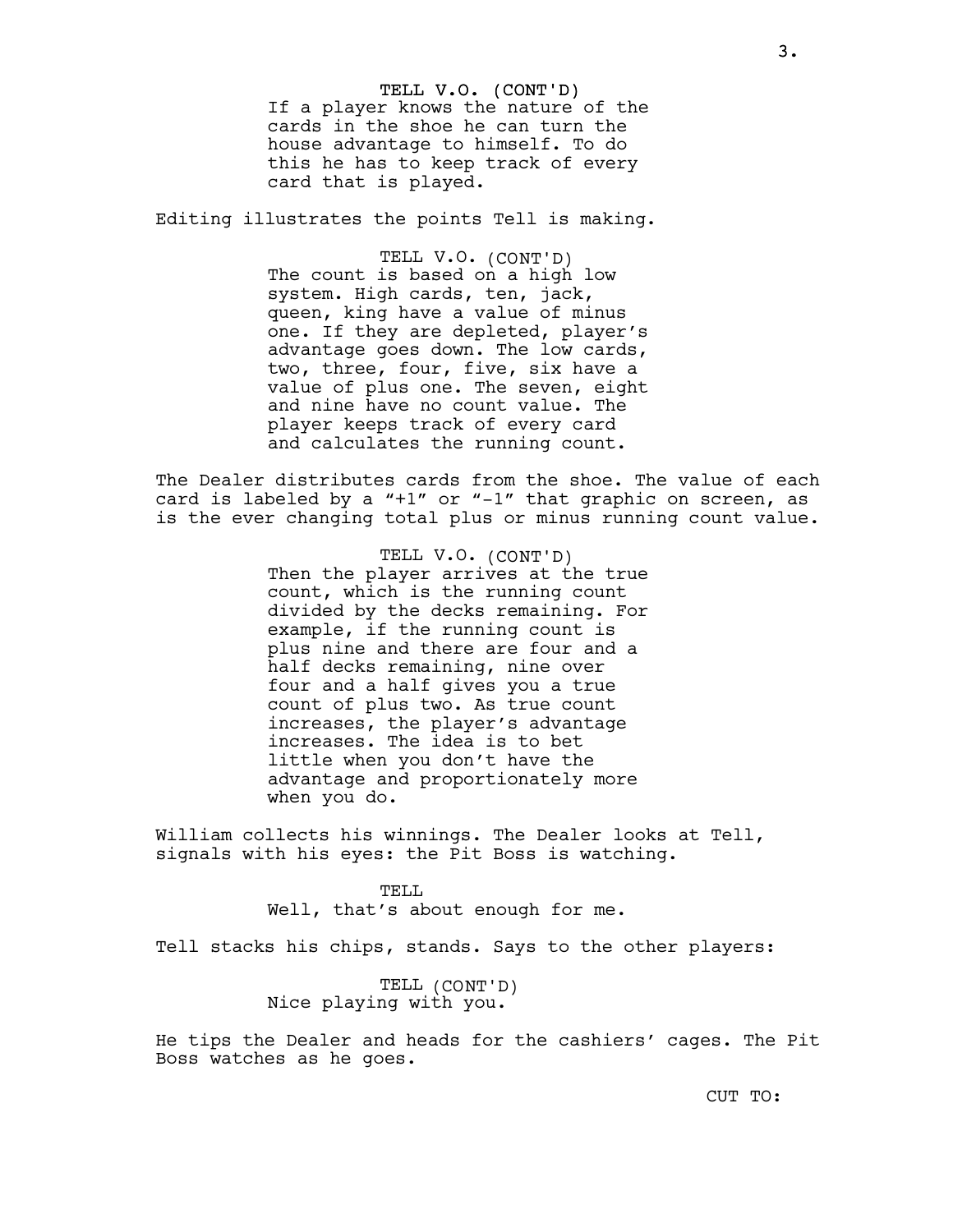## 4 INT. CASHIER'S WINDOW - DAY 4

Tell passes his chips to the CASHIER, waits as the Bill Counter counts out \$840.

CUT TO:

## 5 EXT. CASINO - DAY 5

OUTSIDE, he's hit with a blinding blast of sunlight. It's about 10 am. He puts on his sunglasses and heads for the parking area.

CUT TO:

### CHECKING IN

6 EXT. TELL'S CAR, DRIVING - DAY 6

Tell's Toyota passes shops and bars, turns into the an inexpensive motel, a one story structure featuring "FREE cable TV, coffee, wi-fi."

7 INT. MOTEL #1 OFFICE - DAY 7

He enters the small OFFICE, approaches the female DESK CLERK.

TELL

Good day.

DESK CLERK Good day to you, sir.

TELL I'd like a single, one night. I'll pay now. I have cash.

DESK CLERK That's \$46, \$52 with tax. What's your name?

TELL (gives her \$100 bill) William Tell.

DESK CLERK Check out's at noon. You want some coffee? It's free.

TELL How old is it?

4.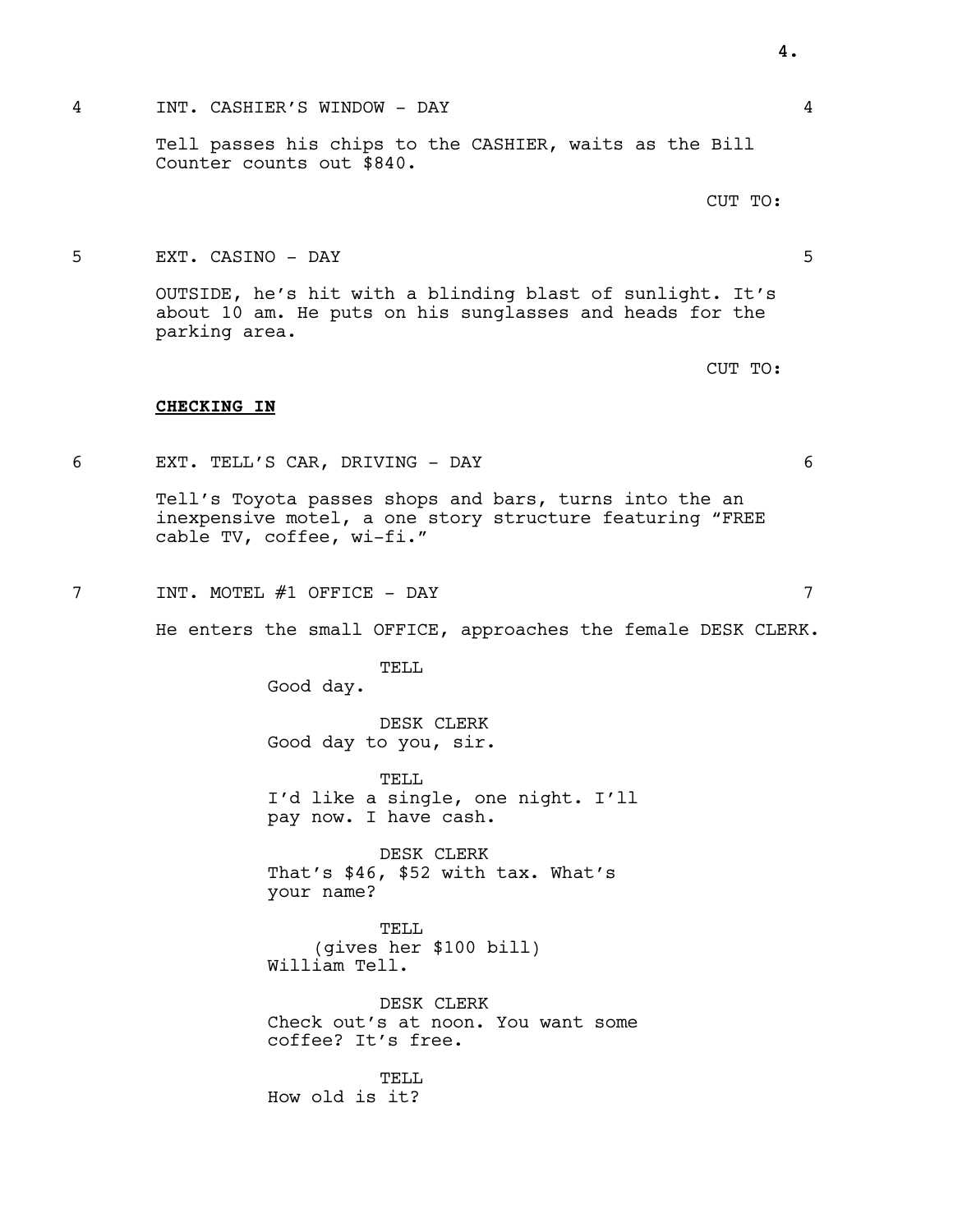## TELL

Why not?

She counts out \$48 in change.

CUT TO:

8 EXT. MOTEL #1 PARKING LOT - DAY 8

Tell walks across the PARKING AREA, coffee cup in his hand. He takes a sip, tosses the rest out. He opens the Toyota trunk, tosses the cup inside, takes out a suitcase and duffel bag. Heads for room number 9.

CUT TO:

9 INT. MOTEL #1, ROOM #9 - DAY 9

Tell places the luggage down, turns on the lights, removes his jacket, sets about his MOTEL ROOM ritual.

First he removes any extraneous items from the room--framed art prints, pillows, ashtray, phone, mirror, reading material, bed cover, TV--places them in the closet. Closes the door. The room is stripped bare.

Bending down he opens the suitcase. Inside are folded white sheets and a plastic container of twine ties.

Unfolding the sheets, Tell starts wrapping the furniture in white cloth. The coffee table. He uses the twine ties to secure the linen to the table legs.

The end table is next. Then the desk. Then the chair. The bed headboard.

The entire room is wrapped in spectral white like the ghostly furnishings of someone long departed.

He then removes his laptop from the suitcase, places it on the sheet wrapped table. He opens it, turns it on. Beside he places an open composition book. A ball point pen beside the journal.

He sets an empty glass and a bottle of whiskey on the table.

5.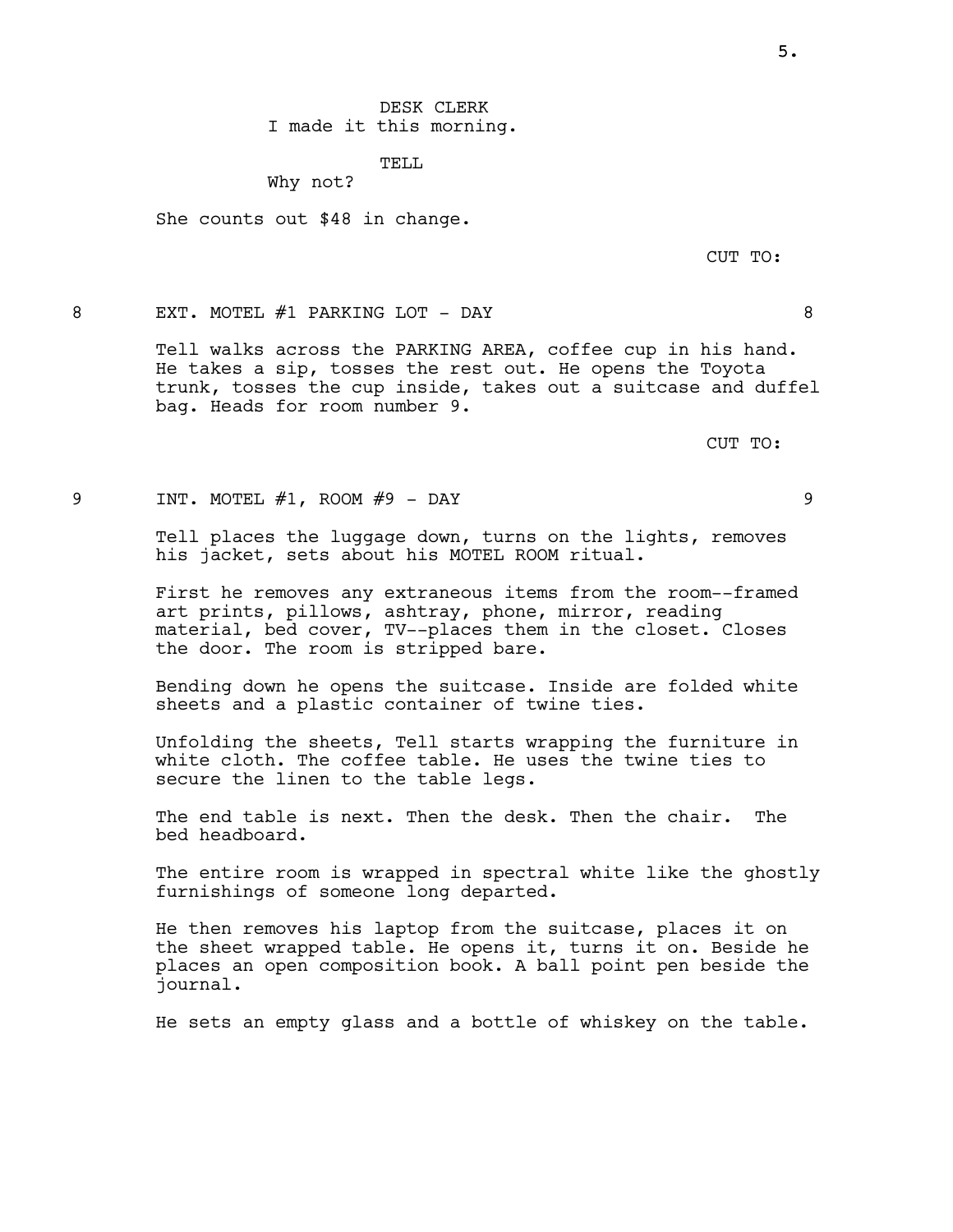He pulls the wrapped chair to the desk, sits. He opens a file on his laptop: "casino log." He enters the date, the name of the casino, the tables he played, the time played, the amount bet, the amount won or lost.

He saves the information, picks up the ball point pen, begins to write in longhand in the composition book. Pours himself a drink.

FADE TO BLACK.

## A GAMBLING FRIEND

FADE IN.

10 I/E. TELL'S CAR - DAY 10

Tell steers his Toyota into a NEW CASINO COMPLEX. A large sign reads: "Grand reopening!"

11 INT. GRAND OPENING CASINO - DAY 11

Tell makes his way past giddy customers ("Free Prizes!") to the Blackjack tables.

En route he spies an aging gambling compadre, SLIPPERY JOE, floral shirt, sideburns and cowboy hat. They exchange greetings.

> SLIPPERY JOE Mr. B, long time no see.

TELL Not so long Slippery Joe.

SLIPPERY JOE (they sit) They don't call me that anymore. What they calling you now?

TELL You have a suggestion?

SLIPPERY JOE You come for the poker tournament?

TELL I like Grand Openings.

SLIPPERY JOE --re-opening's--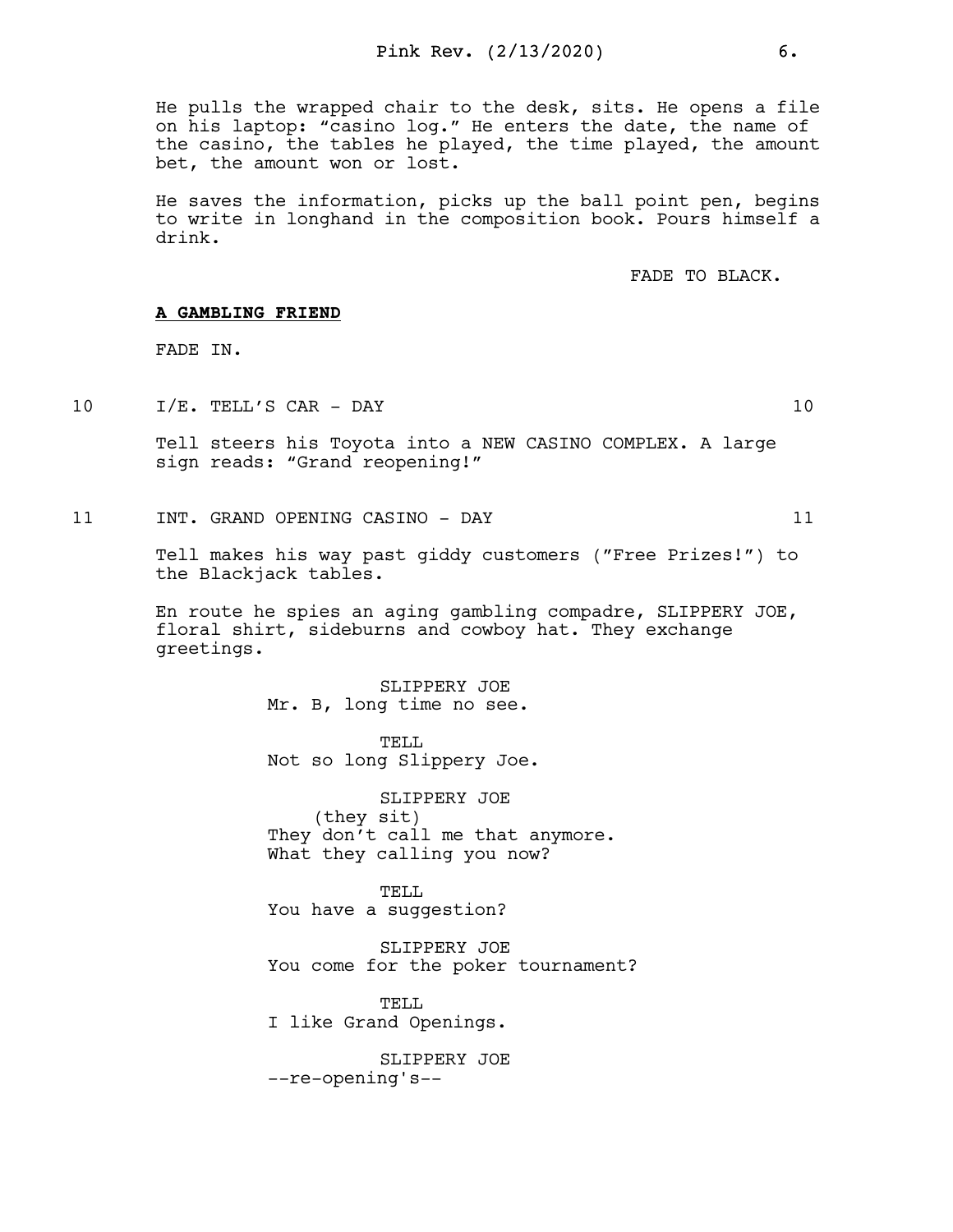TELL. They're working things out. Mistakes get made. Always happens.

SLIPPERY JOE They're introducing a new room for Pai Gow poker. High limit, really high limit.

TELL V.O. House odds 11 percent.

SLIPPERY JOE And plenty of suckers.

TELL Those Asian gamblers are pretty crafty.

SLIPPERY JOE Not so much as we think. What are you going to play?

TELL Maybe a little Blackjack. See how it goes.

SLIPPERY JOE There are some cool cats here. Downtown Brown, some others. You should meet them.

TELL. I've met enough people.

SLIPPERY JOE (checks his watch) Let's go over to the Washa Casino. Fifteen minutes away. Sit in on the poker tournament. That's always a gas to watch.

TELL Ah, Slippery...

SLIPPERY JOE

Com'on, Mr. B, we're going. Let's watch some poker. Buy me a drink. Follow me.

Slippery Joe guides Tell to the exit.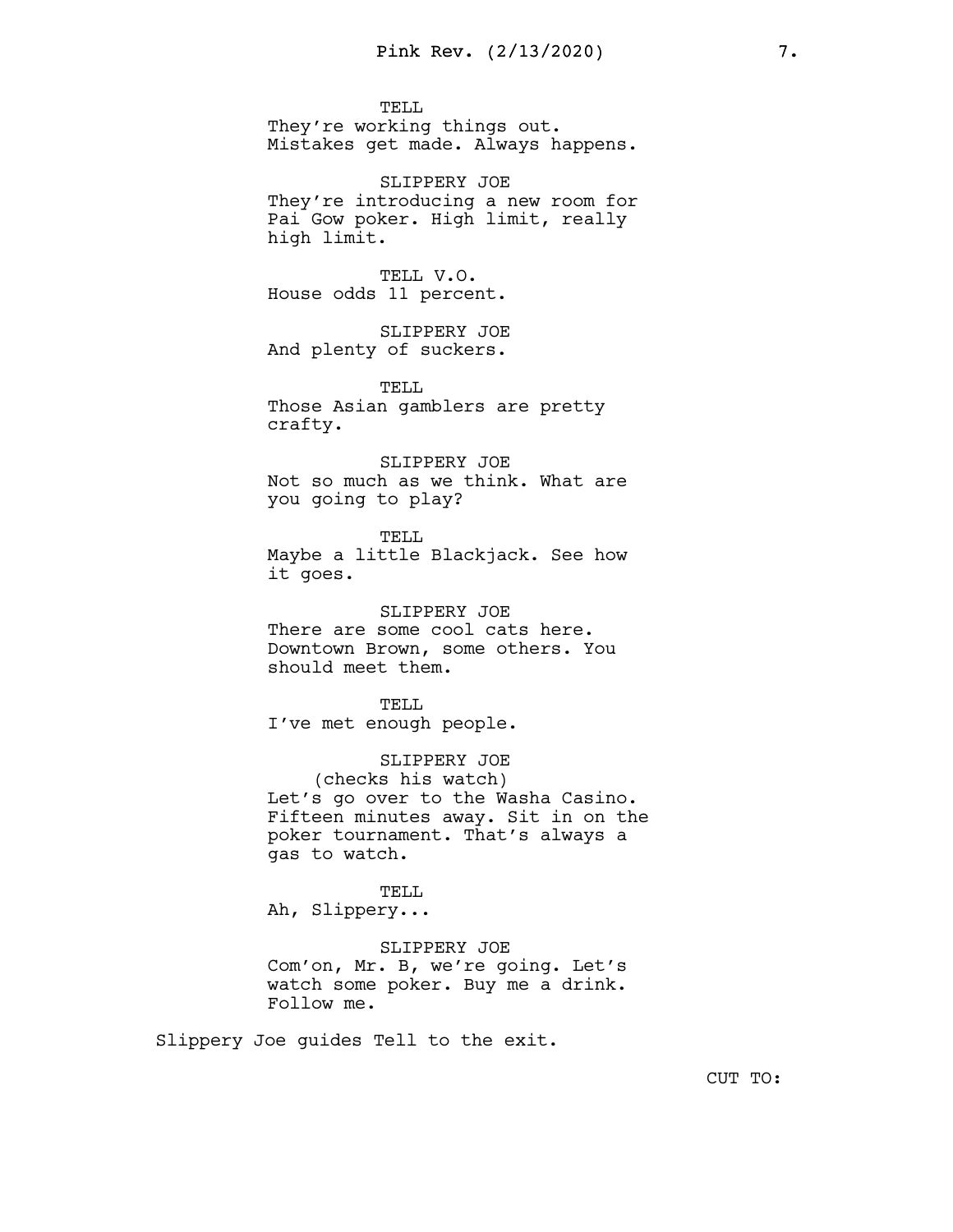Slippery Joe strides through rows of slots with a sense of entitlement. William Tell follows behind.

They approach the pit area featuring the "World Poker Tournament." They stand at a rail where high top table overlook the gaming pit.

The "tournament" is down to final table. A viewing area has been set up. An overhead cam displays the final table on flat screens. Slip checks his watch:

> SLIPPERY JOE Shit, they're down to the final table.

They stand at the rail.

SLIPPERY JOE (CONT'D) "World fucking tournament." Kiss my balls.

TELL What's your problem, Slip?

SLIPPERY JOE Me? I ain't got no problems.

A Waitress approaches. Slippery waves her on, they turn their attention back to the tournament. One player stands out. This is MR. USA, 30, replete with nativist hubris. He wears an American flag shirt, blue pants and a "USA" baseball cap.

Mr. USA wins a pot. He throws his fists upward and chants: "USA, USA, USA." Two LACKEYS in the audience join in: "USA, USA..." The other players hide their disgust. Tell watches with detachment.

Tell spots someone looking at him. She sits against the wall. An attractive black woman, 40, in a fetching outfit. Black dress, big red Jackie O rhinestone studded sunglasses.

He looks away, then looks back. Damn right. She is looking at him. He turns his attention back to the poker pit.

> SLIPPERY JOE (CONT'D) What an asshole, that guy, Mr. USA.

TELL It's working for him.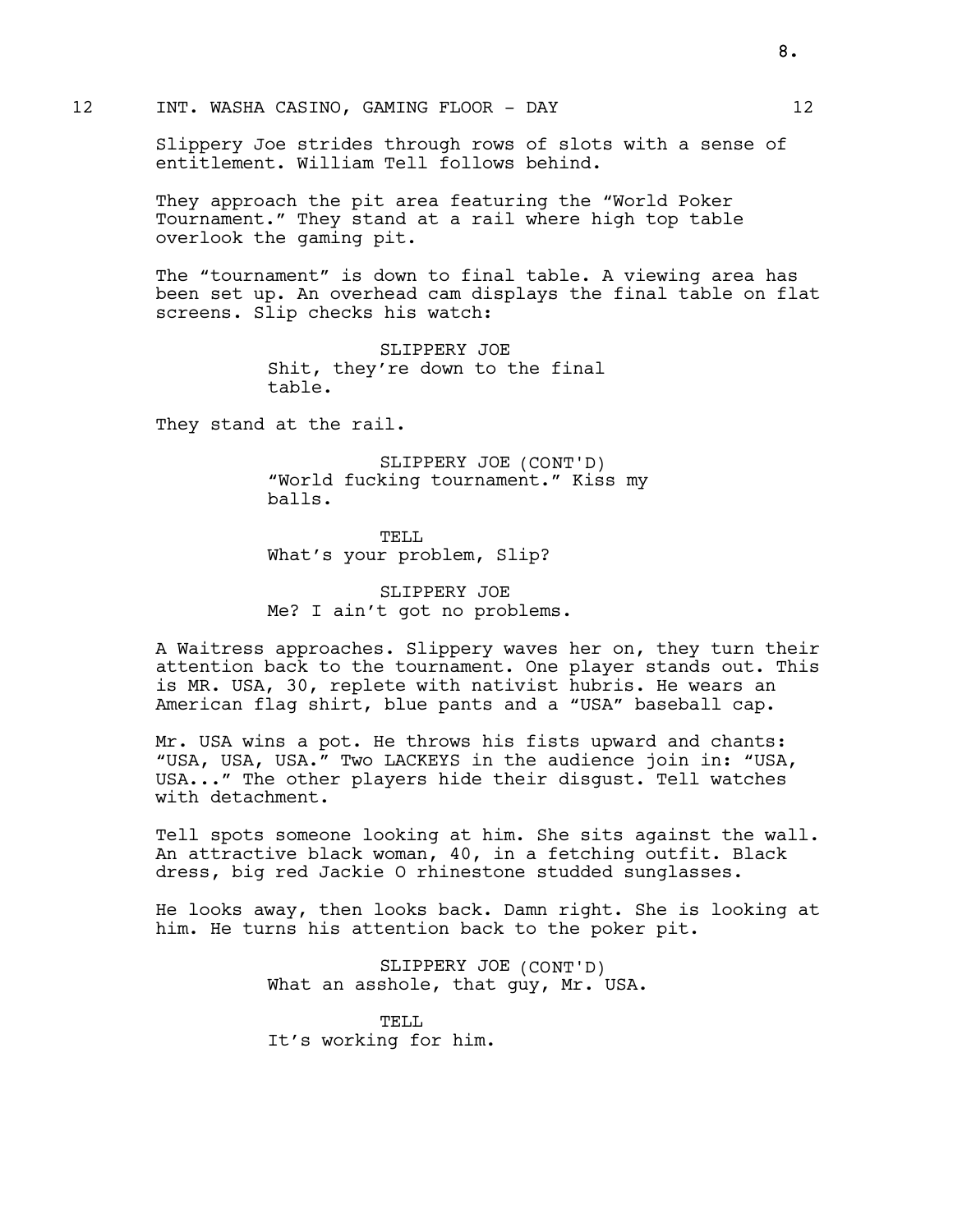SLIPPERY JOE He plays it for all it's worth. Born in Ukraine, the asswipe. He's got a website. I came all the way here for this? Where you on to next?

TELL

There's a law enforcement convention in Atlantic City. ISC. Cops are always good. They have a few drinks and they think nobody can touch them.

Mr. USA wins another pot ("USA! USA!"). It's down to two players.

LA LINDA, turns her attention from the final table back to Tell. Seems more interested in him that the game.

Walks over.

LA LINDA Mind if I join you?

TELL Be our guest. (he nods) I recognize you.

LA LINDA We've played before.

TELL. Three, no, four times. Horseshoe Baltimore, Caesar's Atlantic City, Foxwoods, Harrah's Philly.

LA LINDA That's right.

TELL You binked an inside straight at Foxwoods.

LA LINDA No explaining luck.

Mr. USA's opponent goes all in on the flat screens. USA calls. The room hushes. The River. Three Aces. USA wins. Slip heaves with disgust.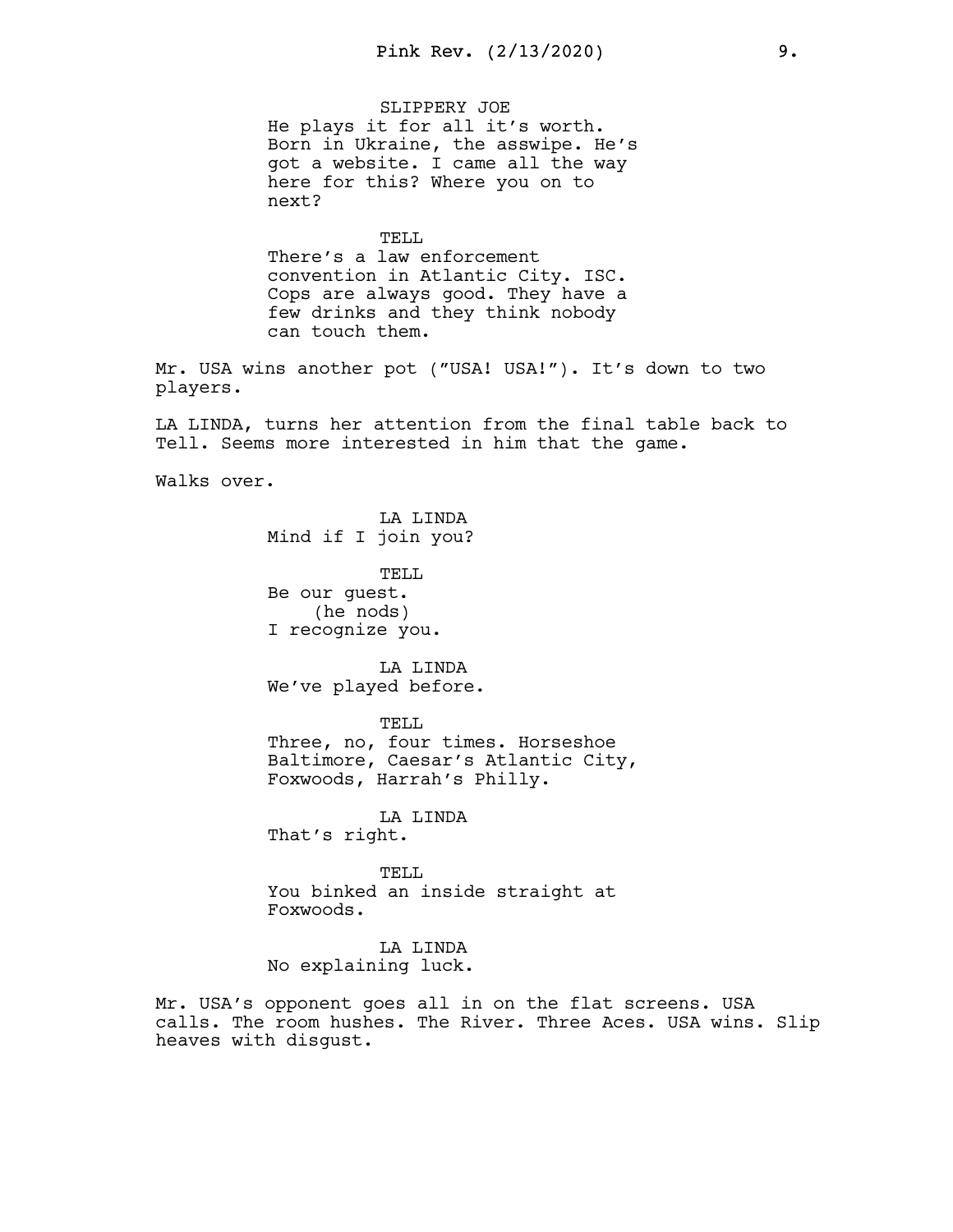SLIPPERY JOE I'll let you two youngsters be. I want to play some dice.

He walks off.

**LA LINDA** I knew him when he was called Slippery Joe.

TELL Linda, right?

LA LINDA "La Linda." "LL." Like Lucky Lady. (beat) I've watched you play. You count cards, right?

TELL. I'm not that smart.

LA LINDA But you win. (he shrugs) That means you count cards. How do you avoid getting backed off?

TELL. I've been backed off.

A WAITRESS stops by. He orders a beer. She orders a Tom Collins. The poker players and officials clear the table. Mr. USA heads off with his entourage. We hear Tell's thoughts:

> TELL V.O. The man never saw a day of service. I'd like to run that red, white and blue flag straight through his mouth and out his asshole.

LA LINDA Yet here you are.

TELL.

It's a matter of degree. The house doesn't mind players who count cards. They don't even mind players who count cards and win. What they don't like are players who count cards and win big. It's how much you win and how you win it. I keep to modest goals.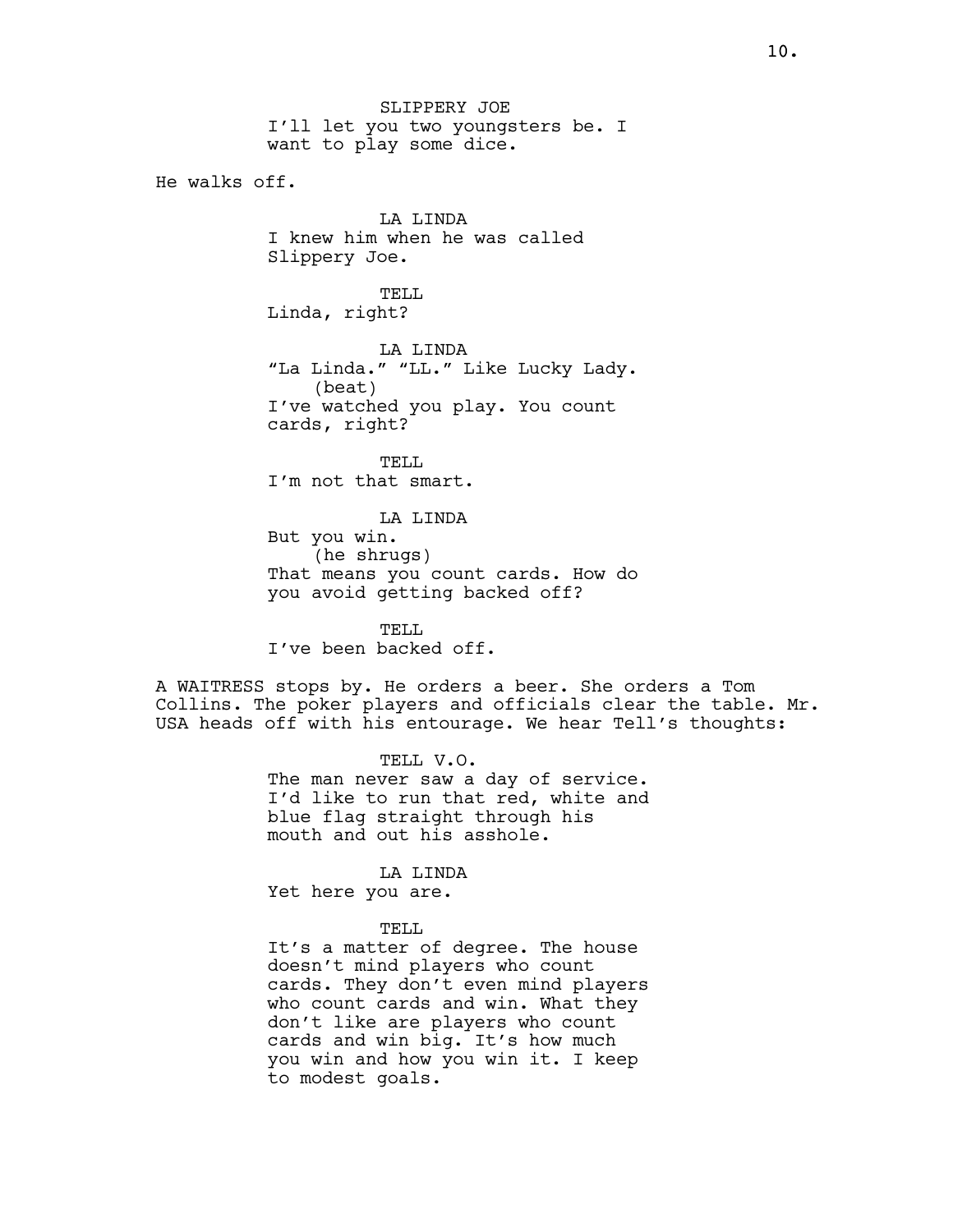LA LINDA That's what I want to talk to you about. What's your name again?

TELL William Tell.

LA LINDA I suppose you have ID to that effect.

TELL. Want to see it?

LA LINDA I've watched you play poker. I wonder why you always play low stakes games. You're a crackerjack.

TELL I play within my means.

LA LINDA There's no reason to do that. You could get someone to stake you. MTT. Seven million payout. 100K freeze out.

TELL. That's what you do? You run a stable?

The waitress brings their drinks.

LA LINDA I can get someone to stake you. One hundred percent. On my word.

TELL I prefer to work under the radar.

LA LINDA I thought you were a gambler. (he shrugs) So tell me, Bill, you ever been in prison?

TELL Why would you say that?

LA LINDA I can tell when someone's been inside. It's a gift I have.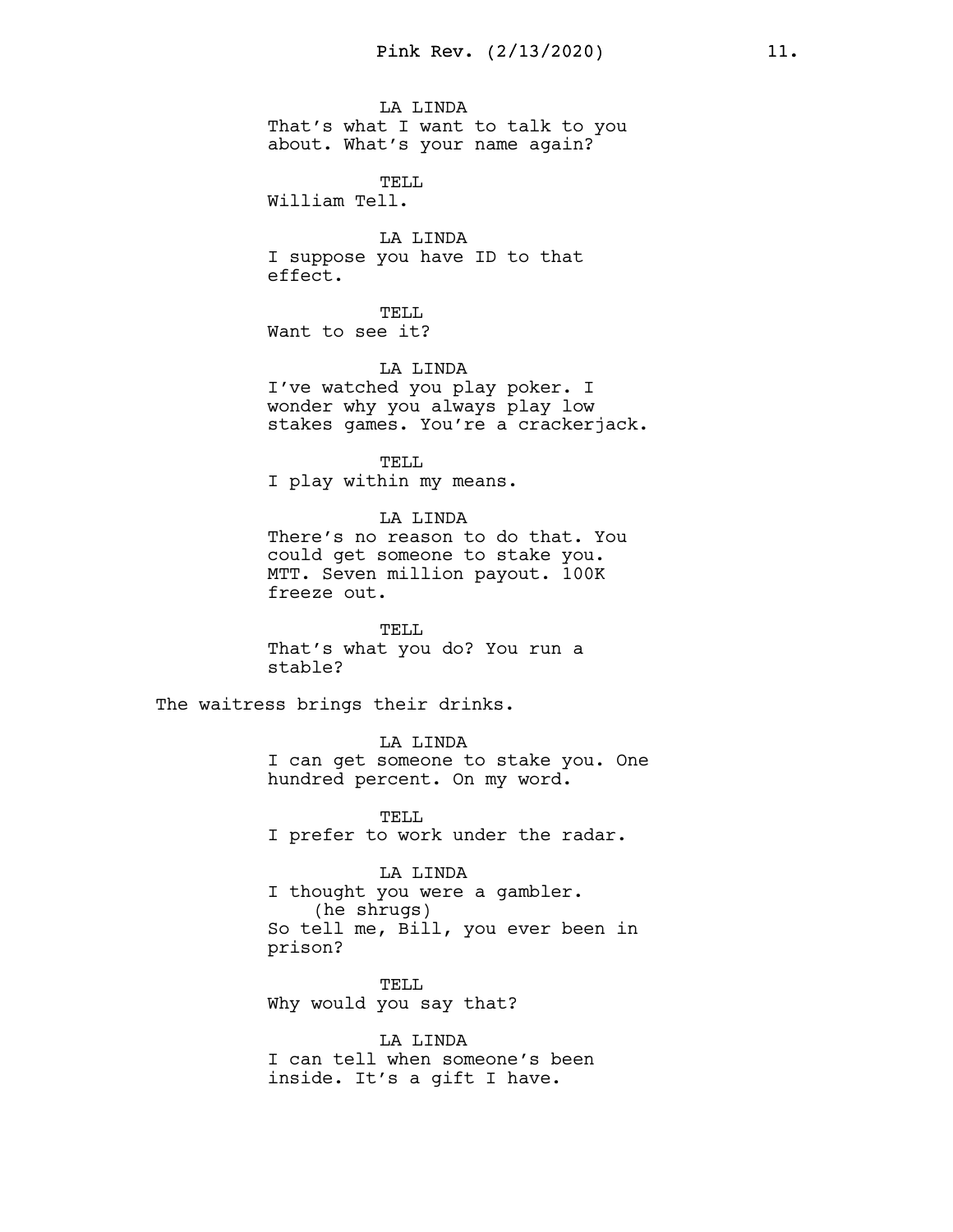#### TELL.

Here's the problem with having a backer. He puts up the money, you split the winnings. That's all good. But if you lose you pay the losses back out of future winnings. That only makes sense. And slowly you build Weight. Go to a poker website and look at the top ten winners. Millions in winnings. Fifty percent of them are under water, swamped in debt they'll never repay.

LA LINDA That's possible. But you can always quit.

## TELL

(smiles) Quit?

A tell tale shrug indicates quitting is outside the realm of possibility.

> LA LINDA You said you didn't play for money. Then why play?

TELL It passes the time.

LA LINDA So, Bill, pass some time with me. Let's play some poker.

CUT TO:

## 13 INT. CASINO CARD ROOM - NIGHT 13

Tell and La Linda sit at a low stakes Texas Hold 'Em table (\$2/\$5). It's late at night, and several of the players seem exhausted. Cards are distributed, bets are made.

> (MORE) TELL V.O. In poker the player does not play against the house. He plays against other players. The house takes a cut. Two things are necessary. Knowledge of the mathematical odds. Knowledge of your opponents.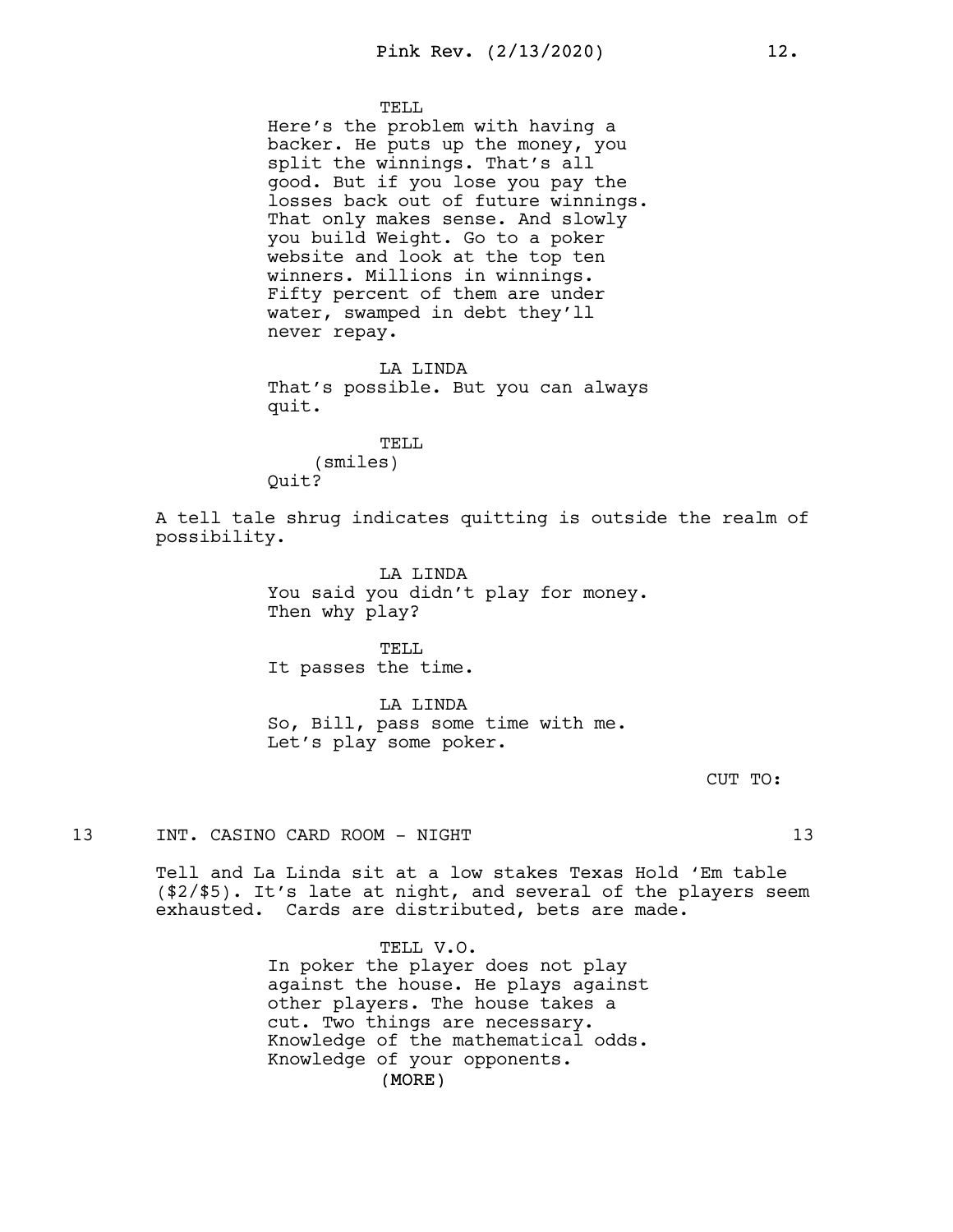TELL V.O. (CONT'D) Poker is all about waiting. Hours pass, days pass, hand after hand, each hand like the hand before. Then something happens.

POKER PLAYER #2 sets down the River. No bets. La Linda watches as Tell turns over his hole cards and collects the modest pot.

CUT TO:

## THE WEIGHT

14 INT. MOTEL ROOM #2 - NIGHT 14

A motel room. Let's call it number two. Extraneous furnishings removed. Furniture individually wrapped in white cloth. Faint street lamps through blinds and curtains.

Tell, wearing boxers, writes in his journal. Takes a sip. Across the back of his shoulders words are tattooed in script:

> "I trust my life to Providence, I trust my soul to Grace"

...with crossed American flags on each shoulder.

TIMECUT: Lights on.

He lies clothed on the bed. Seen from above.

Tell's journal lies open on the linen wrapped desk. The laptop is closed beside. A glass with whiskey residue stands next to a pint bottle. There is writing in the journal.

TIMECUT: Lights off. William Tell sleeps under the sheets.

His voice plays over:

TELL V.O. There is a Weight a gambler can accrue by accepting financial backing. It's like any Weight a person in debt accrues. It builds and builds. It has a life of its own. There also is a moral Weight a man can accrue. This is the Weight created by his past actions. It is a Weight which can never be removed.

FADE TO BLACK.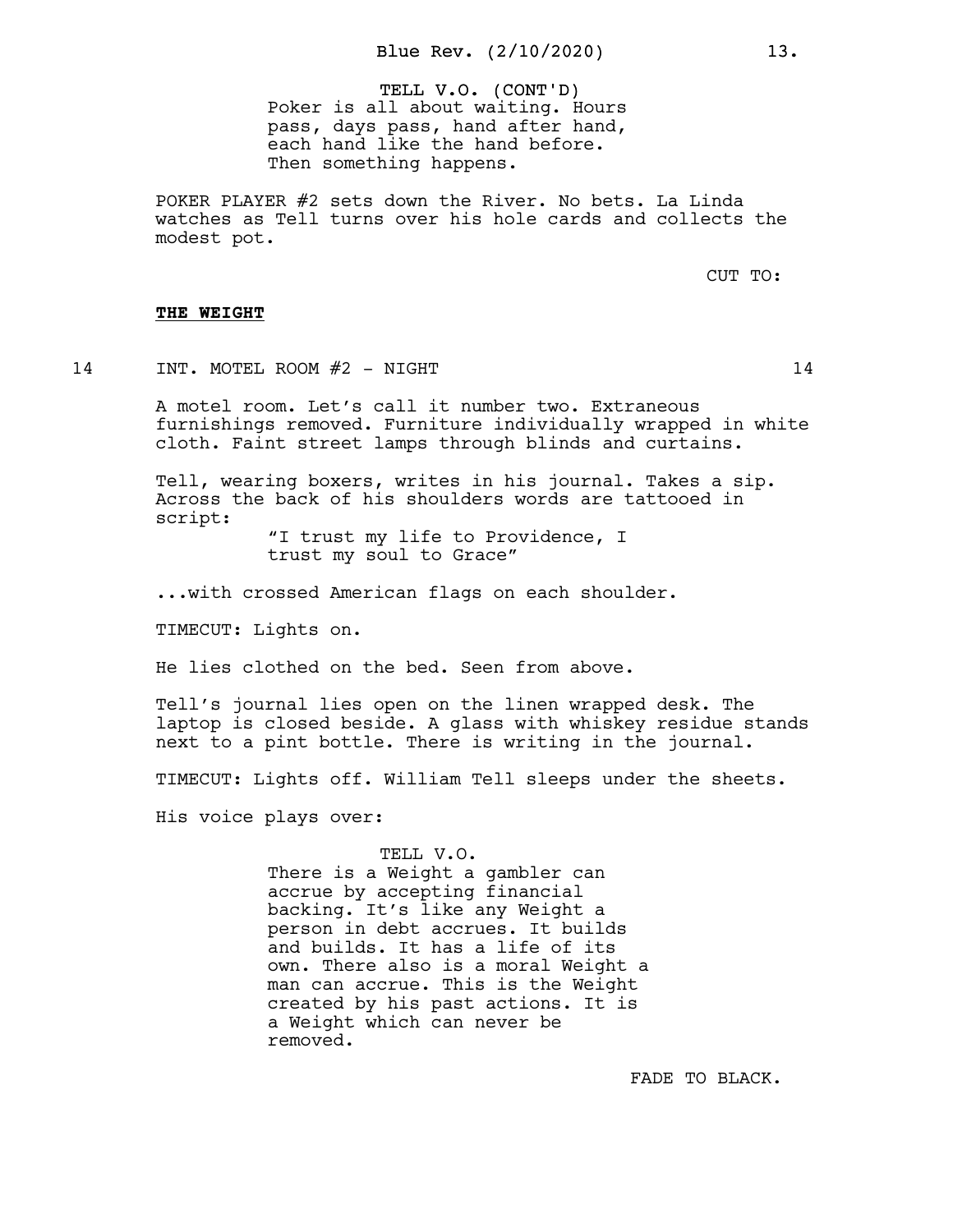POLICE EXPO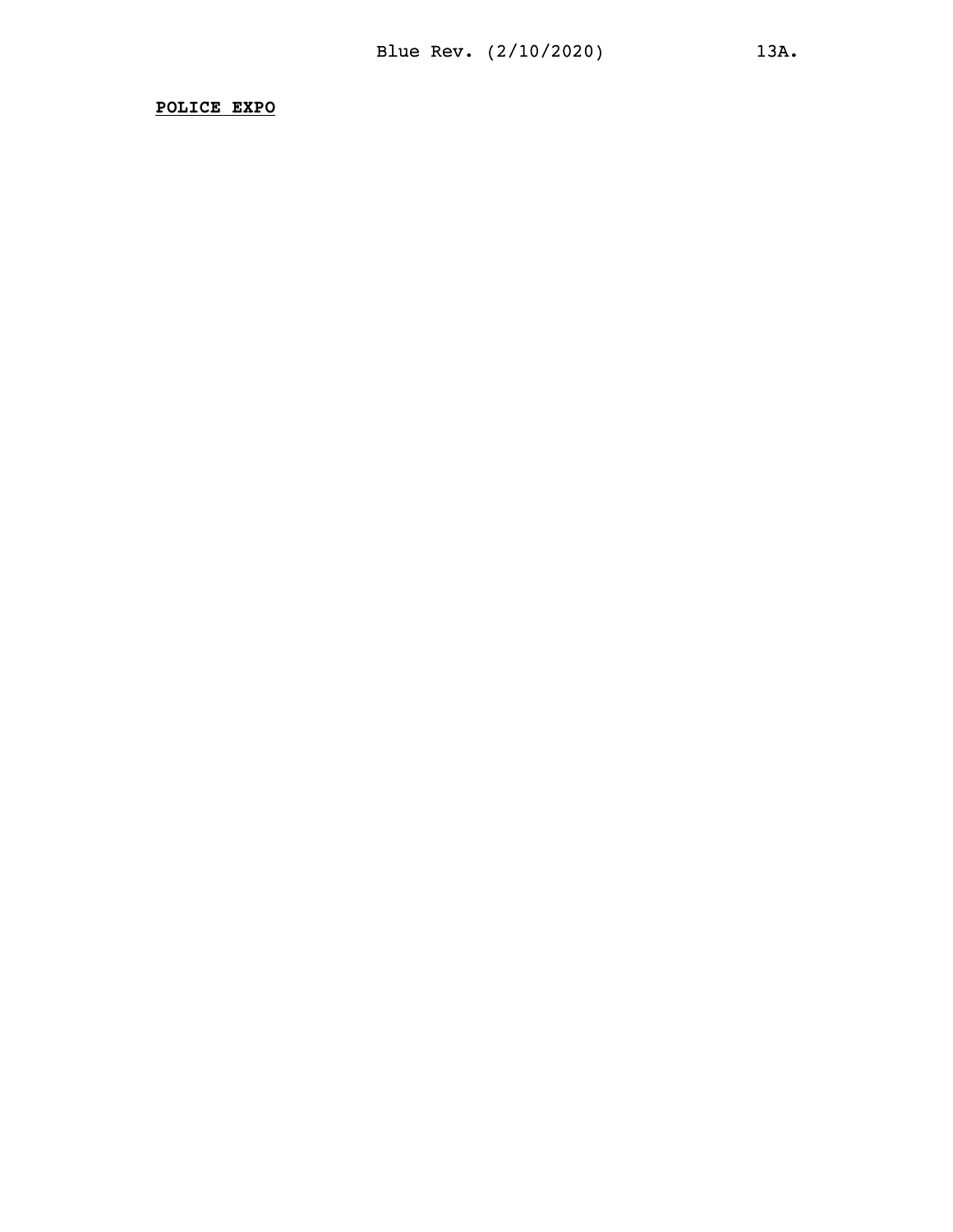FADE IN:

## A15 EXT. ATLANTIC CITY, ESTABLISHING - NIGHT (SECOND UNIT) A15 \*

ATLANTIC CITY. Bright lights, big city. Caesars, the Tropicana, Bally's, Harrah's, The Golden Nugget, the Borgata.

## 15 INT. ATLANTIC CITY CASINO - NIGHT 15

CLOSE UP. Player (Tell) indicates a hit. Red five gives him 19. CLOSE UP. Dealer's hole card turns over. Ten and five. Dealer gets a ten, busts.

Scene from a distance, William Tell, looking spiffy--the black tie, grey shirt--stands, collects his winnings, works his way through the gambling pit.

He stops to examine a poster detailing ISC West Expo events at the Convention Center. Two LAW ENFORCEMENT TYPES step on the escalator. He follows.

CUT TO:

## 16 INT. ISC WEST CORRIDOR - NIGHT 16

Tell rides the escalator from the casino floor to the convention center. The Law Enforcement types step off the escalator. A sign designates the ongoing ISC "International Security Conference & Exposition WEST EXPO" events.

The convention corridor is a hive of activity. Multiple booths devoted to security interests. Guns, cars, bikes, surveillance devices, uniforms. A row of vendors sell Tshirts, caps, books etc.

Each room has a notice board indicating the day's activities. Tell notices a lecture by Major John Gordo (ret), about "Recent Developments in Interrogation and Truthfulness." He finds the room, steps inside, takes a seat.

CUT TO:

## 17 INT. CONFERENCE ROOM - NIGHT 17

JOHN GORDO, muscular, 60, military in demeanor, speaks:

(MORE) GORDO ...polygraphs have been historically the problem child of investigation and law enforcement.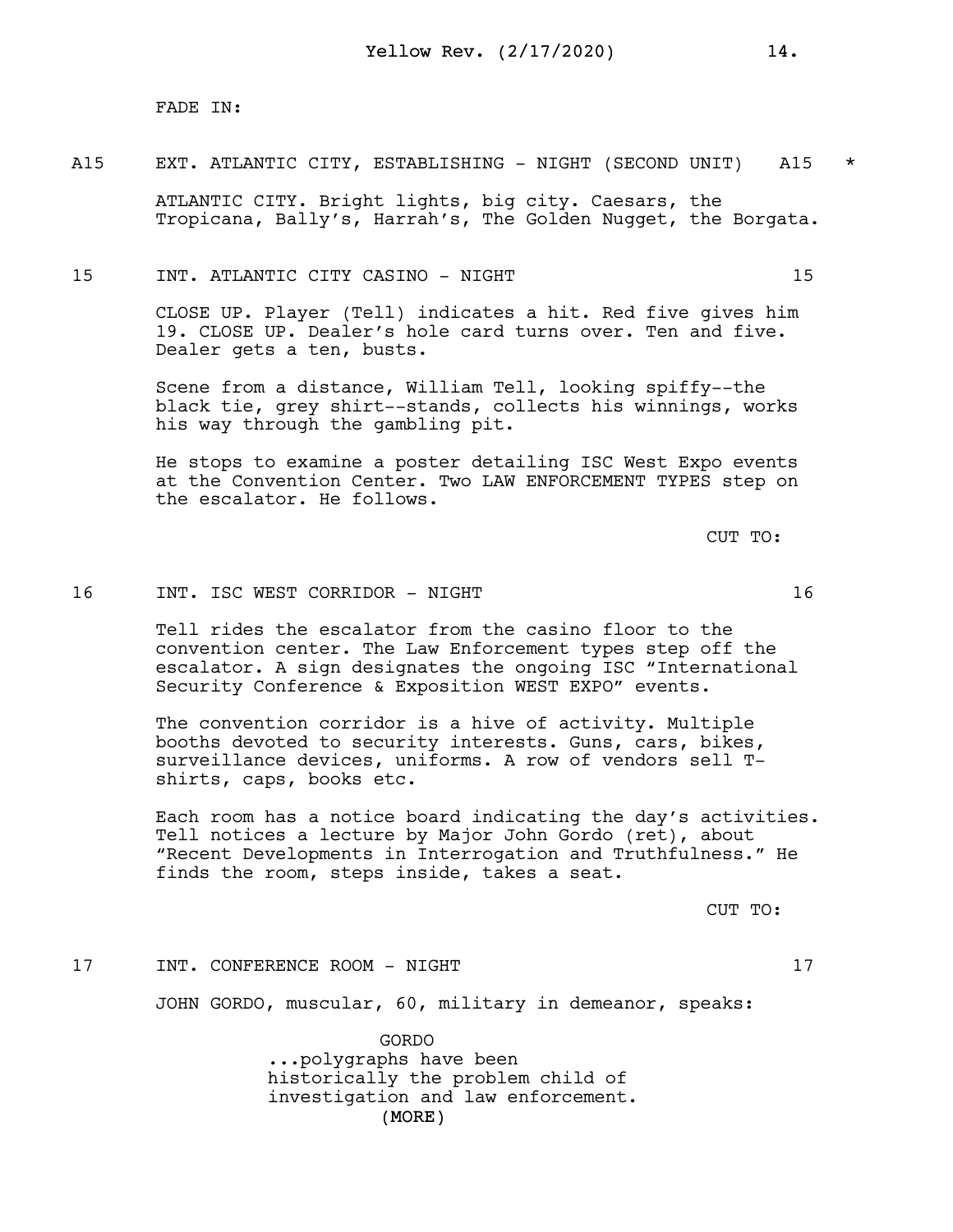GORDO (CONT'D) (MORE) We know it's often right but it's not always right.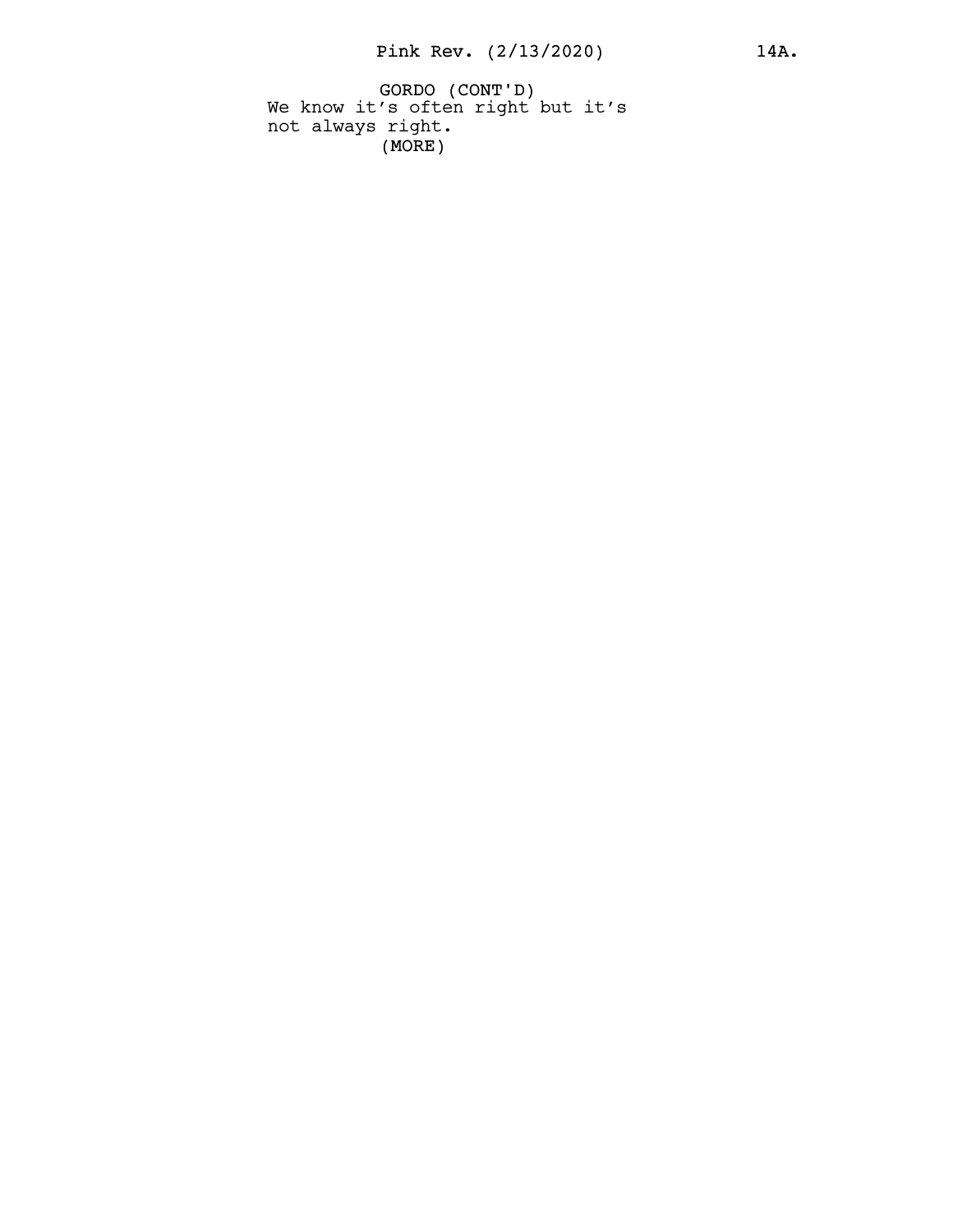GORDO (CONT'D) The instrument typically used to conduct polygraph tests consists of a physiological recorder that assesses three indicators of autonomic arousal: heart rate/blood pressure, respiration, and skin conductivity. Specific incident testing. The cumulative research evidence suggests that CQTs detect deception better than chance, but with significant error rates, both of misclassifying innocent subjects (false positives) and failing to detect guilty individuals (false negatives). 1991 The Supreme Court again rejected the use of polygraph tests as evidence.

This may soon change. Vocat Electronics has developed 12 point facial recognition software...

He illuminations a power point drawing of a human face with recognition points.

> GORDO (CONT'D) ...which uses a proprietary algorithm to interact with CQT detection. This software, called STABL, is in the Beta testing phase. Vocat will soon be offering a test version of this software to qualifying law enforcement and public incarceration agencies. Vocat makes no great claims but it feels this advance in "possible" truth detection needs some field experience. How reliable is it? How does it work? That's what I want to get into next.

He brings up another slide: "MPD STABL test 2019"

GORDO (CONT'D) I have prepared this power point demonstration with a volunteer from the Milwaukee Police Department...

The police volunteer is fitted with testing paraphernalia.

William Tell sinks slowly into his seat. This is growing increasingly unsettling. His hand raises to his face.

He stands up, about to leave.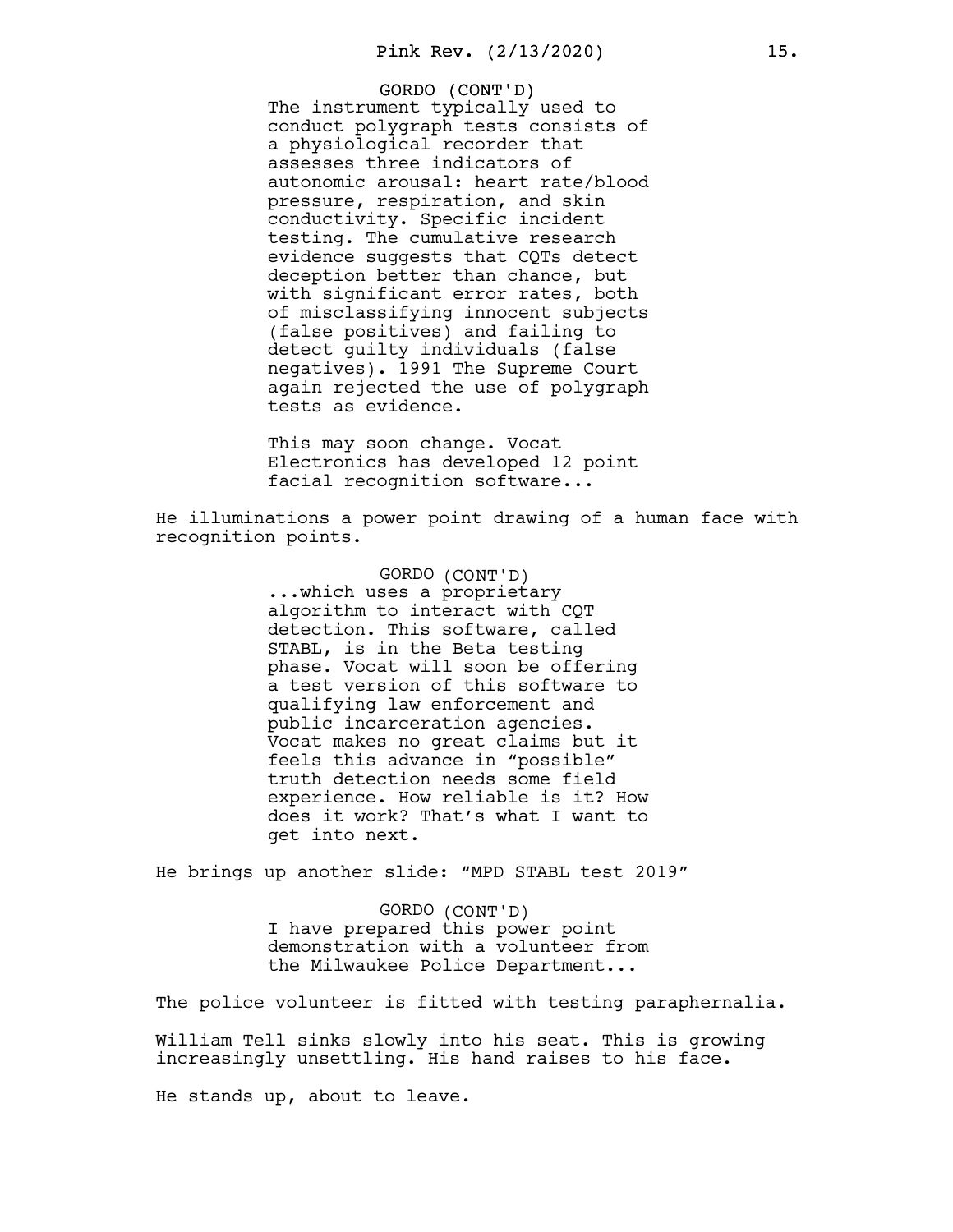CIRK BAUFORT, a 20 year-old boy in a Pewpew Tactical T shirt, approaches him, stops alongside. He turns his head to Tell, speaks sotto voce:

> CIRK You remember him?

Tell, cautious, gives him the eye. Cirk hands William a piece of paper with a handwritten name and number:

> CIRK (CONT'D) This is my phone number. I'm staying here.

Cirk walks off. Tell is left holding his card. He looks back at Gordo's presentation. Exits.

CUT TO:

18 INT. ROULETTE TABLE - NIGHT 18

Tell stands at a roulette table, places ten black hundred dollar chips on red.

> TELL V.O. The smartest bet for a novice is red/black in roulette. Your odds are 47.4 percent. You win you walk away. You lose, you walk away. It's the only smart casino bet.

> > CUT TO:

#### THE ABU GHRAIB DREAM

19 INT. MOTEL #3 - NIGHT 19

William Tell restlessly tosses on his motel bed.

His journal is open on the sheet wrapped desk. The most recent entry reads: "A young man approached me. A boy. He gave me a card."

We close in on William's eye as the screen format expands to accommodate his dream state.

CUT TO:

20 INT. ABU GHRAIB PRISON, IRAQ - NIGHT 20 NIGHT. 2003. Tier 1A. Abu Ghraib prison. Iraq.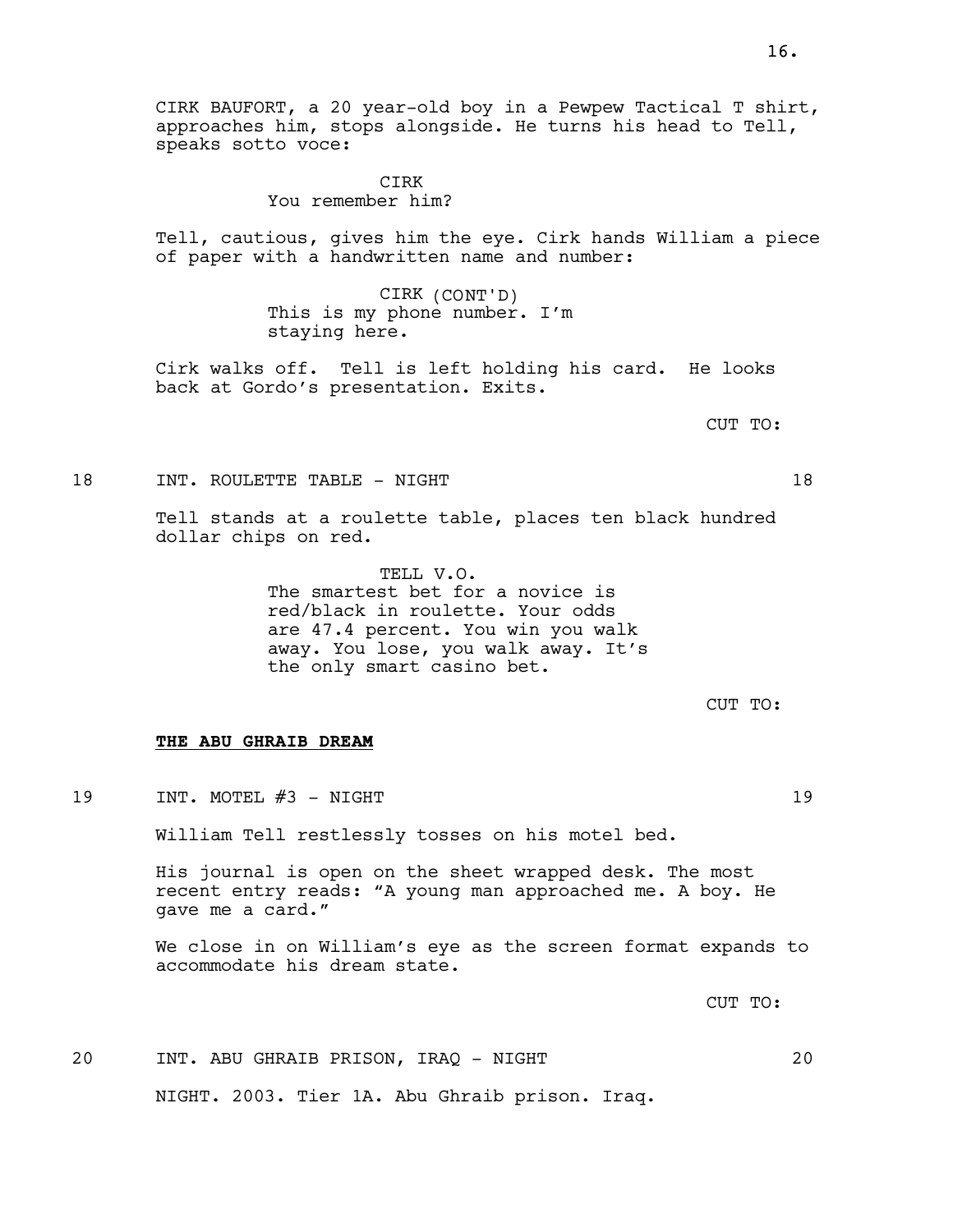This is both William Tell's memory and his dream. It is shot with a 250 degree spherical camera which, when projected, shows a curvilinear (fisheye) perspective.

Objects at the center of the screen appear in normal perspective and are progressively distorted as they radiate to the edges of the frame.

Tell's dream is ONE CONTINOUS STITCHED SHOT. It is Tell's POV but he also appears in it. It goes on and on, nightmarish and unending, fluctuating between real and surreal, remembered and imagined.

Tier 1A: a rectangular mustard yellow two story prison block with barred cells on either side. It's old and in disrepair: peeling paint, stains on the concrete floor, uncollected trash.

--a naked Iraqi prisoner strung up handcuffed, his back to cell door bars, standing on his tiptoes

--a line of seated cowering Iraqi prisoners in orange jumpsuits and olive polypropylene military sandbags over their heads. Patrols. MP in desert camos strikes one with a white baton.

--William Tell's voice: "Where's my shoe?"

--prisoners beg for mercy ("altaawul lilrahma!")

--Tell briefly appears, has one booted foot, one bare foot. He asks: "Has anyone seen a shoe?"

--a sheet covers a cell enclosure. Screams from behind.

--a female voice yells at a prisoner: "We're all locked up here together!"

--the NOISE, the noise, the noise. The cacophony. Guards yelling until their voices go hoarse, MPs yelling in megaphones directly into detainee's ears, metal music, rap music, fucking Eminem.

--a barking dog

--Tell: "How do I get out of here? My shoe..."

--clicking cameras

--feces, urine

--"my shoe!"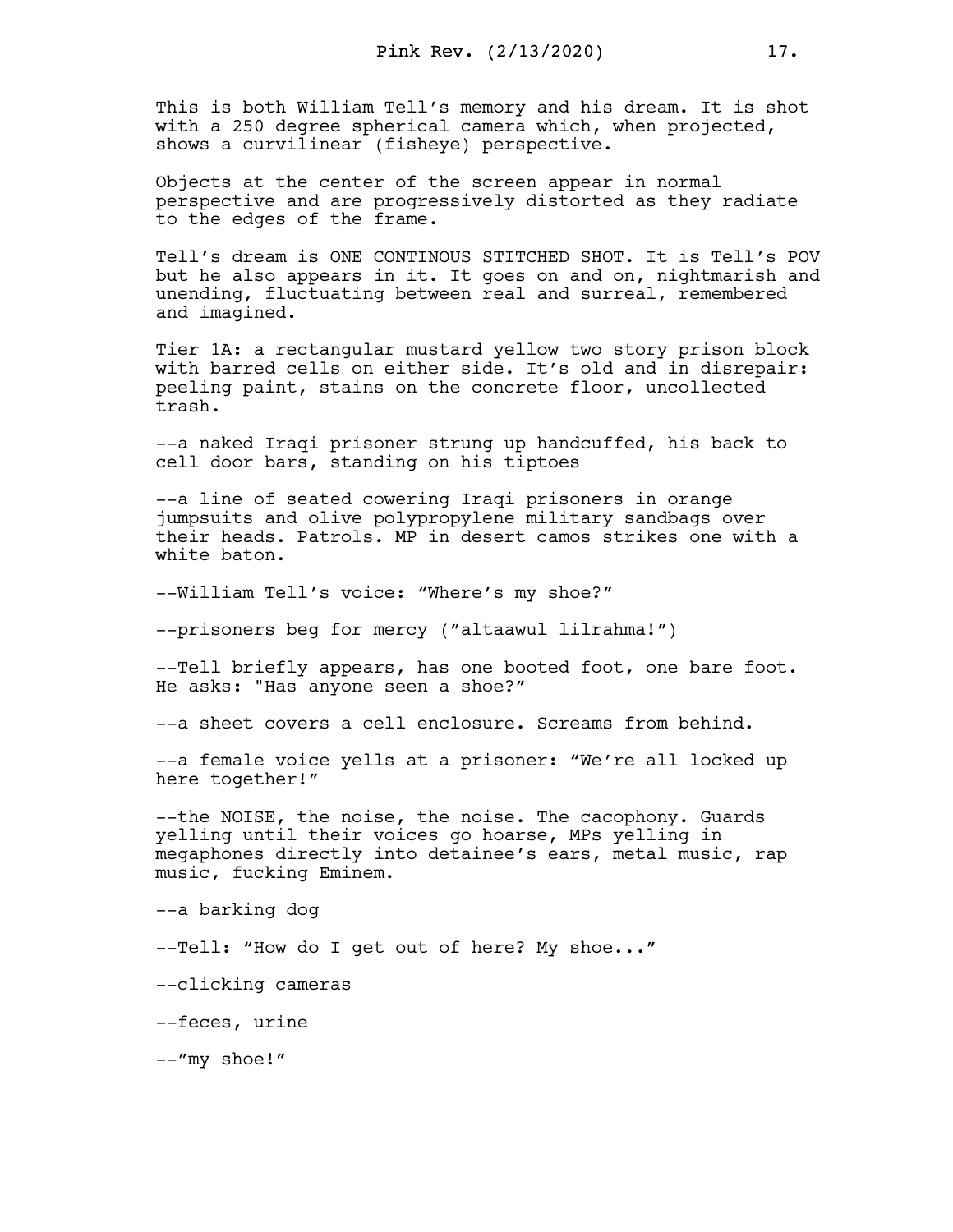--An MP instructs a naked prisoner to simulate masturbation. Camera flash.

--MP voice: "TIME TO WAKE UP!"

--A female MP restrains a barking German Shephard. An orange suited prisoner cringes.

--a distant soldier's voice sings: "I wish I was in the land of cotton, Old times there are not forgotten; Look away! Look away! Look away! Dixie Land."

FADE TO BLACK.

## CIRK'S STORY

FADE IN.

21 EXT. MOTEL #3 - NIGHT 21 22

Dead of night. William Tell exits his room, gets into his Toyota and drives down the deserted street.

CUT TO:

22 INT. TELL'S CAR - NIGHT 22

Empty streets reflect on the windshield.

CUT TO:

23 INT. AC CASINO - NIGHT 23

Only the hardcore gamblers remain. He walks past vacant tables, enters an elevated bar area.

He speaks to the BARTENDER before sitting:

TELL Johnny Walker. Double, neat.

He takes a seat overlooking the floor, takes out his cell phone, the card he was given and dials the number.

> (MORE) TELL (CONT'D) Cirk? (pause) You gave me a card earlier tonight with your phone number on it. (pause) I'm here at the bar.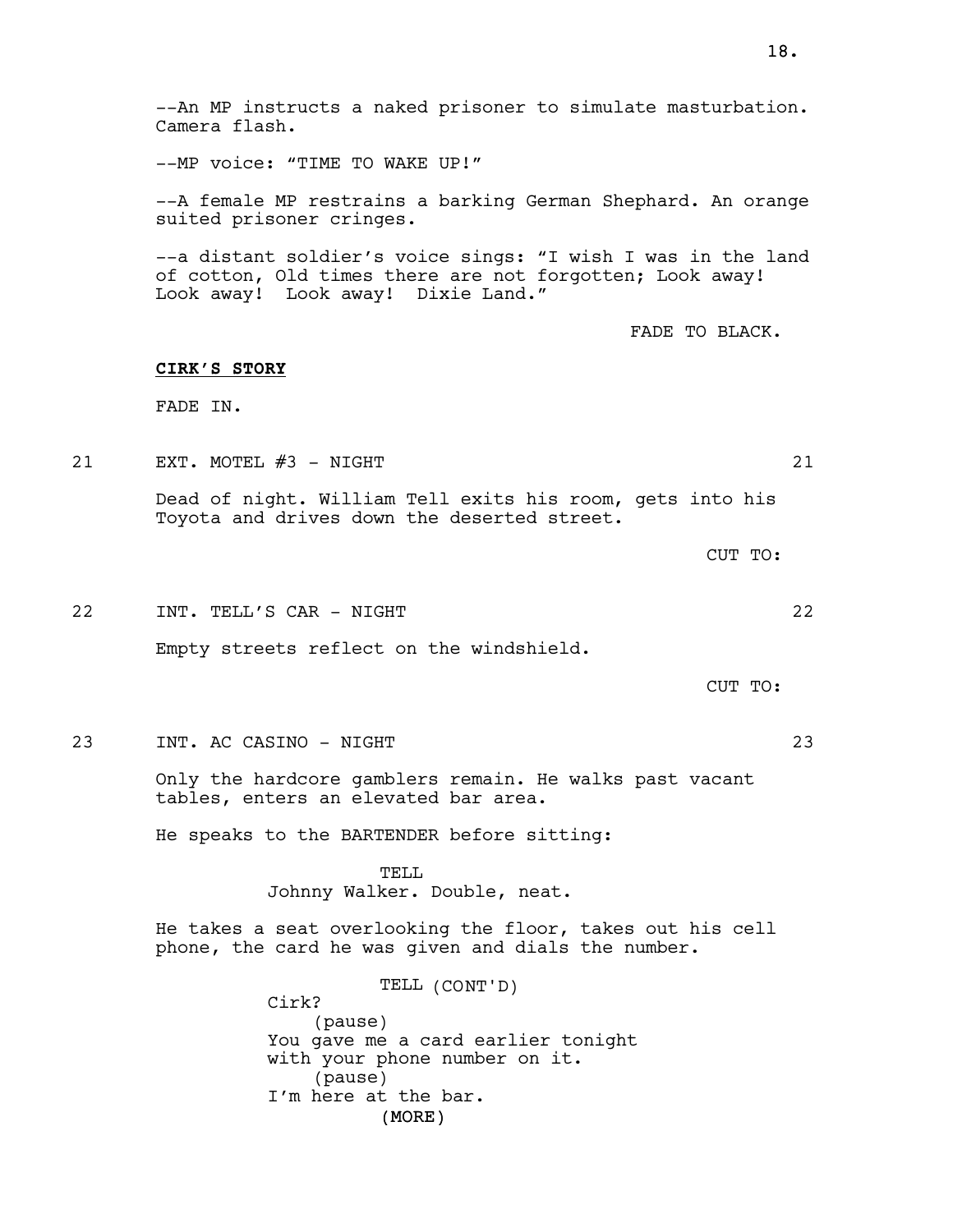TELL (CONT'D) The one by the elevators. (pause) I'll wait.

Tell disconnects the call as the Bartender sets down his drink. He sips, watches the action.

TIMECUT. Cirk, disheveled, emerges from the corridor, walks toward him. Steps alongside.

> TELL (CONT'D) You want a drink?

> CIRK I'll have one of those.

Tell motions to the Bartender:

TELL Another. The same. (to Cirk) Let's sit.

They sit across from each other.

TELL (CONT'D) So what was that about?

**CTRK** 

What?

TELL You giving me your name and phone number.

CIRK You remember Major John Gordo? (no response) Of course he's not a Major anymore. He just uses that title.

TELL What are you talking about?

CIRK PFC Tillich. Isn't that your name? It was at the time. I've done my research. I know your case.

TELL

Who are you?

The Bartender drops off their drinks.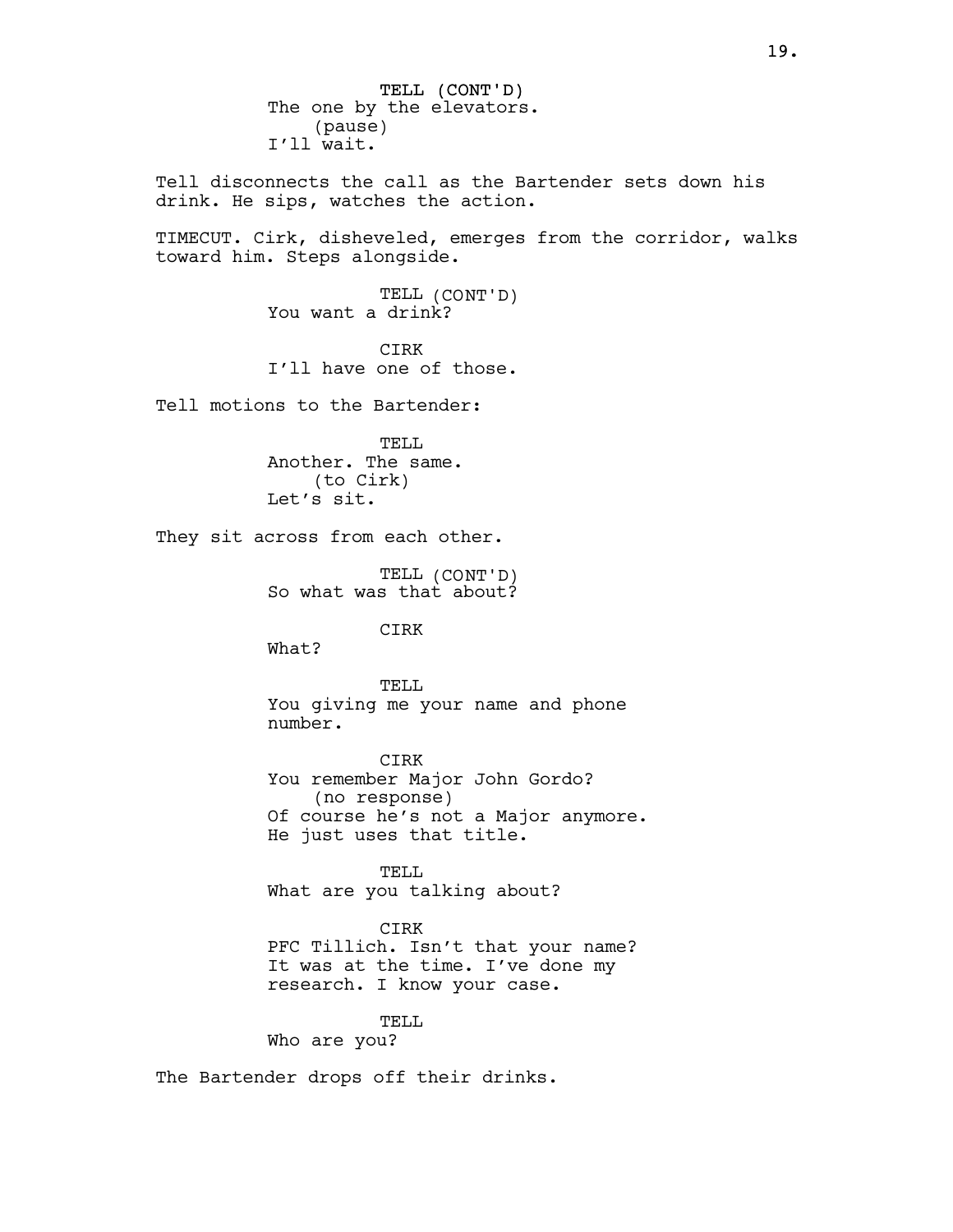#### CIRK

Cirk Baufort. Cirk with a "C." My father was Roger Baufort. John Gordo was his trainer, his mentor. First at Guantanamo, then Bagram. He taught my father in the arts of "Enhanced Interrogation." In fact he came up with that term. Before that it was called torture. Rumsfeld liked the sound of it. "Enhanced Interrogation." Gordo was at Abu Ghraib as a private contractor. My father visited him there.

#### TELL

Roger Baufort? The name doesn't ring a bell.

#### CIRK

He was mostly at Bagram. Gordo shuttled between the various places. Dark sites.

#### TELL

Is this story going somewhere?

#### CIRK

The beauty of the scheme was that Gordo, once he became a private contractor, could not be prosecuted for crimes not on American soil. But my father was not so lucky. He was dishonorably discharged, got addicted to oxycodone--he'd been injured, drank heavily, beat my mother, beat me. My mother left without saying a word. Without a suitcase. That left only me to beat. Until he shot himself. That was four years ago. He was MP 18 X-Ray. I believe you were MP 96 Bravo.

## TELL

And then?

## CIRK

I got out of high school, lived with a relative, gave college a try. Didn't work. Debts. I decided to get into it. Investigate for myself. Find out what really happened. To set things straight.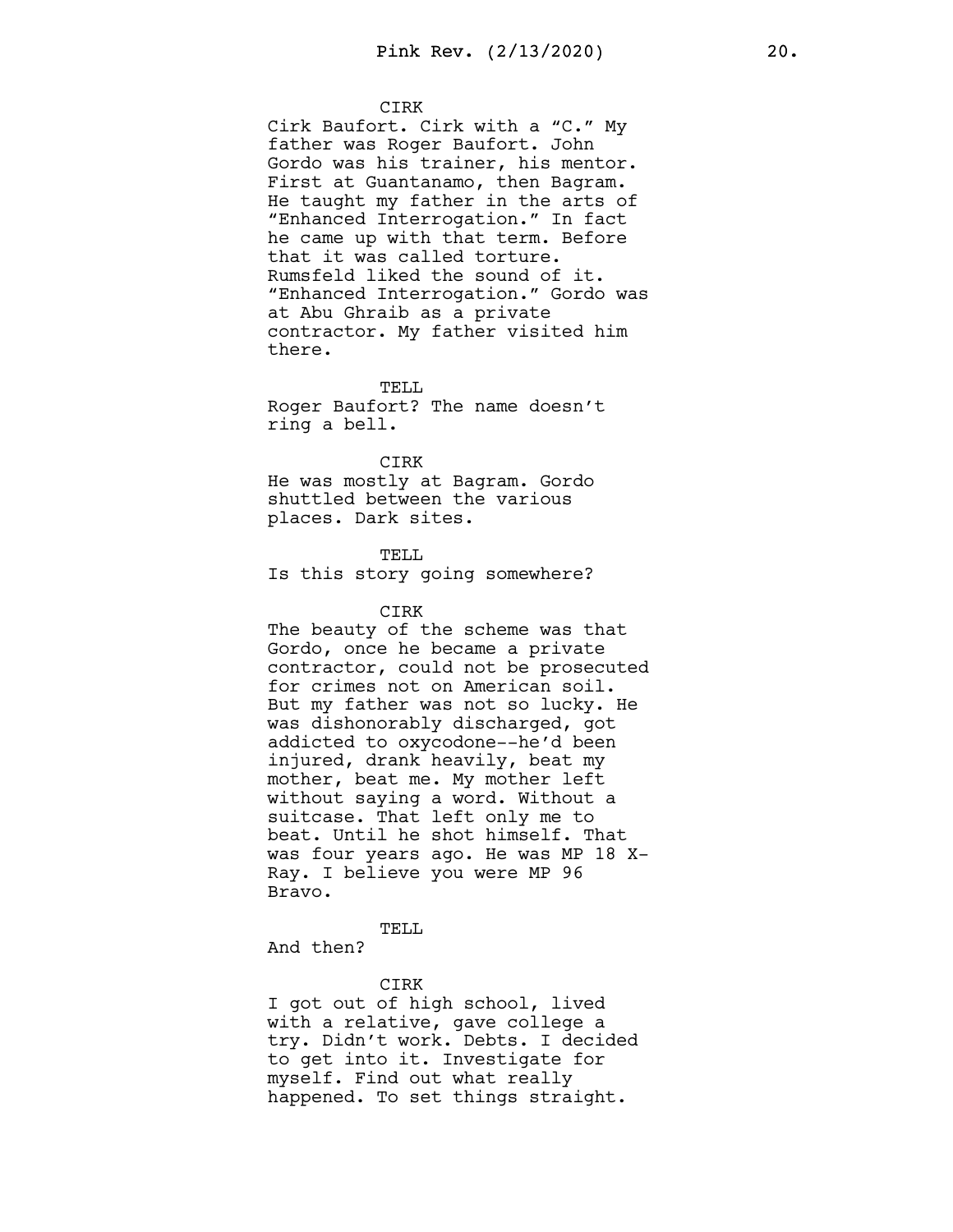TELL. And what does your mother say?

CIRK She made her choice.

TELL. Do you know where she is?

CIRK

No.

TELL And how am I involved in this?

## CIRK

A handful of soldiers--"bad apples"- -were punished. Those really responsible are still walking around, giving lectures at conventions, getting honorary degrees. The apples weren't bad. The barrel they lived in was bad. And I'm going to set it right.

Pause. Neither man speaks.

CIRK (CONT'D) When I recognized you at John Gordo's seminar--and I recognized you instantly--I thought to myself, "Here's a man who might want a piece of what I'm going to do"

TELL. And what's that?

CIRK Capture him. Torture him. Kill him. (Tell waits) They made you the fall guy. They fucked you, PFC Tillich--

## TELL

My name is Tell--

## CIRK

(MORE) Whatever. They reamed you. You were in the photos. No one else was prosecuted. Just the soldiers in the photos. They put you in Hell. Then they blamed you for it.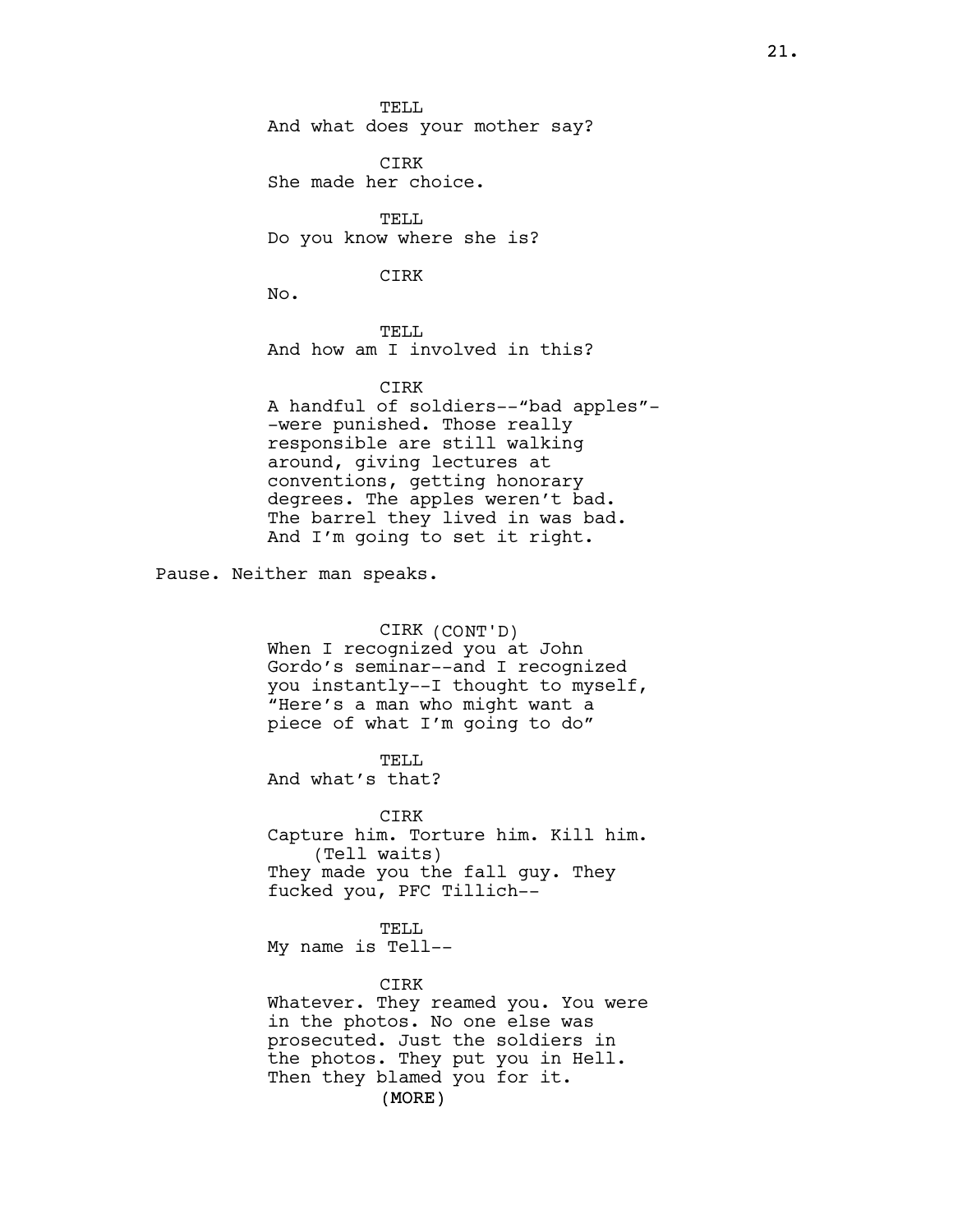CIRK (CONT'D) You got the barracks at Leavenworth. Gordo got R&R in Kuwait.

TELL They say that revenge is like taking poison and hoping the other guy dies.

CIRK That's good. I never heard that one.

TELL Cirk, you need to back off. I've spent a lot of time thinking the exact same thoughts as you are thinking now. They eat you alive.

CIRK You're going to tell on me?

TELL No, I'm not. It's your life.

CUT TO:

#### RIDE WITH ME

24 INT. MOTEL #3 ROOM - MORNING 24

Morning. William Tell, awake, lies in bed. He sits up, picks up his cell phone, enters a number.

> TELL Cirk with a "C"? (beat) This is Bill Tell. (beat) You want to ride with me? I'm a card player. I go from city to city, casino to casino, card room to card room. It gets lonely. I'd like some company. You want to join me? I'll cover the costs. (beat) Whatever you feel like. (beat) We'll put it in long term parking. You can get it whenever you want. (beat) Good. I'll be over in an hour.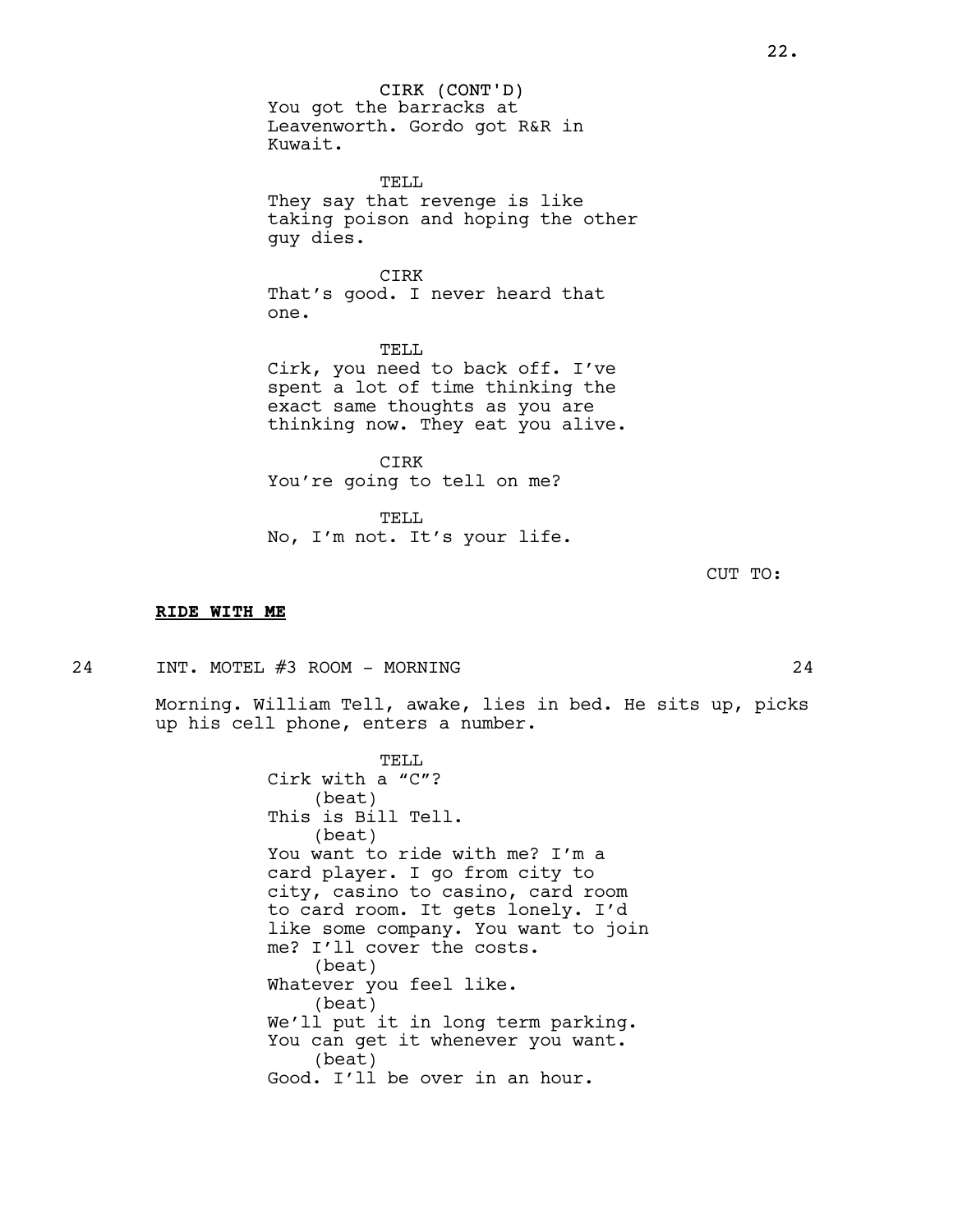Disconnects the call. Starts unwrapping the furniture.

CUT TO:

25 INT. AC CASINO, HOTEL CORRIDOR - DAY 25

Tell knocks on a door.

CIRK O.S. Who is it?

TELL

Tell.

The door opens and Tell enters.

CUT TO:

26 INT. AC CASINO HOTEL ROOM - DAY 26

INSIDE THE DARKENED ROOM, Tell strains to see. He opens the curtains, FLOODING the room with light. He surveys the room. It's a mess. Room service meals, discarded clothes, messy sheets, fast food detritus and empty beer cans.

> TELL (incredulous) You live like this?

Cirk shrugs.

TELL (CONT'D) Let's get your shit together and get on the road. My car's in fifteen minute parking.

CUT TO:

## SPORTS BOOK

27 INT. TELL'S CAR - DAY 27

Tell and Cirk cruise down the interstate in his Toyota. Heavy metal plays on the radio.

> TELL Turn that damn music off.

CIRK Who are you, God?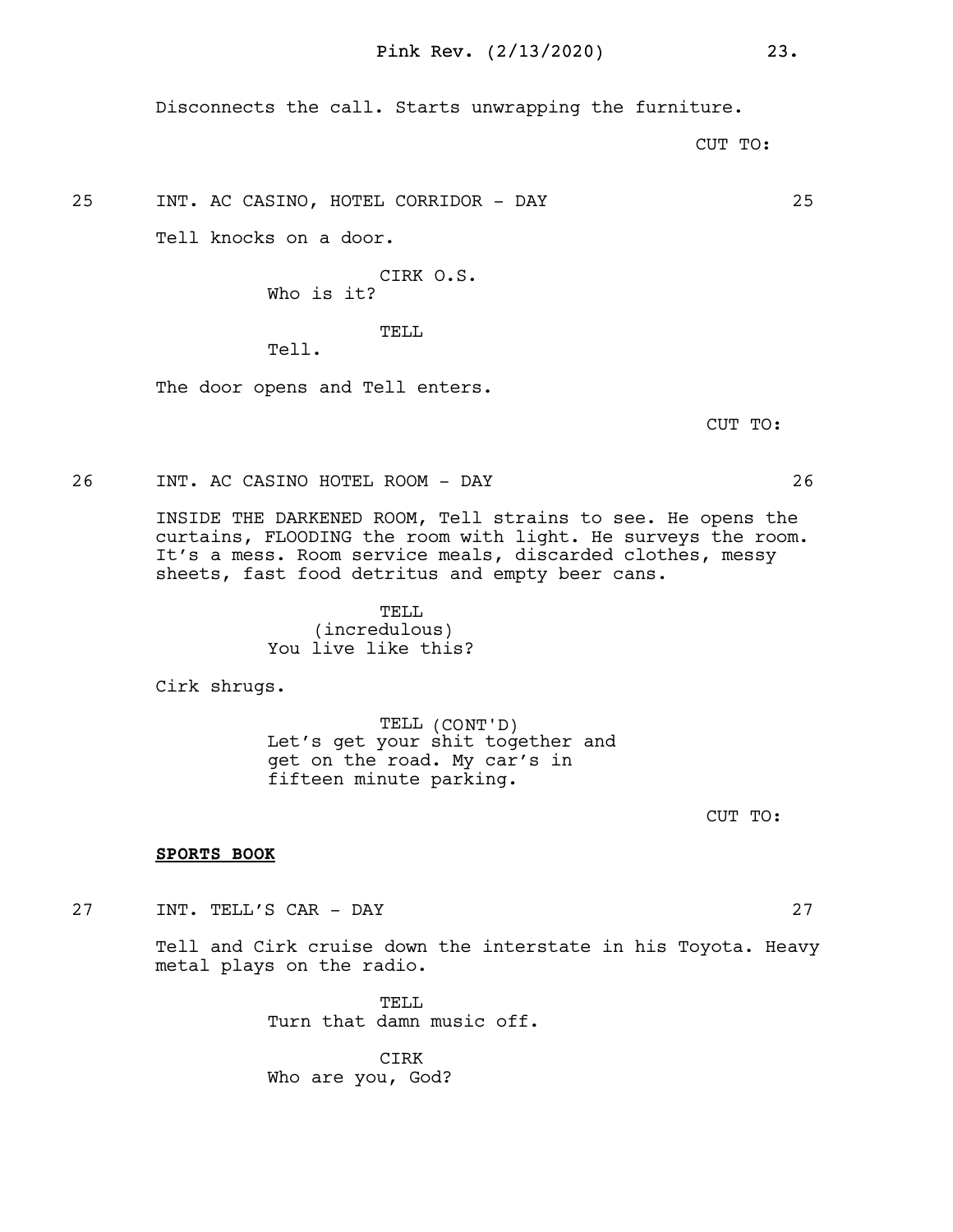TELL. If you'd actually ever been there you'd never want to hear metal music again in your life. Turn it off. It takes Cirk a moment to realize "there" means Abu Ghraib. He turns the radio off. CIRK Where are we going? You never told me. TELL. You didn't ask. There's a racino at Delaware Park. Delaware casinos are tied into race tracks. An electronics convention. I have good luck with electricians. CIRK I'm not much into cards. TELL You like sports? CIRK Yeah. TELL They have a great sports book. CIRK Yeah, but it costs money. How much is this going to cost me... Tell's thoughts play over: TELL V.O. Who is this insolent little prick? How did I ever end up here? I should just pull to the side of the road now, toss him on the ground, and stomp on his fucking head until it cracks wide open. CIRK ...I played fantasy football a while back with the guys but I

> don't suppose that counts. TELL What about college? What happened

there?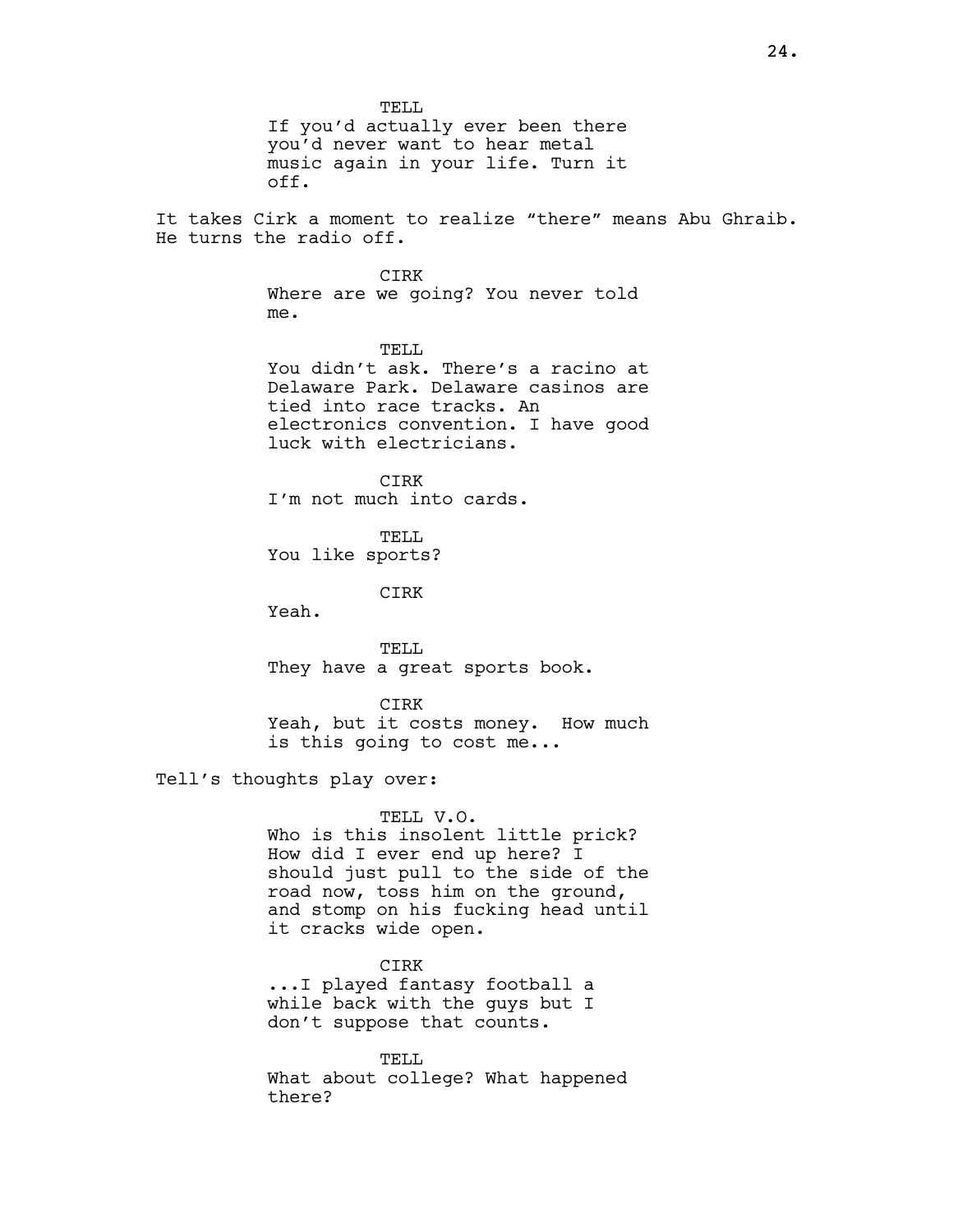CIRK It wasn't for me. TELL How much debt you got? CIRK (shrugs) Some. (beat) A lot. TELL You want to go back? CIRK I got out of the mood. TELL You got any interests? CIRK What do you mean? TELL Things you might want to do. An occupation, a business, any goddamn interests? CIRK (hard) I got interests. CUT TO: 28 EXT. DELAWARE DOWNS RACINO - DAY (SECOND UNIT) 28 Establishing. TELL V.O. Sports book is a world to itself. There are two factors... CUT TO:

29 INT. DELAWARE DOWNS SPORTS BOOK - DAY 29 They enter the DELAWARE PARK SPORTS BOOK, a kaleidoscopic array of betting boards and live sports events. It's like entering a video game.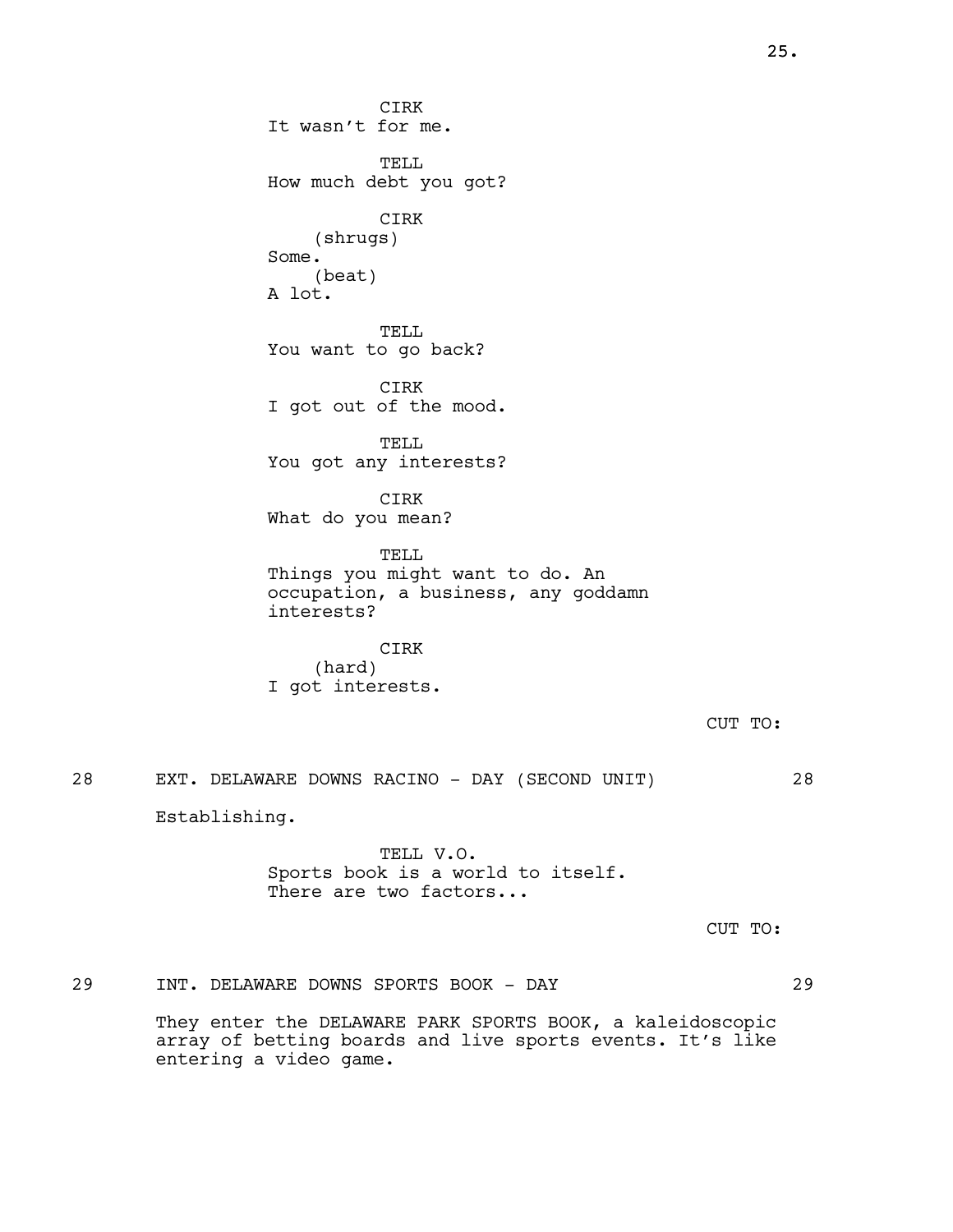TELL V.O. ...One is inside information about the teams. Since there are a hundred games playing around the world at any moment, that's a lot of information...

Tell is speaking to Cirk. His dialogue which has been "voice over" switches to person to person communication:

> TELL ...The other is the psychology of betting public which dictates the movement of the line but the house has algorithms quicker, better and faster than you, so unless you have inside info, sports betting is just for fun. Here's a couple hundred bucks. Pick two teams, make some bets and have some fun. I'm gonna play some Blackjack.

Cirk takes the C notes, studies the betting board. William adds a couple Twenties.

> TELL (CONT'D) That's walking around money.

Tell takes out his phone as he heads to the casino floor. He enters a number.

> TELL (CONT'D) (on phone) Yeah, hold on a second. It's too damn noisy here.

> > CUT TO:

30 INT. DELAWARE DOWNS MEN'S ROOM - DAY 30

He walks into the restroom.

(MORE) TELL. That's better. La Linda is that you? (pause) I'm at Delaware Raceway. (pause) Electricians. I've been thinking about what you said the other day. Having some second thoughts. I may be interested in what you were talking about.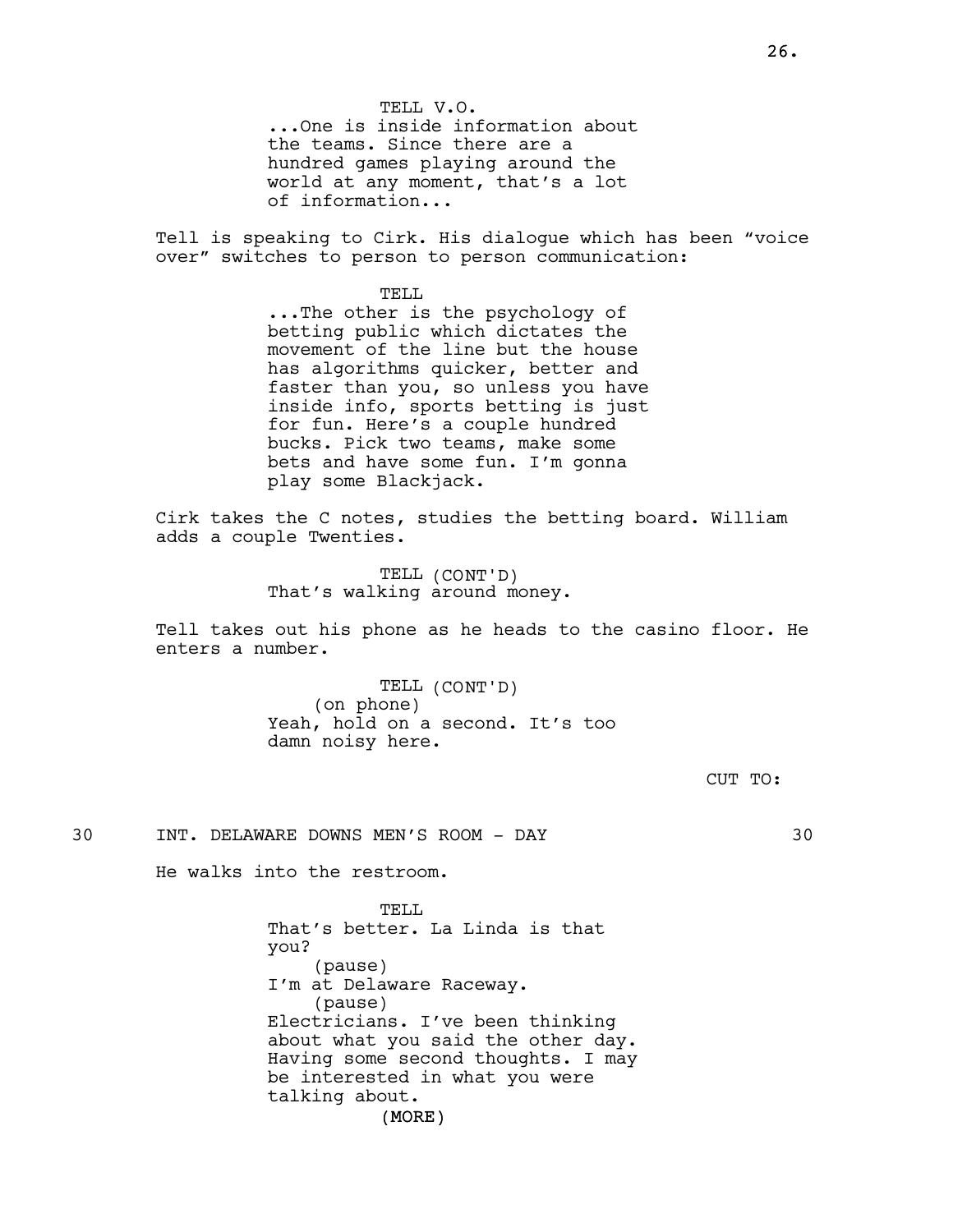TELL (CONT'D) (pause) I realize that. I just thought we could take the conversation to the next step. (pause) After this, back up to AC. (pause) Okay.

CUT TO:

## LA LINDA PART TWO

31 INT. MOTEL ROOM #4 - NIGHT 31

MOTEL ROOM. NIGHT. William Tell sits at his sheet wrapped desk, writing in his composition book.

> TELL V.O. Is there an end to punishment? Is there a limit to the amount of effort it takes to merit expiation? Is it possible to know when one reaches the limit?

> > FADE TO BLACK.

32 INT. TELL'S CAR - DAY 32

FADE IN.

Highway sign: Atlantic City 25 miles. Cirk rides shotgun.

TELL

There was a guy, back when I was serving time, he took a couple of metal spoons, broke them apart, bent them over, then swallowed them. True. They took him to the infirmary, cut opened his stomach, took the spoons out. Nobody could figure out why. I guess he wanted the attention.

They ride on.

TELL (CONT'D) You ever been in prison? Arrested for anything?

CIRK

No.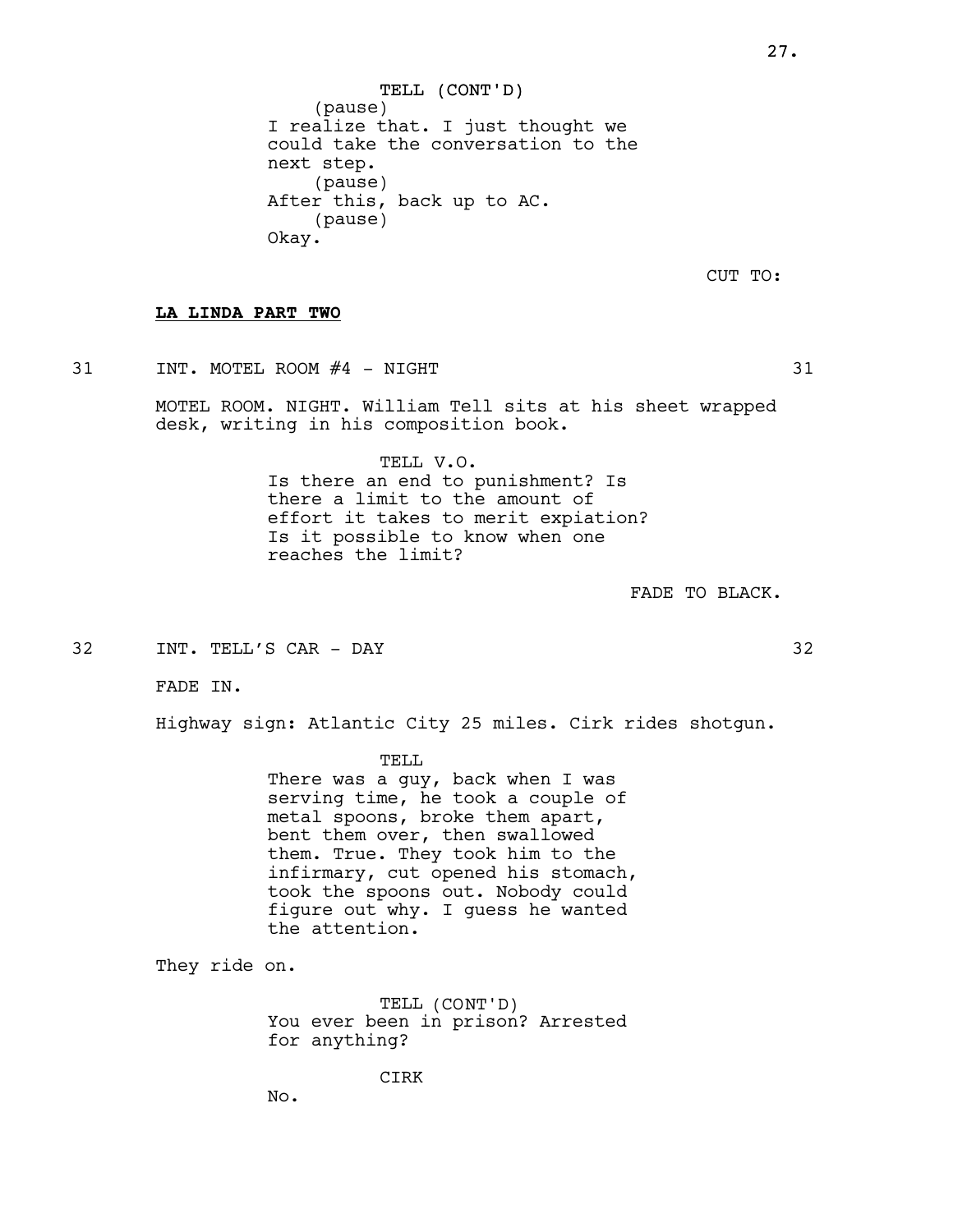Tell nods, keeps driving.

CUT TO:

33 INT. TIENS - DAY 33

Tell and Cirk sit at an Asian themed bar and restaurant. They exchange small talk:

> CIRK (O.S.) ...Seattle

TELL (O.S.) Never played the Northwest. Not sure why. Canada...

La Linda walking their direction in a fashionable jacket and slacks. Winding her way through the casino. She approaches.

> TELL (CONT'D) Madame, join us.

She sits.

TELL (CONT'D) La Linda, I'd like you to meet the young man formerly known as Cirk Baufort. Now we just call him "The Kid."

CIRK That's Cirk with a "C."

LA LINDA (extends hand) Pleased to meet you, Kid.

They shake hands.

TELL The king of sports book, the Kid is. Yesterday, two for two. Two games. Hit them both. On a double pop.

LA LINDA I want his mojo.

William smiles, turns to Cirk:

TELL La Linda and I have something we want to discuss. Maybe...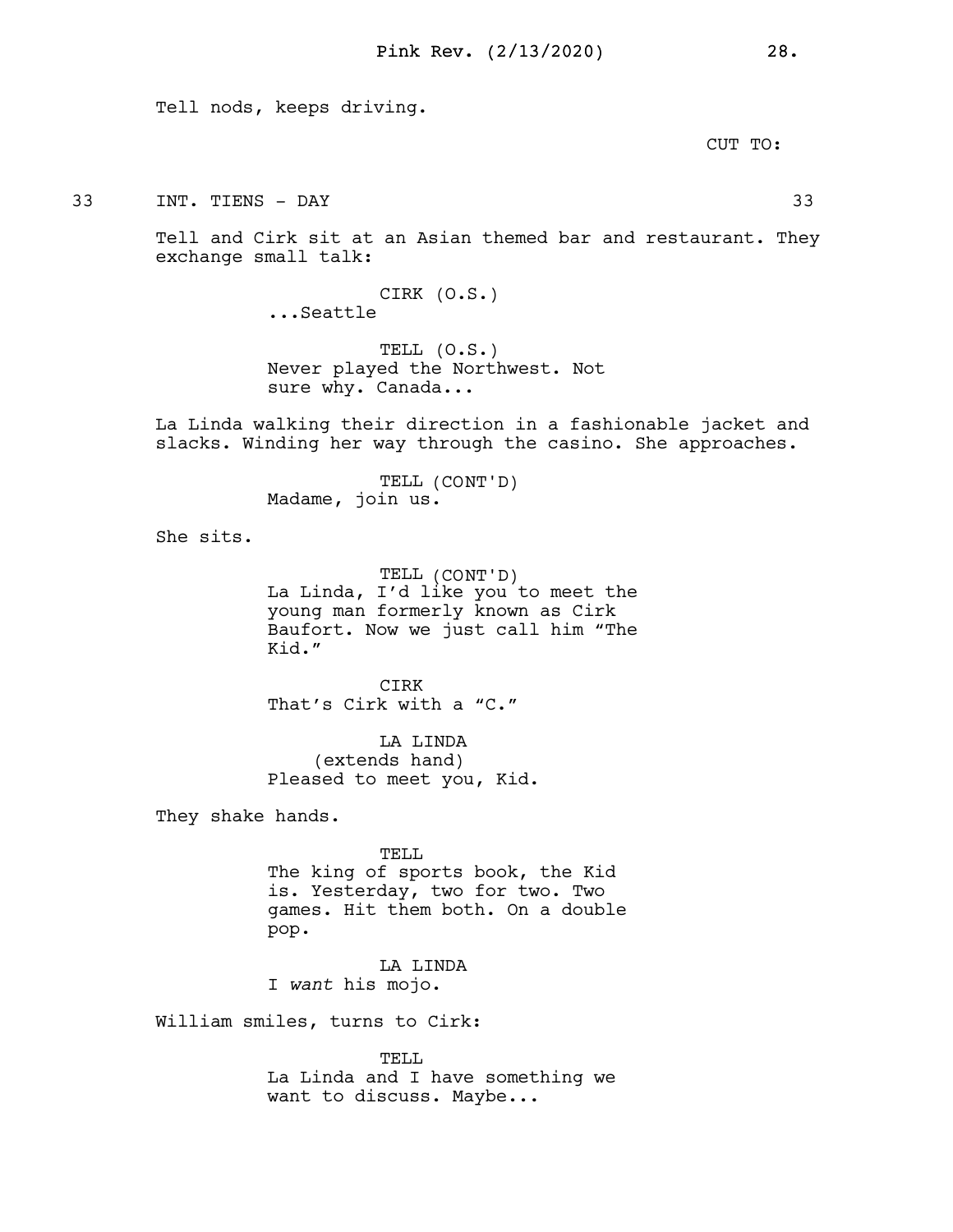Pink Rev. (2/13/2020) 29. CIRK (taking the hint) Sure. I'll give the slots a whirl. TELL Bet small, lose small. Tell and La Linda watch as he walks off. TELL (CONT'D) He's a good kid. LA LINDA A little surprised but what the hell. What this thing you wanted to talk about? TELL I think I may want to build up a nest egg. To do that I need a backer. LA LINDA That's a dramatic turn. TELL You woke something in me. LA LINDA Is that a good thing or a bad thing? TELL I don't know. (pause) It was the Kid. He needs help. LA LINDA Money will do that? TELL It's a start. LA LINDA Money cuts two ways. TELL He's got debts. Where do we start? LA LINDA You're sort of known so you're not that far away from a tournament.

(MORE)

Hop on one of the WSOP tours.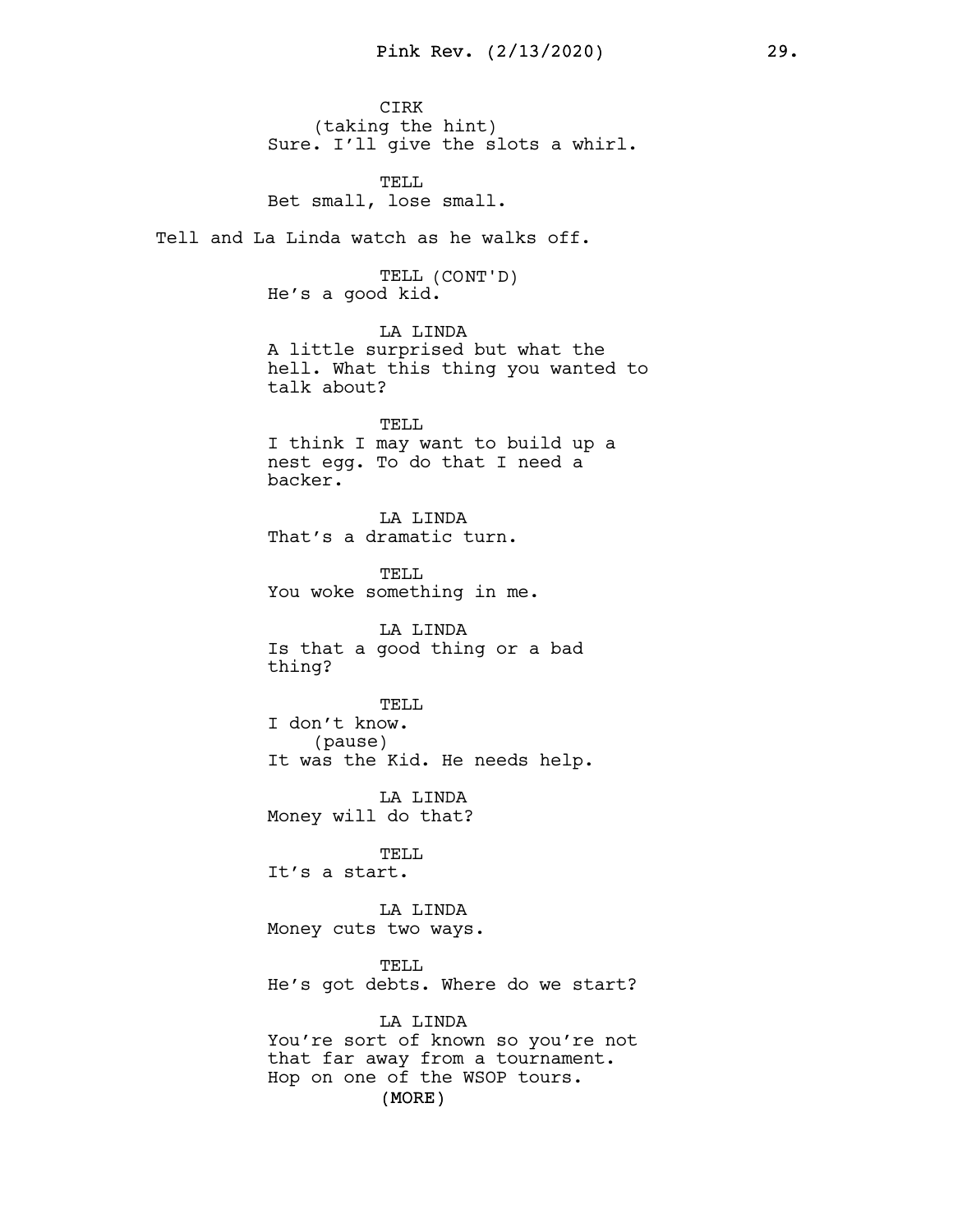LA LINDA (CONT'D) There's an event every week. You can move up fast if you're willing to travel. TELL

I am.

LA LINDA We can stay on the East Coast. Tease 'em. The Atlantic Freezeout. How's that for a name?

TELL I'm down. Not with the name.

LA LINDA At some point your past is going to come up. You realize that.

TELL I've got ID.

LA LINDA Sooner or later.

TELL

Vegas?

LA LINDA That's where the money is.

TELL Do I have to meet the backer?

LA LINDA Not necessarily. For some it's an ego thing. Others don't really care. I'll find someone suited to you.

TELL I get my nest egg, I bail. Two years max. That's the end of it.

LA LINDA I wish I could believe you.

TELL (looks her in the eyes) Believe.

She feels his desire. Oh boy. This is a moment.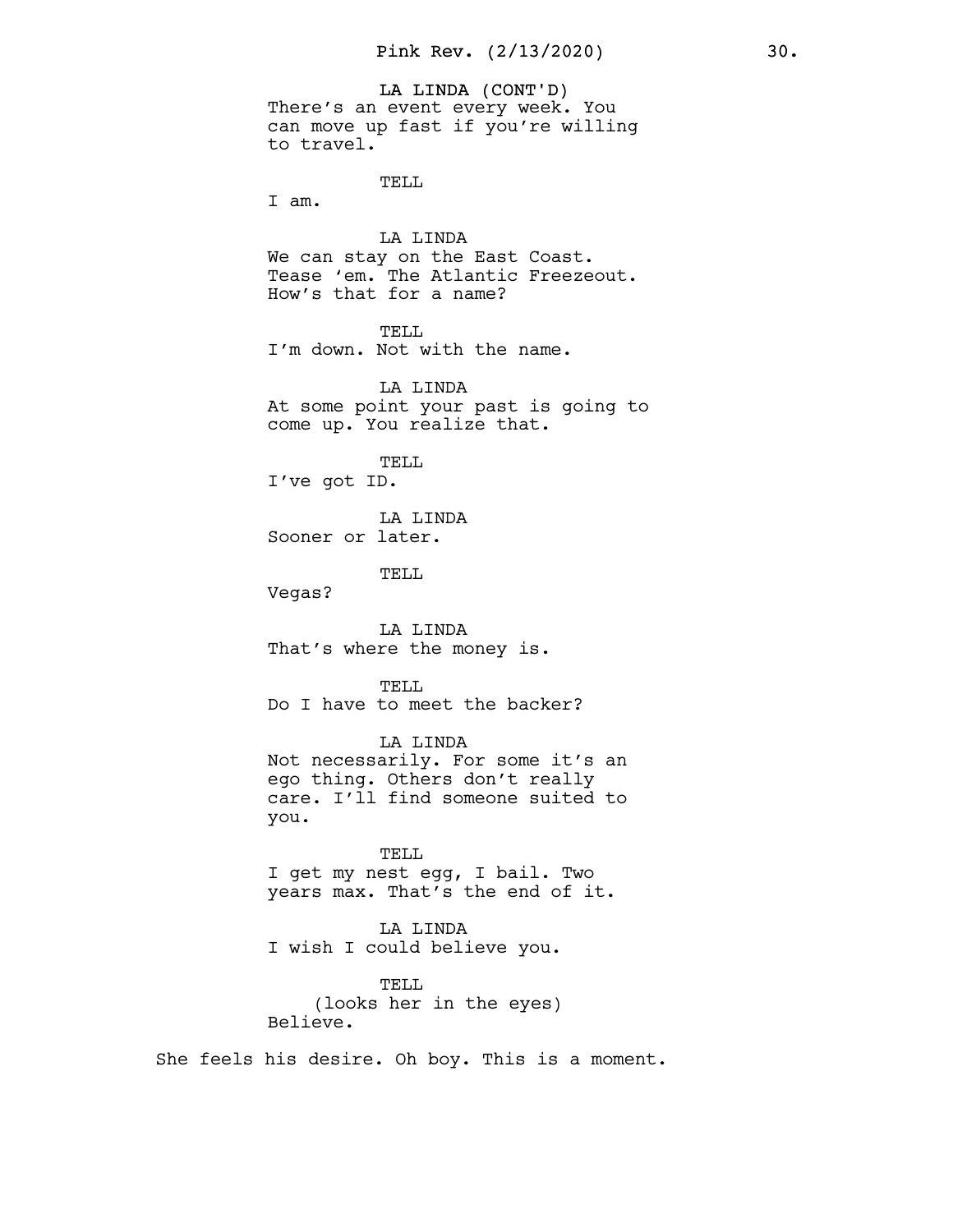**LA LINDA** I'm too old for this.

LL stands. She moves to exit, then stops, returns. She kisses the top of William's head. Then retreats.

FADE TO BLACK.

## GREATEST POKER HAND EVER PLAYED

FADE IN.  $\star$ 

A34 EXT. POCONOS - DAY (SECOND UNIT) A34 \* Moving car shot. We ride through wooded Pennsylvania hills. \* "WELCOME TO POCONOS RESORTS." A large sign indicates the \* direction and distance to various Poconos resorts and \* \* \* casinos. \* Ahead is a large modern adirondack style casino resort \* complex. We pass by. 34 EXT. CHAT N' CHEW CAFE - DAY 34

Poconos restaurant. Storm clouds in the distance.

CUT TO:

35 INT. CHAT N' CHEW CAFE - DAY 35 \* "All Day Breakfast." Tell, across from Cirk, pushes away his plate, sips his coffee. TELL

The other day you asked me, what was the greatest poker hand ever \* played? I can only speak for what I've seen and this was the best one I ever saw.

He removes a deck of cards from his pocket, shuffles it one handed. Cirk is impressed. He motions to the WAITRESS to remove the plates. He waits as she does. Thanks her.

> (MORE) TELL (CONT'D) 2012. Indian casino in Iowa.<br>Blackbird Bend. Omaha Nation. 10k Blackbird Bend. Omaha Nation. 10k \* tournament. \*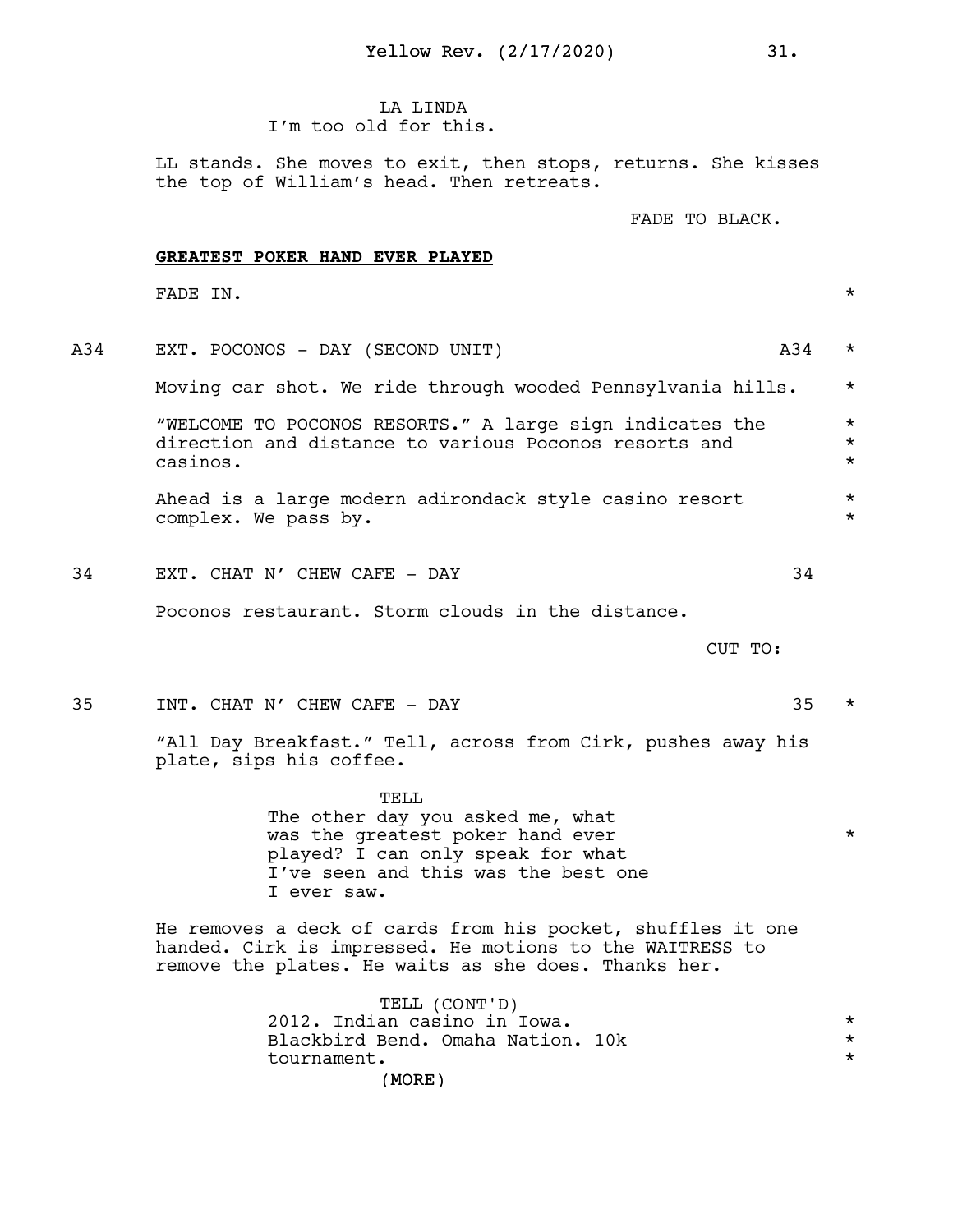TELL (CONT'D) Goldie, Asian player, wore a lot of gold, and Alex Karesco, WSOP champion, you may have heard of him. Alex's got pocket queens, diamonds and clubs...

Tell spreads the deck out face down across the table. To illustrate his point, removes without looking a queen of diamonds and a queen of clubs, turns them face up.  $*$ 

> TELL (CONT'D) Alex had nine eight of diamonds...  $*$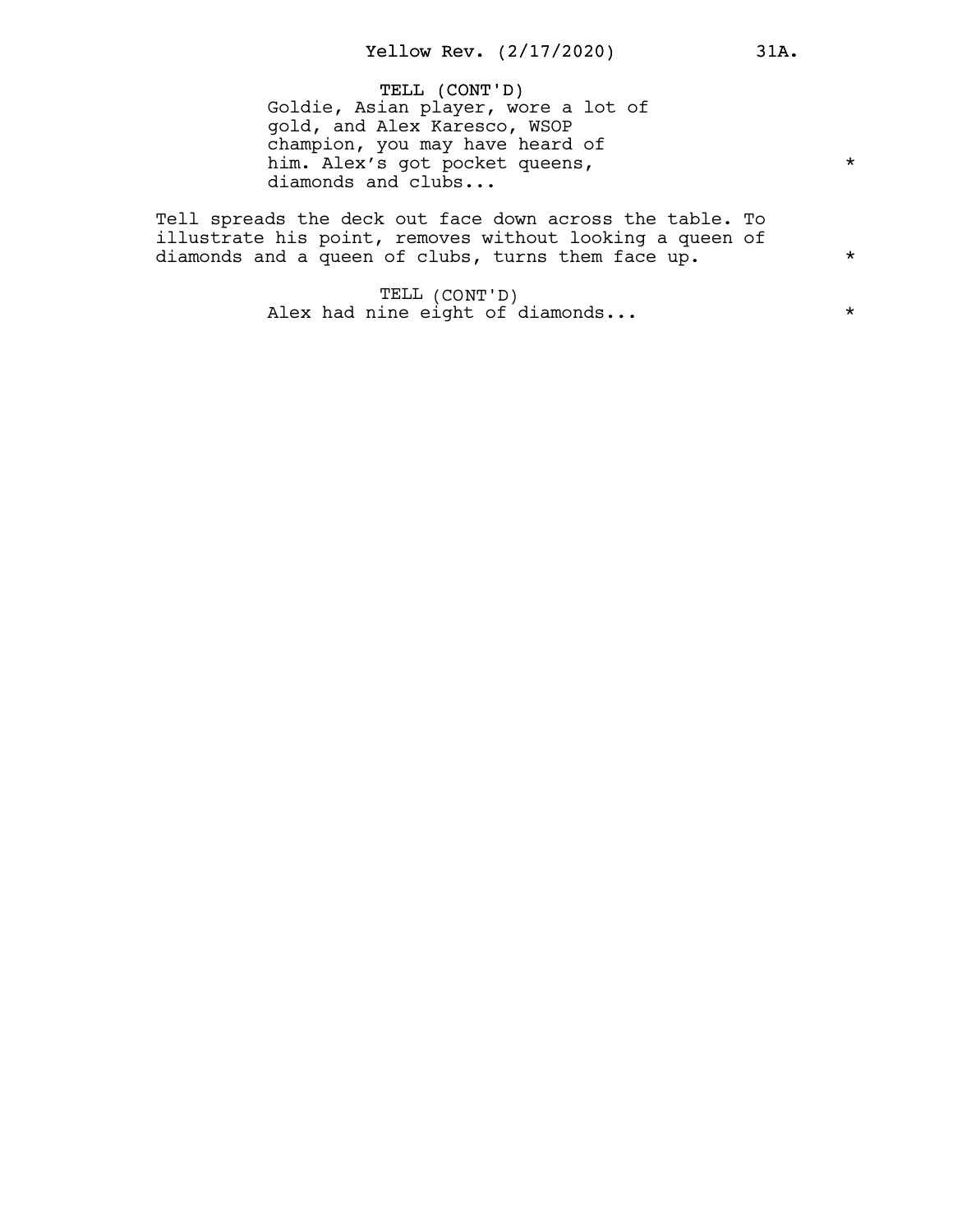He removes two additional cards from the spread, turns them face up: Nine of diamonds. Eight of diamonds. Cirk is \* dumbfounded:

> CIRK How do you do that?

> > TELL

Practice. I was in a place where I had a lot of time on my hands. Now  $*$ comes the Flop. Ten of spades, jack of diamonds, queen of hearts... \* (turns over those cards)  $*$ <br>There's blood in the water. They  $*$ There's blood in the water. They<br>both think they're ahead. It goes both think they're ahead. It goes  $\star$ <br>Check, raise, reraise, Re-reraise,  $\star$ Check, raise, reraise, Re-reraise, \* call. Other players fold. Goldie  $*$ <br>and Alex bead to bead and Alex head to head...

Tell arranges face up cards opposing each other with house  $*$ cards in between.

| TELL (CONT'D)                       | $\star$ |
|-------------------------------------|---------|
| The Turn: ten of diamonds.          | $\star$ |
| (turns over card)                   | $\star$ |
| This time, it goes bet, call. Now   | $\star$ |
| there's only one card that gets     |         |
| Goldie out. There's a 2% chance the | $\star$ |
| River will come the seven of        | $\star$ |
| diamonds. Alex has a 98% chance of  |         |
| winning the hand with queens full   | $\star$ |
| of tens. Goldie looks at the        | $\star$ |
| damage. He doesn't even have a pot  | $\star$ |
| sized bet left behind. He makes     | $\star$ |
| this little sucking sound like the  |         |
| Asians do                           |         |
| (mimics it)                         | $\star$ |
| then he goes all in. Alex calls     | $\star$ |
| and here comes the River: seven of  | $\star$ |
| diamonds                            | $\star$ |
| (turns over card)                   |         |
| Straight flush beats a full house.  | $\star$ |
| Goldie wins.                        | $\star$ |
|                                     |         |
| CIRK                                |         |
| You saw that game?                  |         |

TELL (collects cards) Haven't been to Iowa since.

The Waitress returns, coffee pot in hand.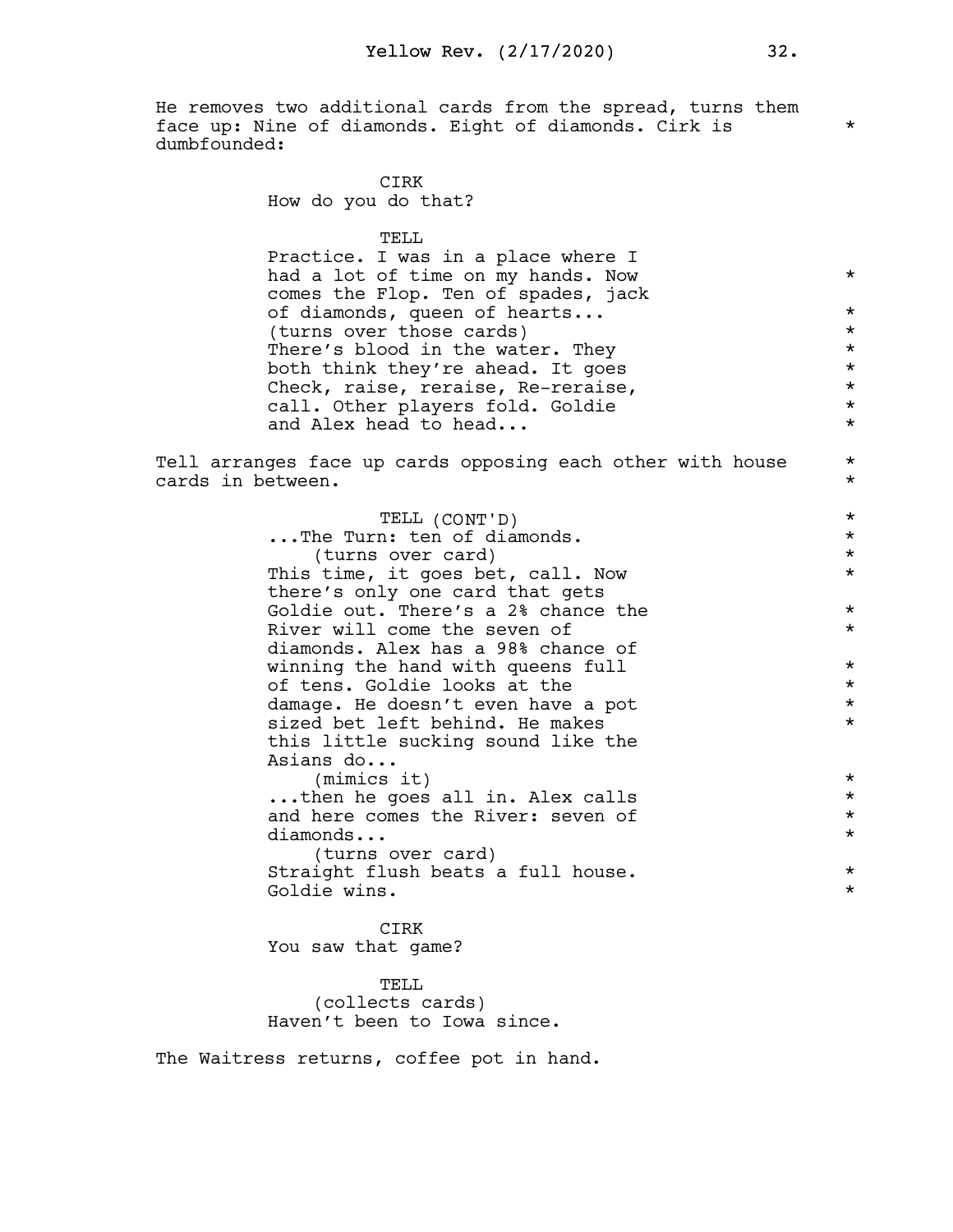(MORE) TELL (CONT'D) Yeah, top us off. (waits till Waitress leaves) This plan you have, about Major Gordo, you given it more thought?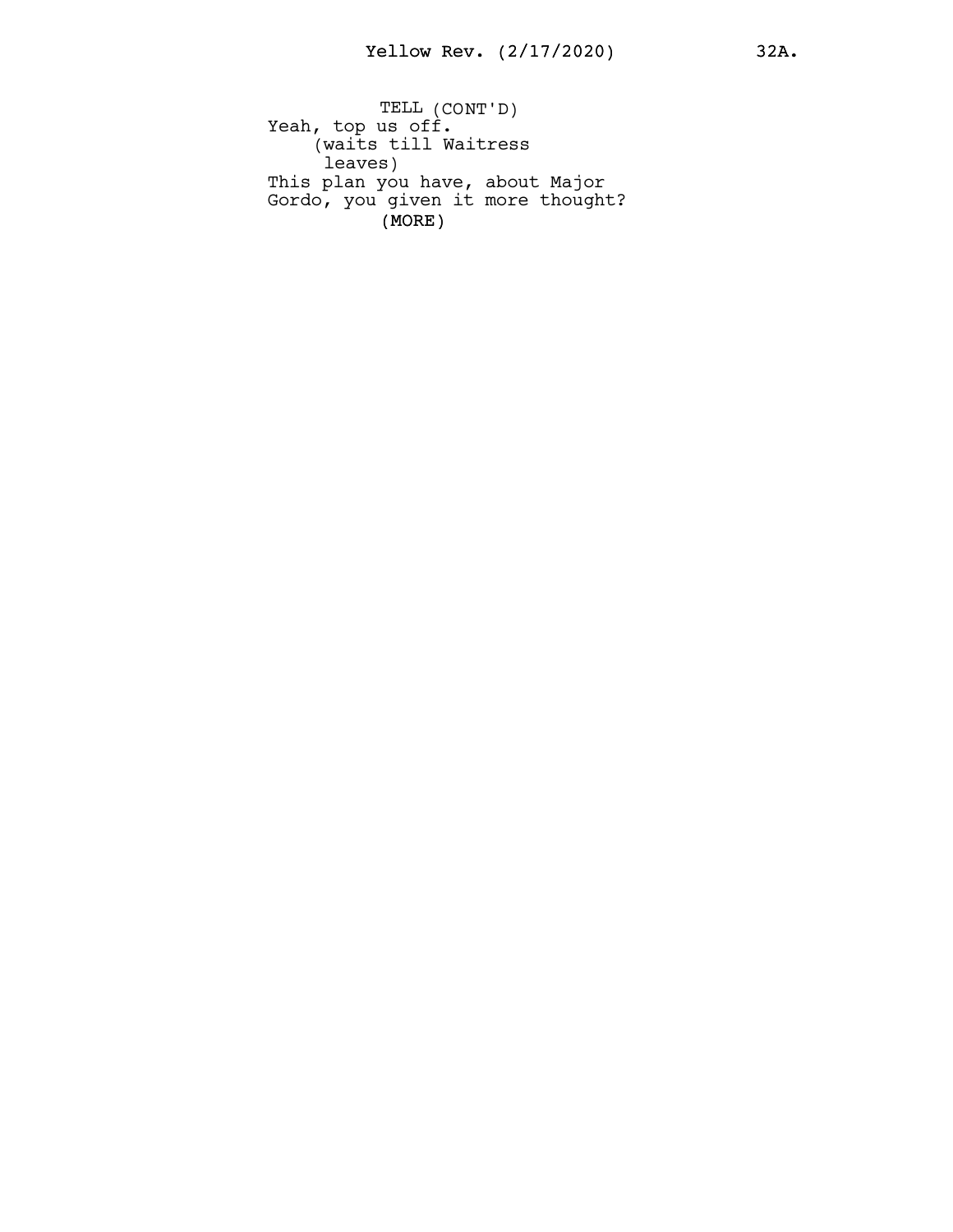TELL (CONT'D)

He's a big guy. You're not. He's right out of fucking Call of Duty. How you gonna do that?

## CIRK

There would need to be a tranquilizer. Ketamine. Combined with Telazol. It can be administered by a dart pistol.

TELL Where did you find out about this?

CIRK

The internet.

TELL. And you have it?

## CIRK

Just the ketamine. It's amazing how easy it is to buy. I ordered it on a lark. Three days later it arrived.

TELL This isn't very well thought out.

#### CIRK

That's why I need a partner. Somebody with experience. Somebody with expertise. And motive. A strong guy. A guy like you.

#### TELL

I'm thinking of starting a business. Not this gambling thing, a real business and I may be in the market for a partner. Somebody young. Interest you?

CIRK Depends what business it is.

# TELL.

Let's roll back your scenario a bit. You've located John Gordo and shot him with a dart. He's gaga. What next?

(MORE) CIRK I'd strip him naked. Put a hood on him. One of those green military sandbags. They sell them on eBay.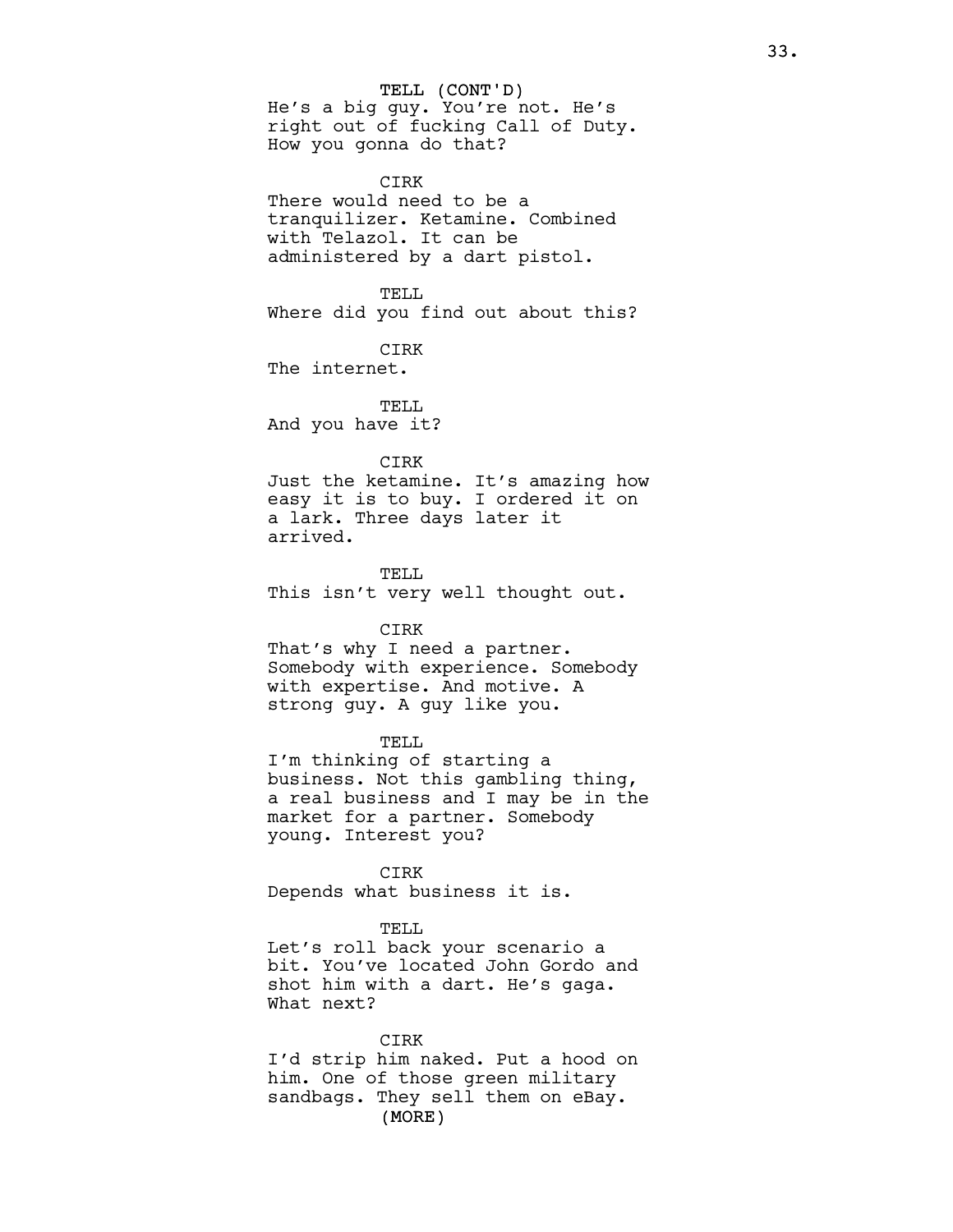CIRK (CONT'D) (MORE) Handcuff him, string him to the ceiling to keep him from sleeping. Make him try to jack off. Hit him on the legs. TELL. You hear about this from your father? CIRK No. He never talked about it. He kept it inside. TELL He beat you? CIRK That's in the past. TELL The body remembers. It stores it all. (Cirk doesn't respond) Do you want to hear about it? Does that interest you? CIRK What? TELL You know what. You're dying to hear. (Cirk nods) The noise. The smell. Feces, urine, oil, explosives, bleach, sweat, smoke, all day, every day. Sand spiders, camel spiders, snakes, ants as big as cockroaches. The heat. The fear. The adrenaline jack. Mortars. The sheer noise of it. And blood. The only way to survive was to rise above. Rise and laugh. Surf the craziness. To see a grown man shit and piss on himself! Sing the song. The Noise. The fucking Noise. The noise. (beat) We were all trapped in there. In the same shit, shit, shit, shit hole. Them and us. Am I trying to justify what we did? No. Nothing can justify what we did. Your father understood that. If you were there you could understand.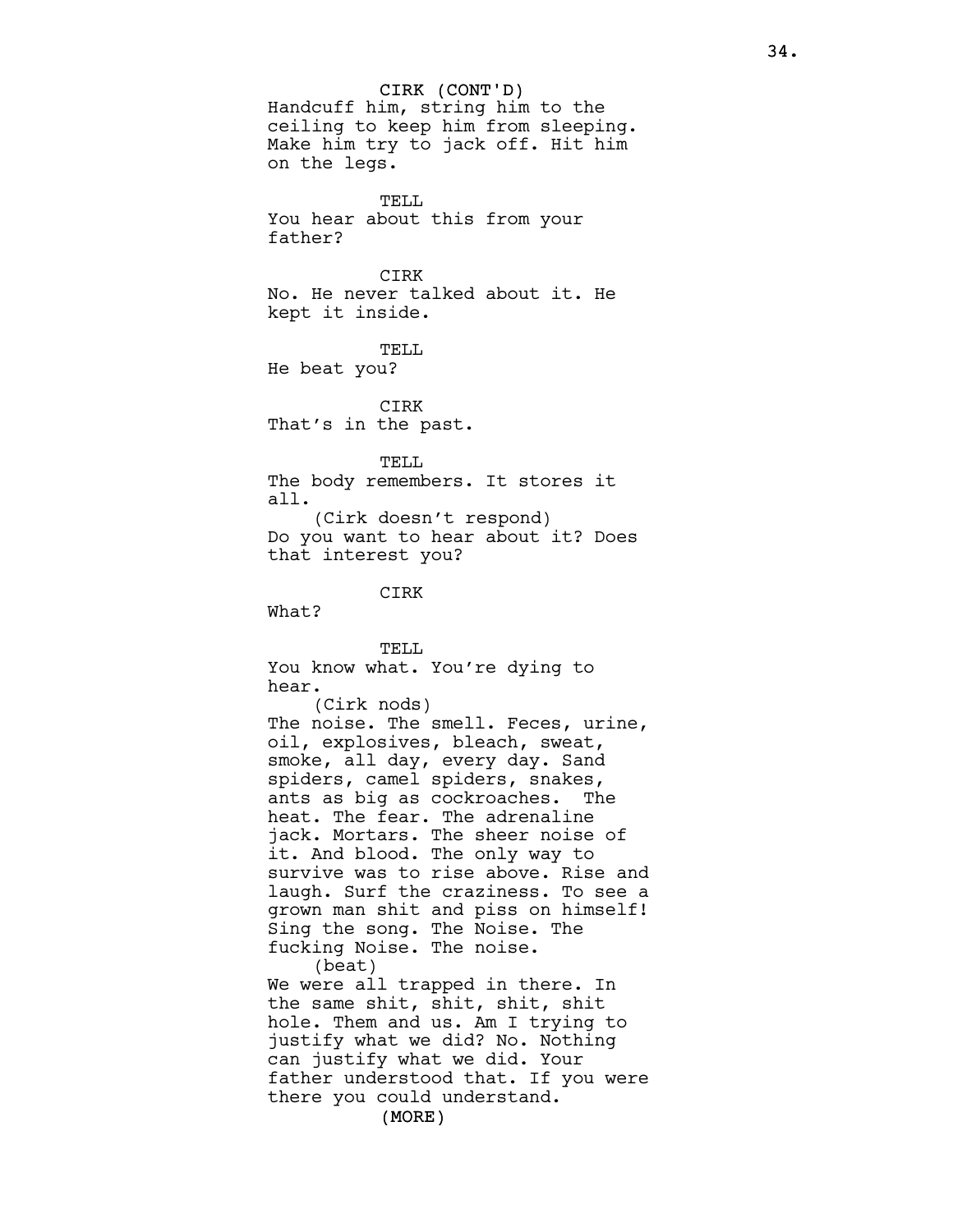TELL (CONT'D) Otherwise, there's no understanding.

FADE TO BLACK.

#### FIRST TOURNAMENT

FADE IN.

36 INT. POCONOS CASINO - DAY 36

Tell, La Linda and Cirk enter silhouetted by daylight. They pass through clanging slot machines following signs that point to "Poconos Poker Classic."

CUT TO:

# 37 INT. POCANOS REGISTRATION - DAY 37

They pass merch booths as they approach the tournament room. Thirty blue felted tables glow under fluorescents.

Professional poker players mill about, exchange small talk. Most are white, thirtyish. Backpacks and baseball caps. Each has his/her own "look". Some wear logo patches indicating sponsors: "888poker," "WSOP.com," "PokerStars."

Tell, ID in hand, queues up at a table. Cirk holding back, looks at gaudy merch.

MINNESOTA, an obese Asian chap, approaches La Linda:

LA LINDA Minnesota! When was the last time?

MINNESOTA

Orlando?

LA LINDA Oxford Downs. That's right. You were with Clicky Dick. (makes clicking sound)

MINNESOTA You heard what happened to him?

LA LINDA (nods) I didn't even know he was sick.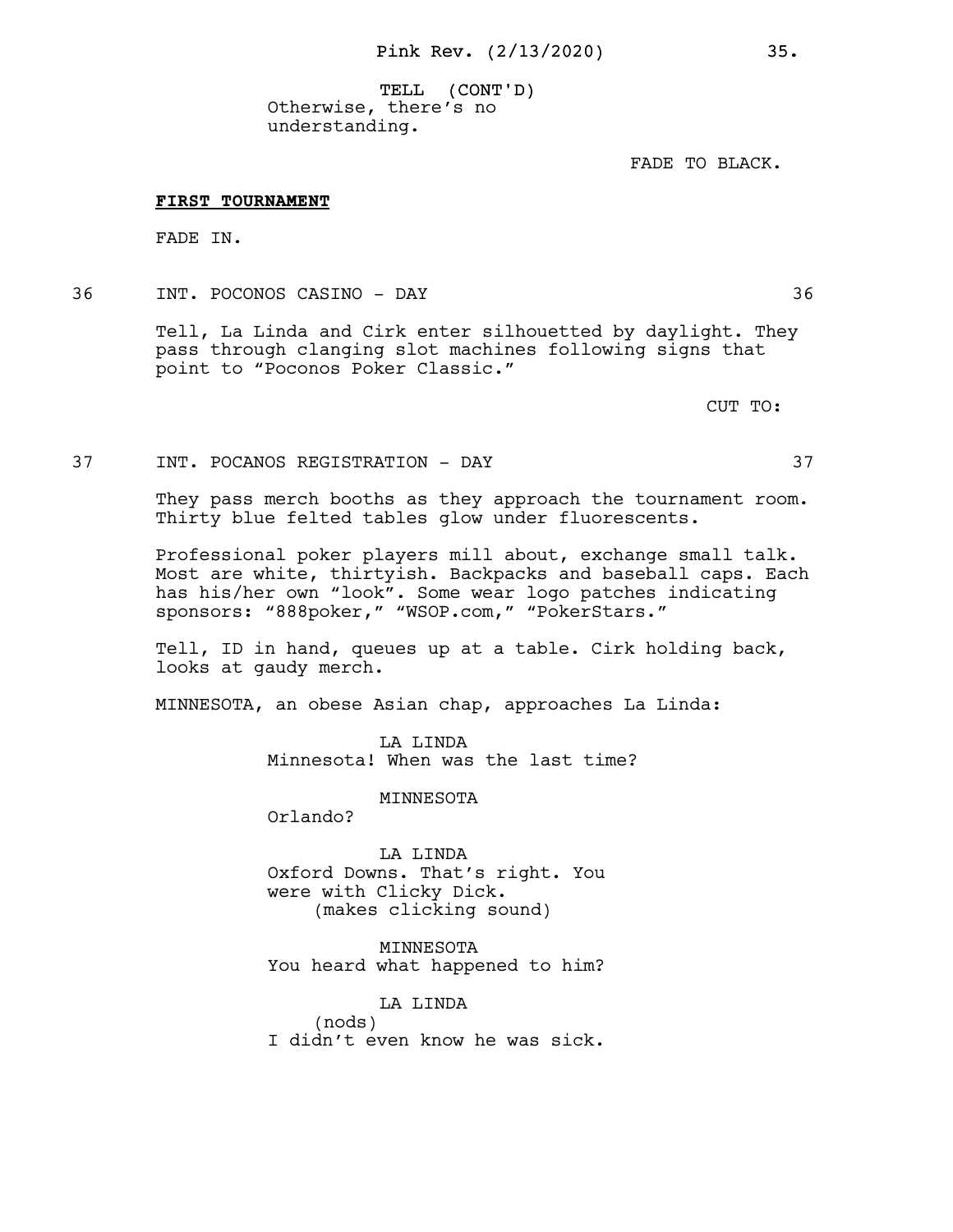MINNESOTA Nobody did. Thrombosis. Not enough exercise.

Mr. USA approaches at a distances, his Two Lackeys holding up USA signs.

> MINNESOTA (CONT'D) I'd like to put a cap in that motherfucker.

LA LINDA Take it smooth, Minnie--and exercise those legs!

Minnesota chuckles as he walks off. She turns to Tell:

LA LINDA (CONT'D) They call him Minnesota Fats cause of the movie. Ain't many fat people in professional poker anymore. I just call him Charlie Two Chins.

CIRK Why's that?

LA LINDA More chins than a Chinese phone book. (winks) Thanks for the straight line.

Tell hands his ID to the TOURNAMENT CLERK.

TOURNAMENT CLERK You're in MR.TELL. Here is your seat. 3 o'clock.

He looks at the print out: "BLUE PIT, Table 22, Seat 4."

LA LINDA She didn't ask for a Rewards Card?

TELL

Nope.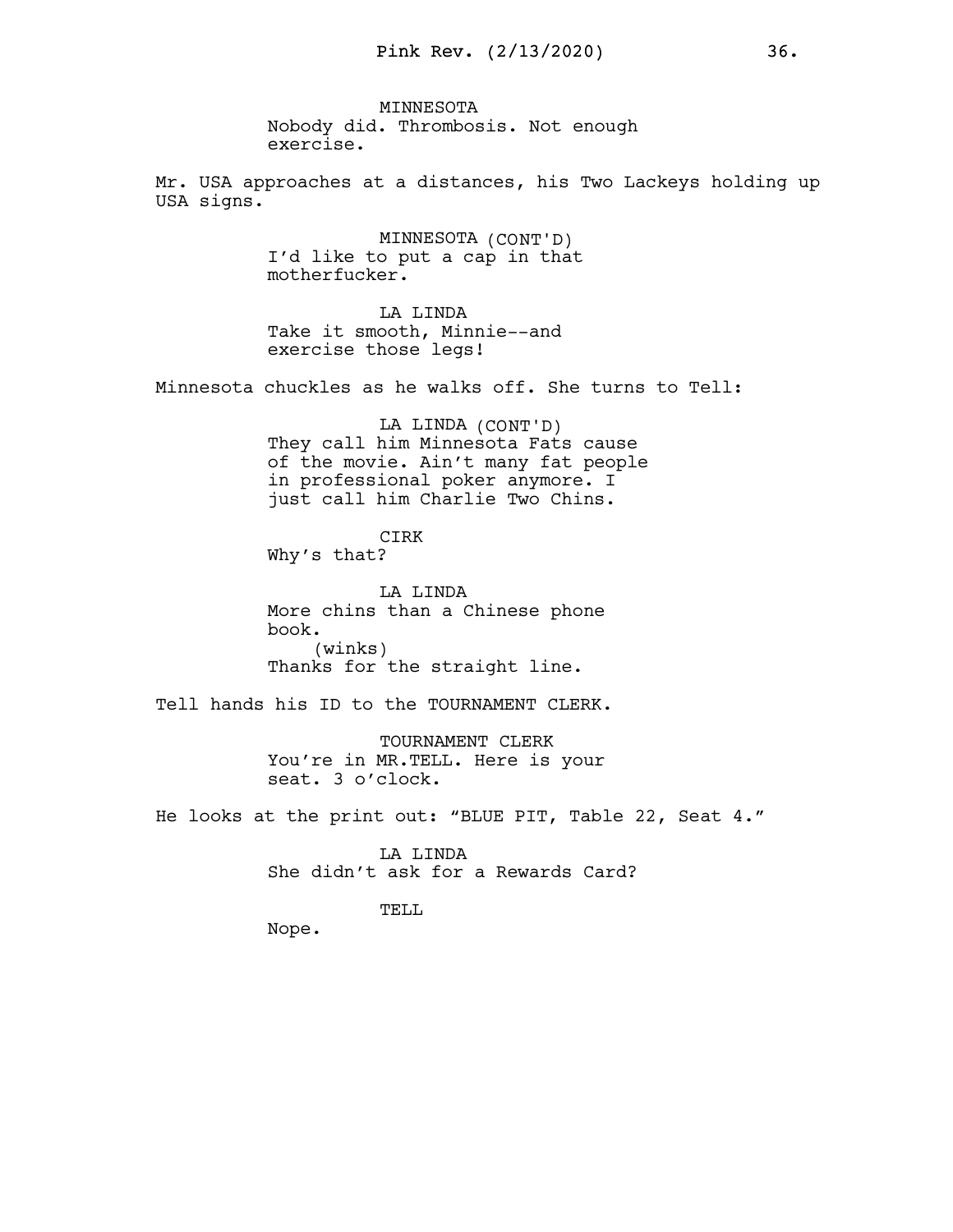LA LINDA You get a lot of free shit that way. I'm compt'ed.

TELL But you're in their data base.

LA LINDA You are already.

CUT TO:

38 INT. POCONOS CASINO - DAY 38

The tournament is underway. A motley assembly. Eight to nine players plus TOURNAMENT DEALER at each of thirty tables overseen by casino employees.

Each player is in his/her zone. The hush of quiet voices, cards being dealt, chips clicking.

> TELL V.O. The preferred poker variant for multi-table tournaments is no limit Texas hold 'em. It encourages large pots and large raises. Everyone has the same buy in. You play until you are out of chips. The house takes a 10% rake. The prize money is split between the top five players. The winner doesn't take all. Not like TV.

The Dealer deals: two cards to each player.

TELL V.O. (CONT'D) Before the hole cards are dealt the players to the left of the button must post small and big blinds. This stimulates action and the blinds go up every hour. The rest of the cards are common cards: the Flop, three cards, the Turn and the River. The Turn, the River can instantly turn a losing hand into a winner. That's hold 'em's betting appeal.

Tell rechecks his hole cards: pair of kings. On the table: 9,8,9,J, A. The only remaining player holds an ace and deuce. Tell goes all in, signaling he has three of a kind.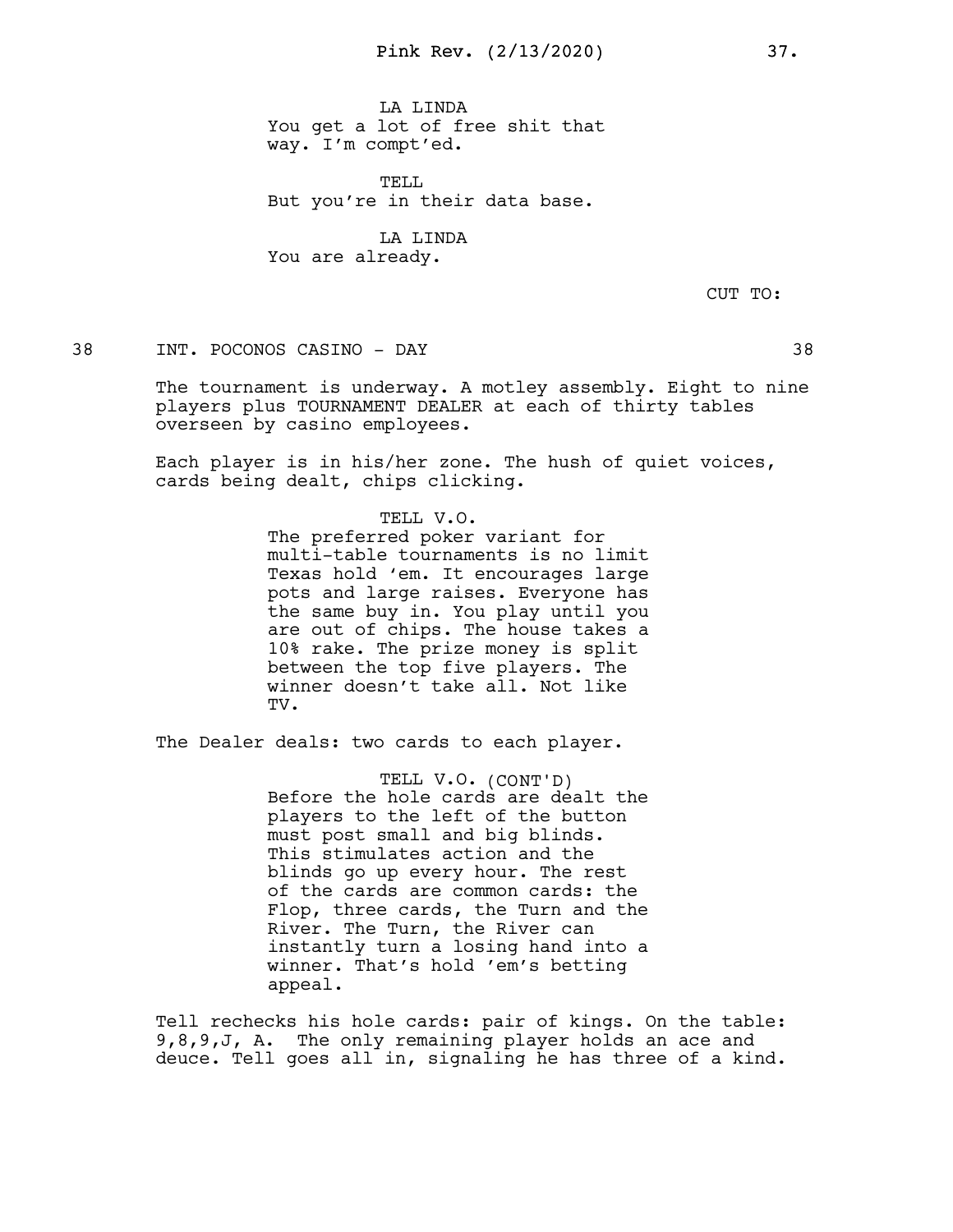The opposing players folds. Tell discards his cards, collects the pot.

CUT TO:

### 39 INT. POCANOS CASINO BUFFET - DAY 39

Tell shares soup, salad and coffee with Cirk and La Linda as Casino customers crowd the buffet. She turns to Cirk:

> LA LINDA Did you get bored?

> CIRK (shrugs) Played some slots.

LA LINDA You should read a book. (blank response) I'll buy you one.

CIRK (offended) I've read books. (to Tell) What is it with her?

LA LINDA (egging him) Name one.

CIRK

One what?

LA LINDA

One book.

CIRK It was called Poker for Dummies. I think you may have read it.

They laugh.

LA LINDA I like him. (to Tell) You made it to Dinner Break. I musta fired two dozen tournaments before I lasted that long.

CIRK How many are left?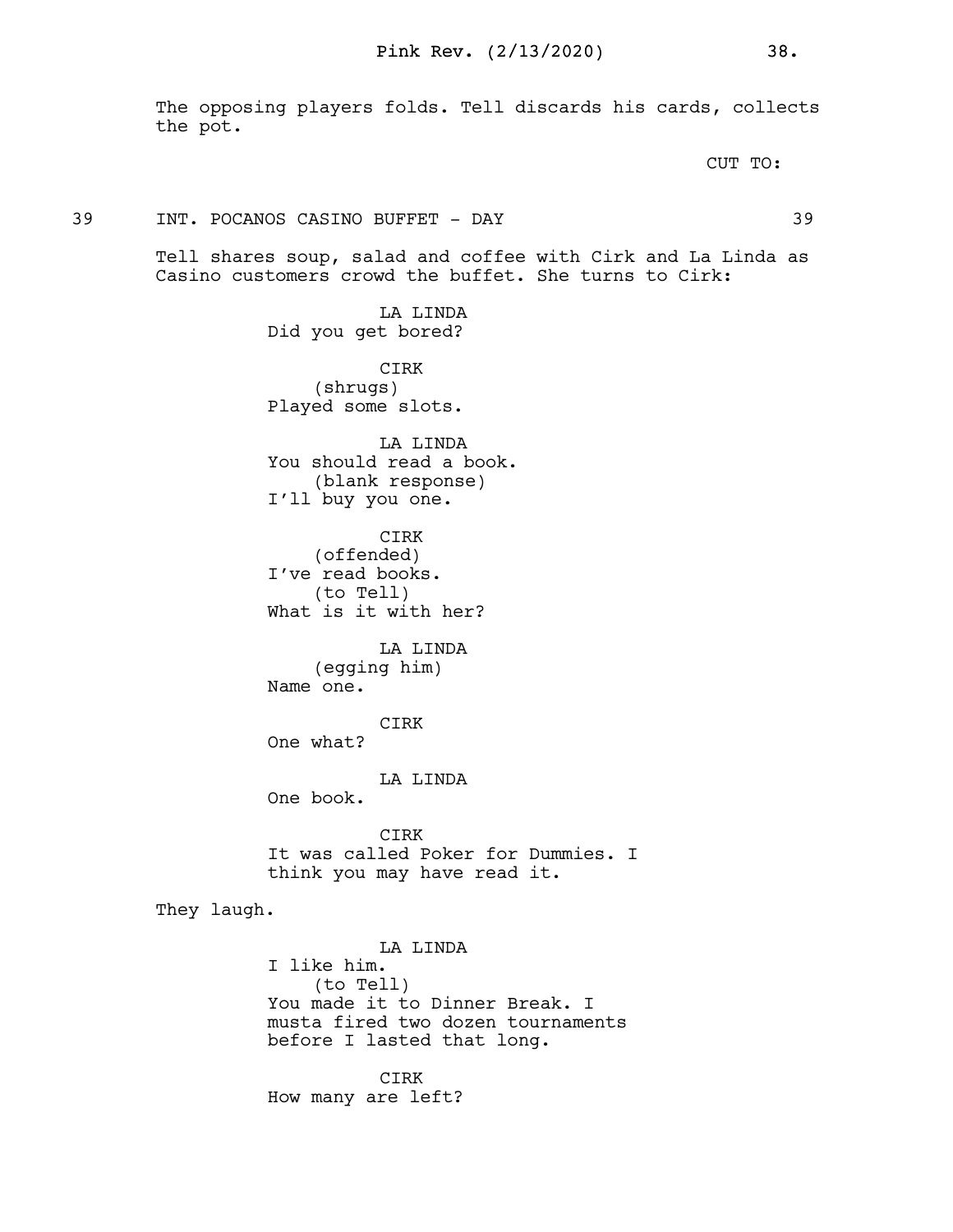TELL. Four tables. Should be done tomorrow.

LA LINDA You ever played Kansas City?

TELL I don't think so.

LA LINDA Let's see how this one goes.

CIRK How much cards do you play?

TELL. Let's see, seventy hands an hour, eight to twelve hours a day, six to seven days a week--it adds up.

LA LINDA Don't you do anything else?

TELL

Like what?

LA LINDA Anything. Going to a park, a ball game, a concert, a museum--

CIRK

A museum?

LA LINDA (to Cirk) I'll get you a book. It's called Museums for...

ALL THREE TOGETHER ...Dummies.

LA LINDA

Ba doom. (to Tell) I mean just to do something else. For variety.

TELL I like playing cards.

LA LINDA You want to know the name of your backer?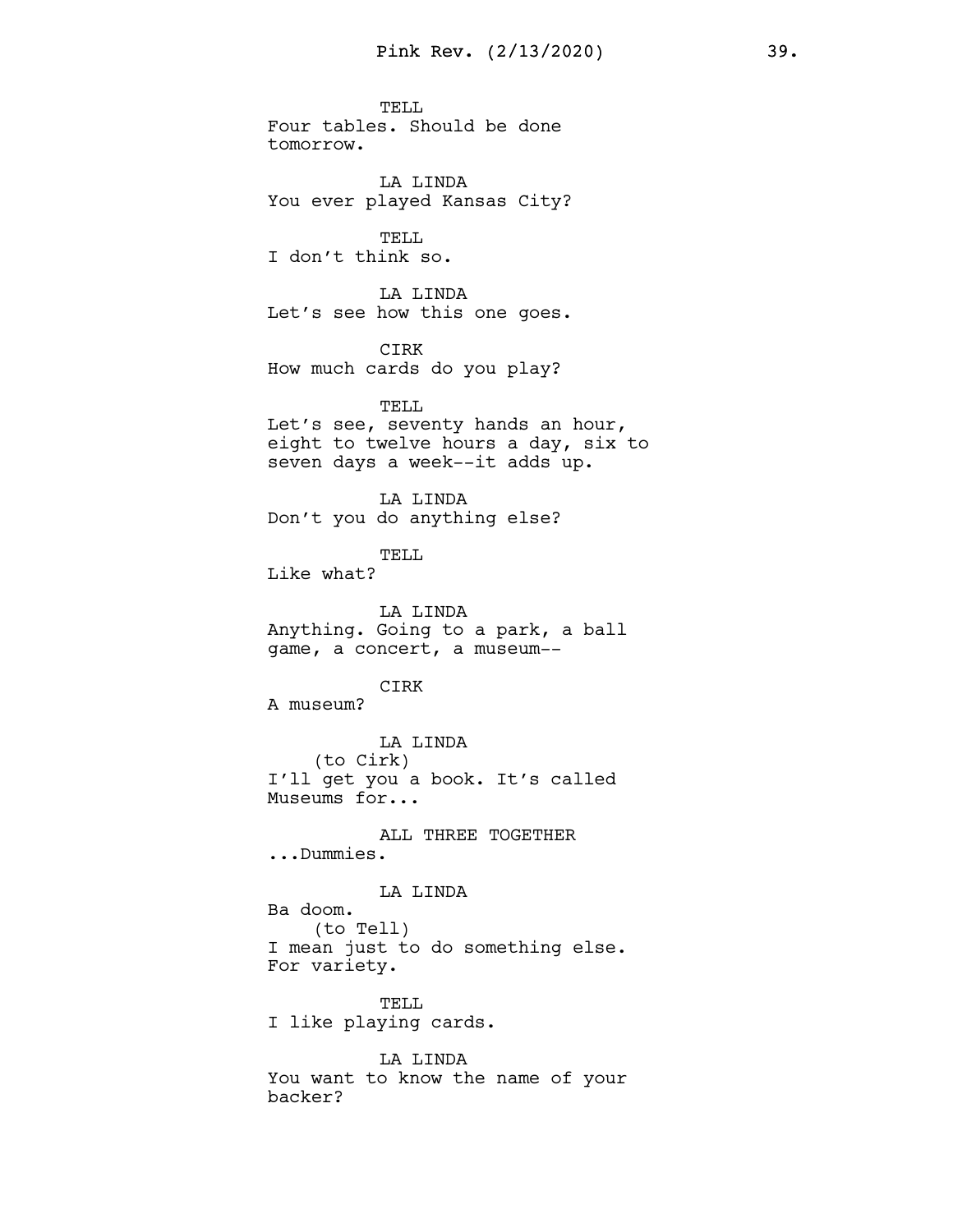TELL.

Should I?

LA LINDA No. Just curious.

TELL. I trust you. "L.L."

CUT TO:

# 40 INT. POCONOS CASINO - NIGHT 40

The tournament is down to its final table. Mr. USA, Minnesota, William Tell and two others. A couple dozen onlookers watch. The hour is late.

Minnesota busts and stands. The other players greet him with professional courtesy as he leaves. Mr. USA extends his hand to Minnesota.

LL and Cirk watch from the refreshment area across the room. Overhead camera feature elite tables on flat screens.

A players pushes out a multi stack of chips. People take note.

> CIRK (looking at screen) That's 800,000 dollars. Where do they get that money?

**LA LINDA** Jeez Louise, Kid. Slow down. (beat) You see those black chips? What do they say?

CIRK Ten thousand.

#### LA LINDA

Ten thousand what? Ten thousand bits of beans or pennies, ten thousand grains of rice? That's not money. Those are prize points. We just call them dollars. It's good publicity.

CIRK So how much is it?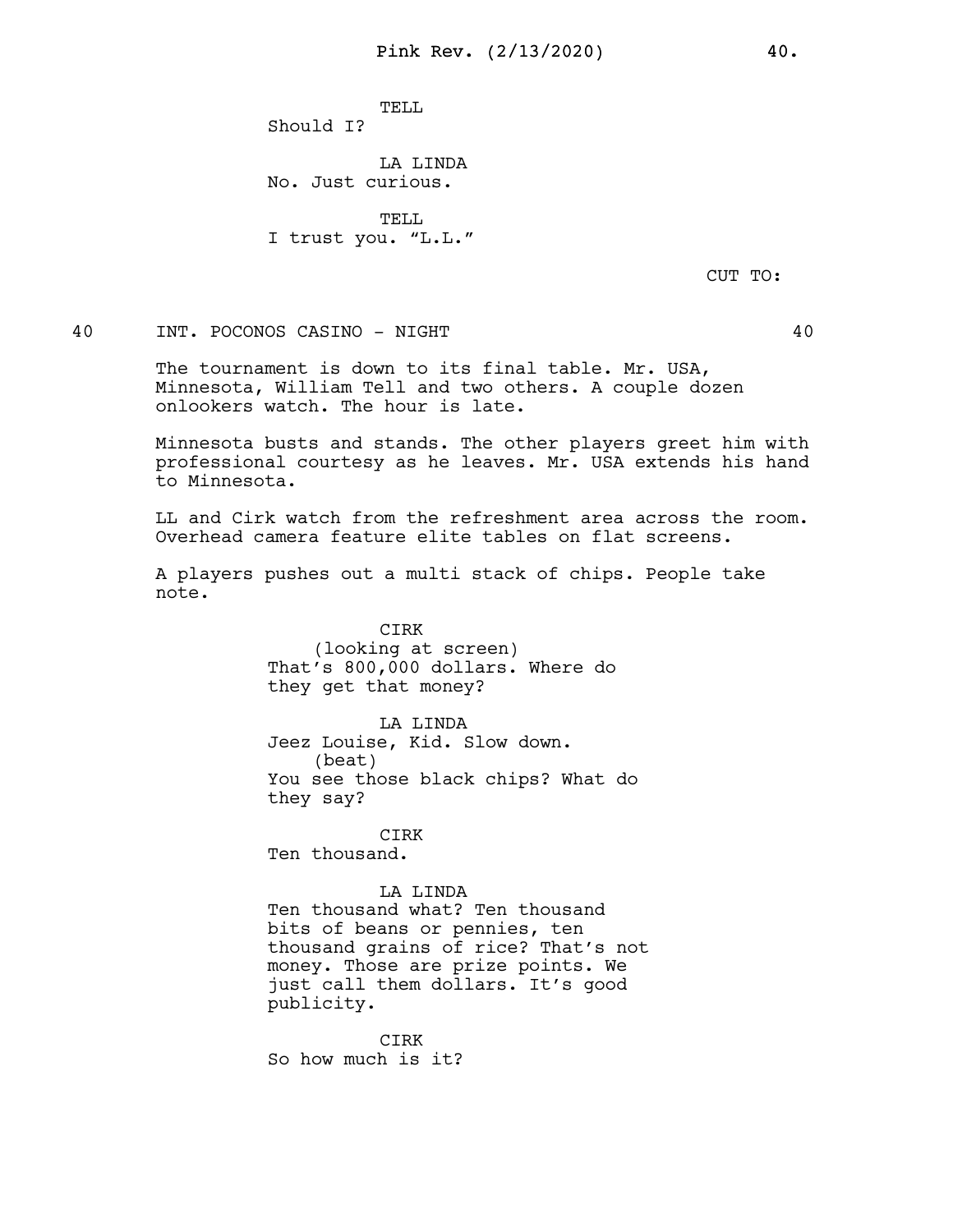#### LA LINDA

Depends on the buy-in and the split. A game like this, there's about three hundred thousand in play. The winner will get 150, runner up 70 to 80 and so on. Poker used to be played in the basement. Internet changed that. We play in the ballrooms now. (beat) You know who he is?

CIRK

Who?

LA LINDA Bill Tell. Whatever his real name is. You know who he is, don't you?

CIRK All I ever heard was William Tell. Why you think he has another name?

LA LINDA You've been around him. He's a mystery. There's something I can't figure out. (Cirk shrugs) I was wondering, am I in any danger?

CIRK Of what? Falling in love?

LA LINDA Don't be a child. What is his past?

CIRK I haven't asked.

LA LINDA What are you two doing together?

#### CIRK

I've got no goals. I'm just along for the ride. One day at a time.

TIME CUT: Two players left. A new deal. Mr. USA, holding queen pair, charges out of the big blind with a hefty bet. Tell holds a ten and jack of spades. The Flop. Nine of spades, ten of hearts, six of spades. Tell has two routes to win: a spade flush or straight. USA bets, Tell raises, USA calls. The Turn. Three of diamonds. USA bets, Tell calls.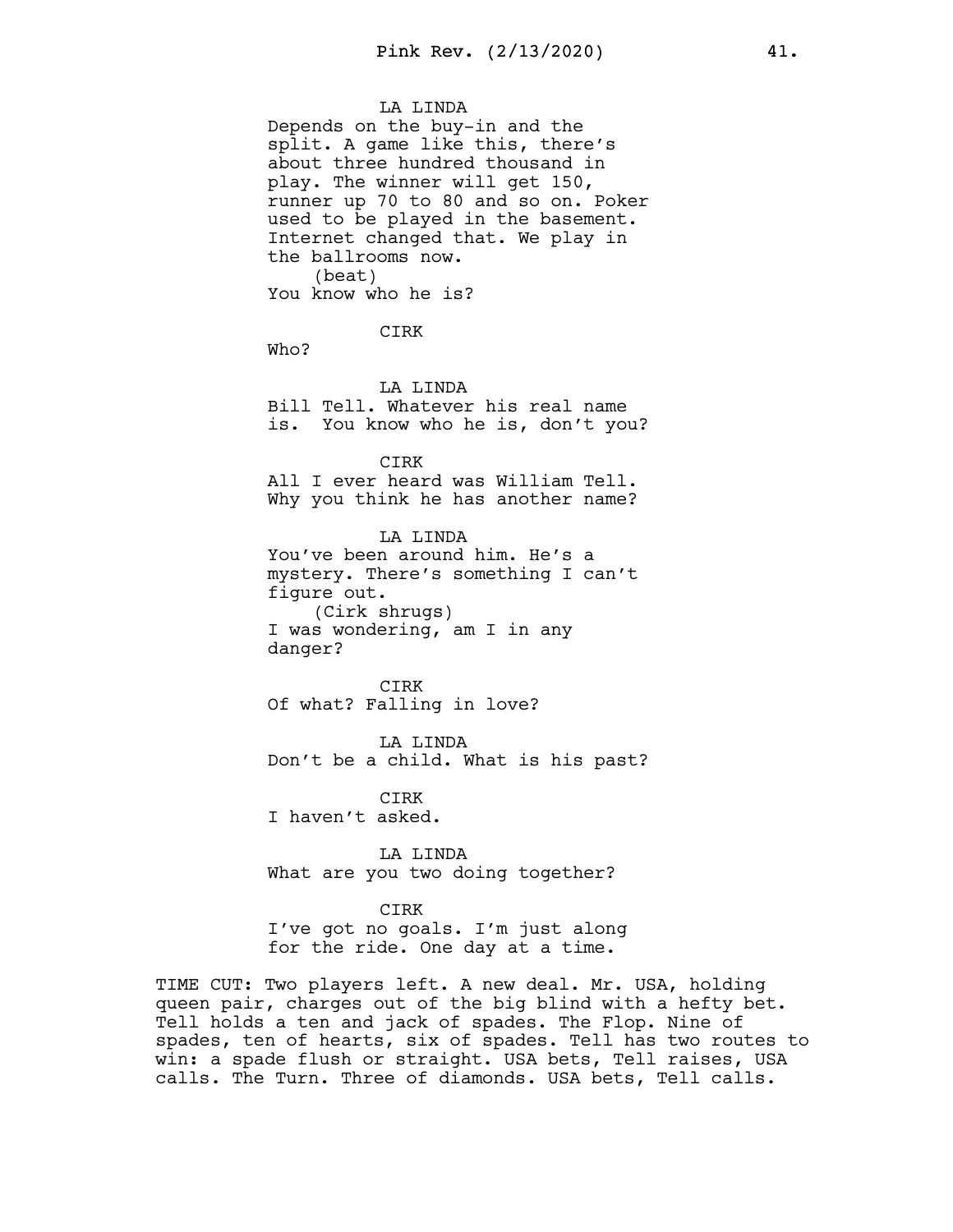The River. Ace of Hearts. Tell is caught and he knows it. But the pot is too big to walk away from. He calls. He loses.

"USA! USA!" Tell extends his hand to the winner.

CUT TO:

41 INT. POCANOS BAR - NIGHT 41

La Linda , Tell and Cirk enter. She holds a cashiers check.

LA LINDA 180 thousand for a week's work. I hope you're not disappointed.

TELL 90 For you. 90 For me.

LA LINDA The Backer's very happy. Two more tourneys and the big show.

CIRK Viva Las Vegas.

They settle unto three stools.

CIRK (CONT'D) (walking away) Excuse me a sec. I gotta hose it.

She orders a Manhattan. He takes the same.

LA LINDA What did you mean when you said that the other day?

TELL Said what?

LA LINDA That I "woke" you. What the hell did that mean?

TELL. I don't know. It was just a comment. Something I said.

LA LINDA Hmm. It's an odd thing to say.

TELL I guess so.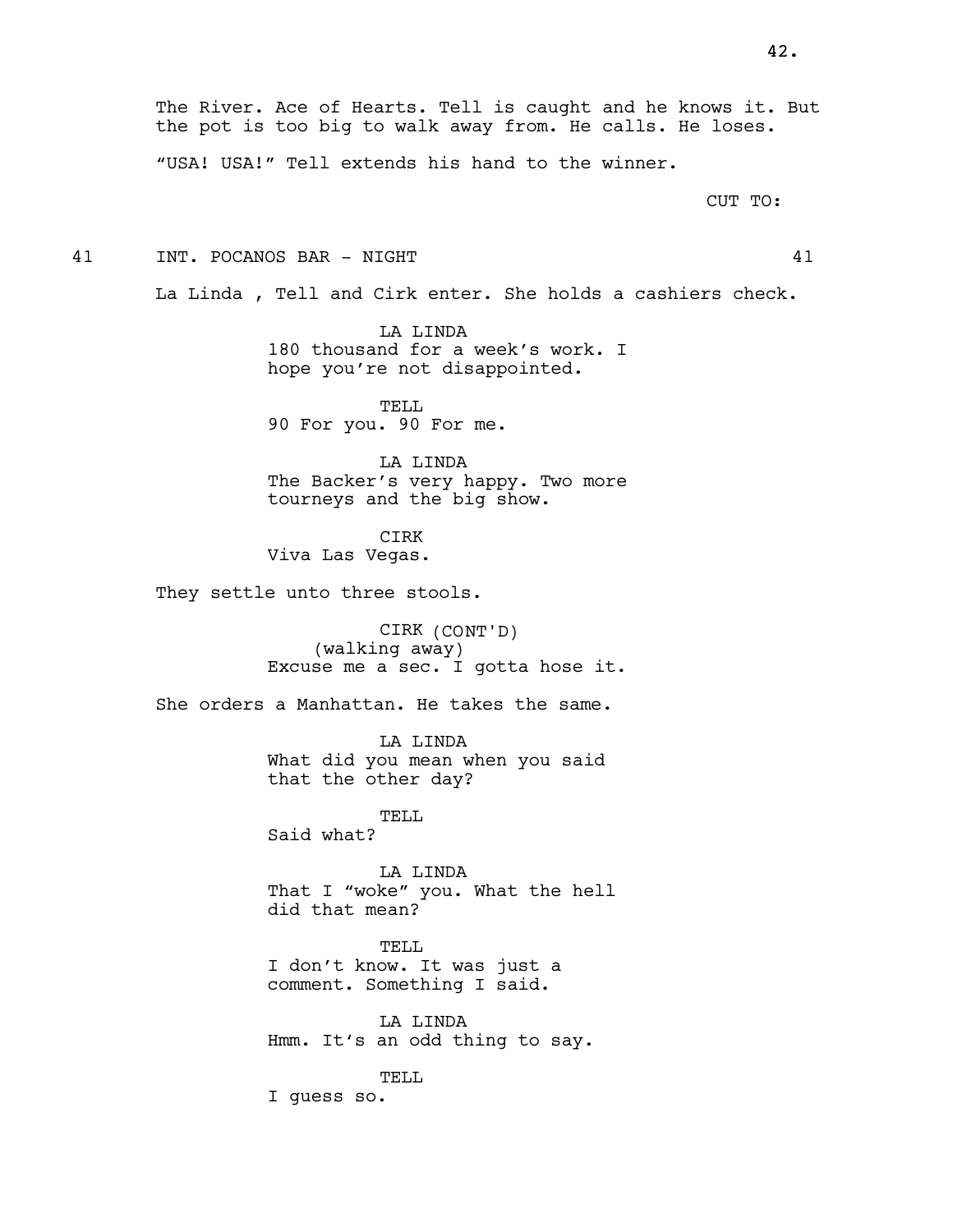LA LINDA What are your plans?

TELL I like how it's headed.

LA LINDA I mean tonight.

TELL I have to go back to my motel. Got some stuff to do.

LA LINDA (disappointed) You're not staying here?

TELL I don't like to stay at casinos. They know everything about you. Maids and staff and corridor cameras. Not for me.

He knocks back his drink, stands.

TELL (CONT'D) I'll see you down the road La Linda. Chicago, right?

He kisses her cheek, walks away. She just sits there, drink in hand, rejected.

Cirk walks over, notices Tell exiting. He makes a "what's up?" gesture. She shrugs and says:

> LA LINDA Sit down, Kid.

> > FADE TO BLACK.

### GORDO FLASHBACK

FADE IN.

42 INT. MOTEL ROOM #5 - NIGHT 42

William Tell enters, turns on the desk lamp. The room is wrapped in ghostly white. He pours himself a drink, sits down, opens his journal. Begins to write.

> (MORE) TELL V.O. His real name was John Rodgers. John Gordo came sometime later.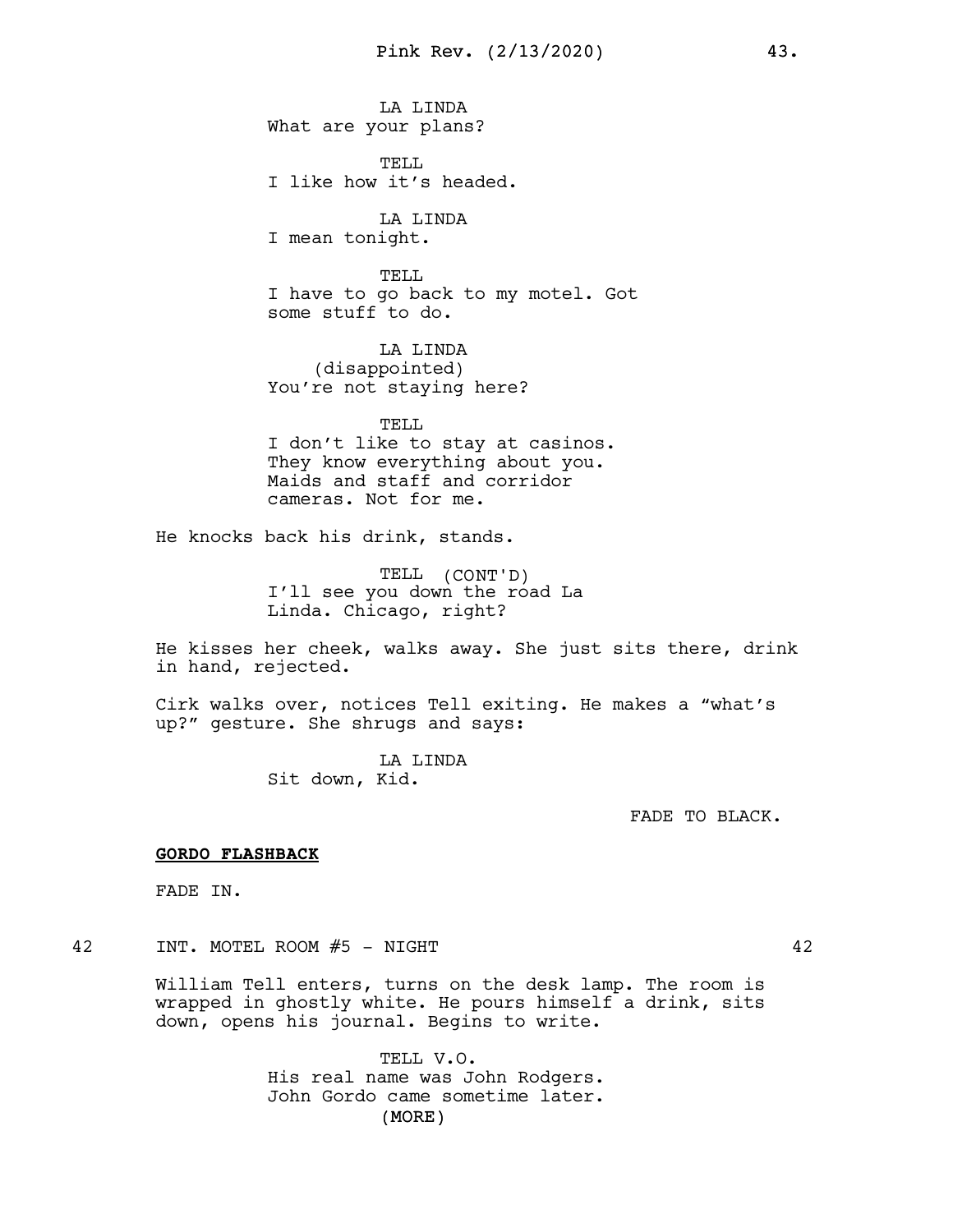TELL V.O. (CONT'D) He was born in Georgia. He first came to the attention of the CIA during the Contra counter insurgency. He was trained in interrogation in Nicaragua. From there he entered the SERE program. "Survival, Evasion, Resistance and Escape." The program was devised to help captured US soldiers withstand hostile interrogation.

CUT TO:

## 43 INT. SERE TRAINING FACILITY - NIGHT 43

1986. Nightmarish dark space.

Stock footage intercut with live action. More real than the dream, but not quite real. Memory in a prism.

--Roving flashlight reveals several GIs, hands bound, hoods over their heads secured by gaffer's tape, are confronted by hostile military instructors in green camo. They YELL confusing, contradictory commands. Blue LIGHT flashes accompanied by electric STATIC as they buzz the GIs with hand held electric prods.

--Other GIs are chained in contorted "stress positions": bent over backwards, upside down, from the ceiling. Blasts of deafening METAL MUSIC.

--GIs forced to stand while attempting to sleep, forced into cold showers, YELLED at in English and Arabic.

> TELL V.O. They were put into stress conditions, sensory deprivation, confinement in close spaces, given bombardment with dangerous decibels of noise, starvation, sleep deprivation, sexual humiliation and enemas.

> > CUT TO:

44 INT. MOTEL ROOM #5 - NIGHT 44 Tell sips a drink, continues writing.

CUT TO: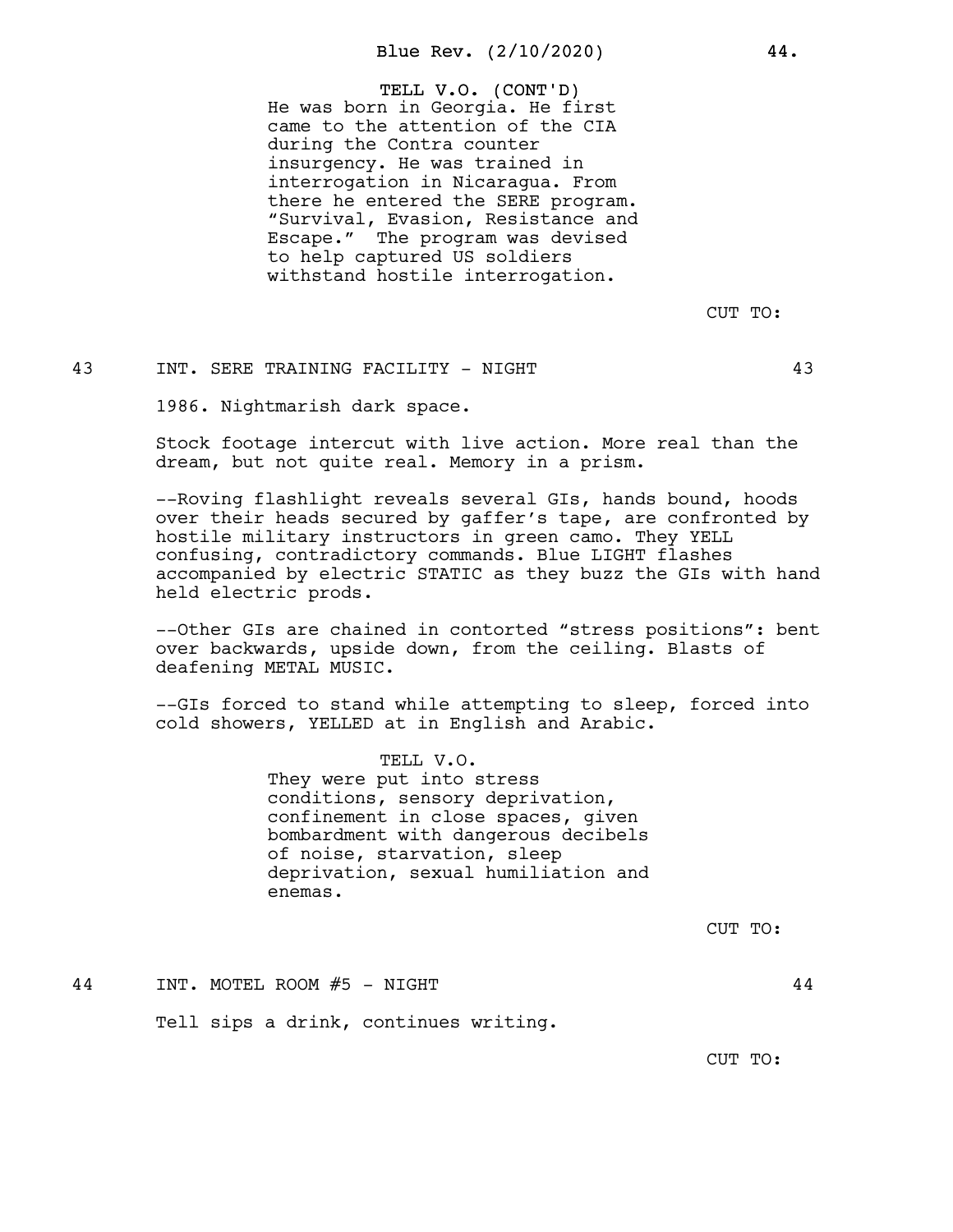DOCUMENTARY FOOTAGE FROM GUANTANAMO DETENTION CAMP. 2002. Head-shaven, handcuffed prisoners in orange jump suits kneeling in the harsh Cuban sun. Camo dressed GUARDS force one prisoner upright when he falls over.

Muslim prisoners pray in communal steel mesh enclosure.

TELL V.O. After the foreign fighters at the Guantanamo Detention Camp were unresponsive to interrogation, a decision was made to reverse engineer the lessons learned in the SERE program. SERE Psych Op instructors were brought to Gitmo to devise enhanced interrogation techniques. One of the first to arrive was Consultant John Gordo, now a civilian.

CUT TO:

46 EXT. BLACK SITES - DAY 46

MONTAGE of "BLACK SITES" around the world, Secret prisons in Germany, Thailand, Romania, Egypt as well as 17 floating military prison ships.

> TELL V.O. Lessons learned at Gitmo were conveyed to interrogation Black Sites around the world.

> > CUT TO:

47 EXT. PARWAN DETENTION CAMP DOC FOOTAGE- DAY 47

Establishing shots of Parwan Detention Camp in Afghanistan and Abu Ghraib in Iraq.

> TELL V.O. In 2003 a decision was made at the highest levels to Gitmo-ize the civilian prisons at Bagram airfield and Abu Ghraib.

> > CUT TO: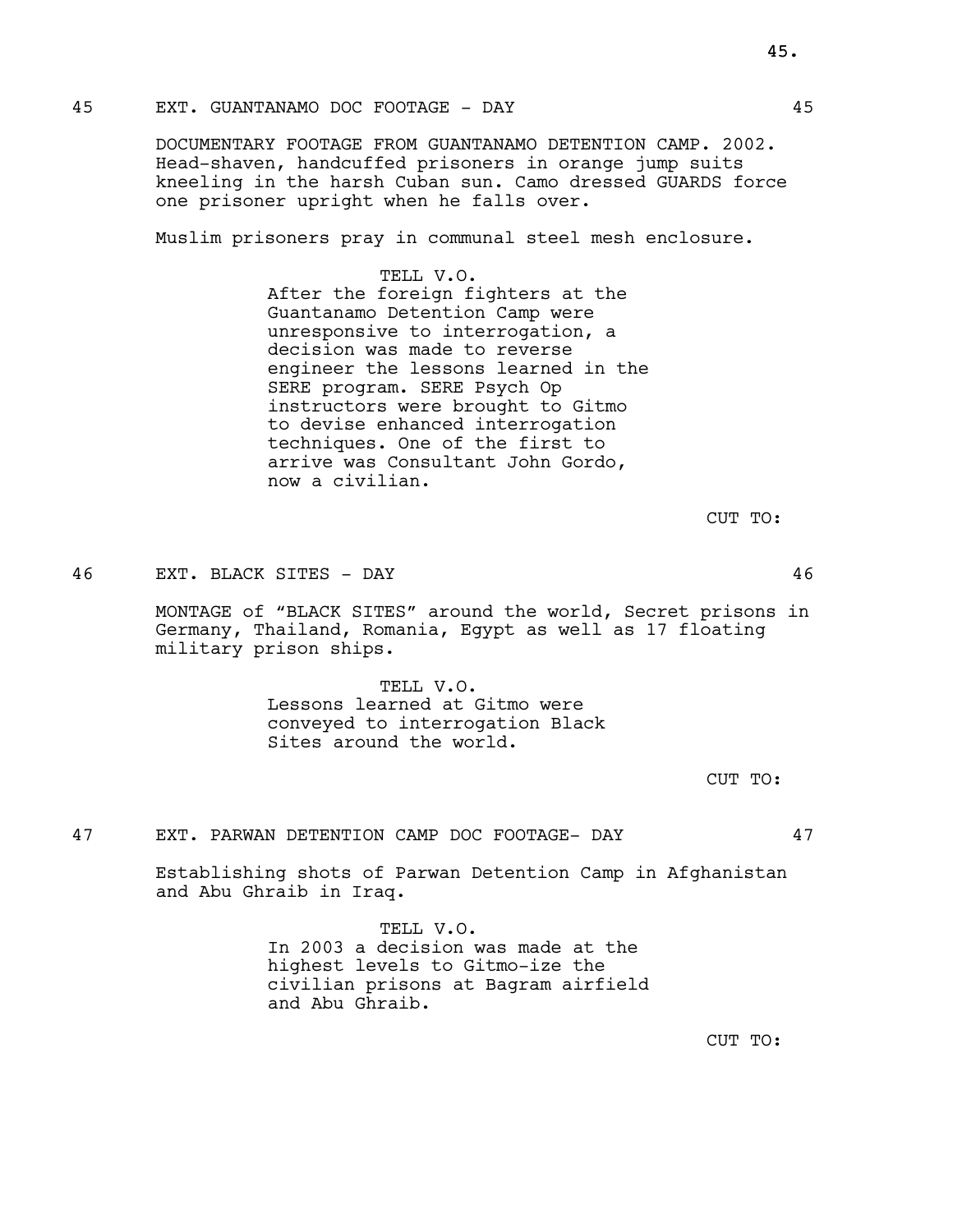### 48 INT. MOTEL #5 - NIGHT 48

BACK TO NORMAL PERSPECTIVE. William Tell writes in his journal:

> TELL V.O. Civilian consultant John Gordo arrived in May.

> > CUT TO:

49 INT. ABU GHRAIB, MILITARY OFFICE - NIGHT 49

Two barely lit faces in a plywood cubicle. A plastic table, two plastic chairs. Opened boxes of the floor. Official paperwork on the table.

Prison sounds ECHO through the plywood, interrupted by a distant explosion.

STAFF SERGEANT HOSKINS, 31, looks up as PFC TILLICH (aka William Tell), 29, wears camo uniform, vest, an MP arm band and a "Tillich" name tag.

> HOSKINS At ease, Private. (Tell hesitates) What's on your mind?

TELL Consultant Gordo contacted me. He gave me instructions, sir.

HOSKINS

And?

TELL Is he my superior?

HOSKINS Do what Military Intelligence says. That's why they are here.

#### TELL.

I'm confused sir, I have no training for this. I'm a MP, not an Interrogator. I've never done interrogations. These are civilian prisoners, sir.

HOSKINS This is a command decision. 46.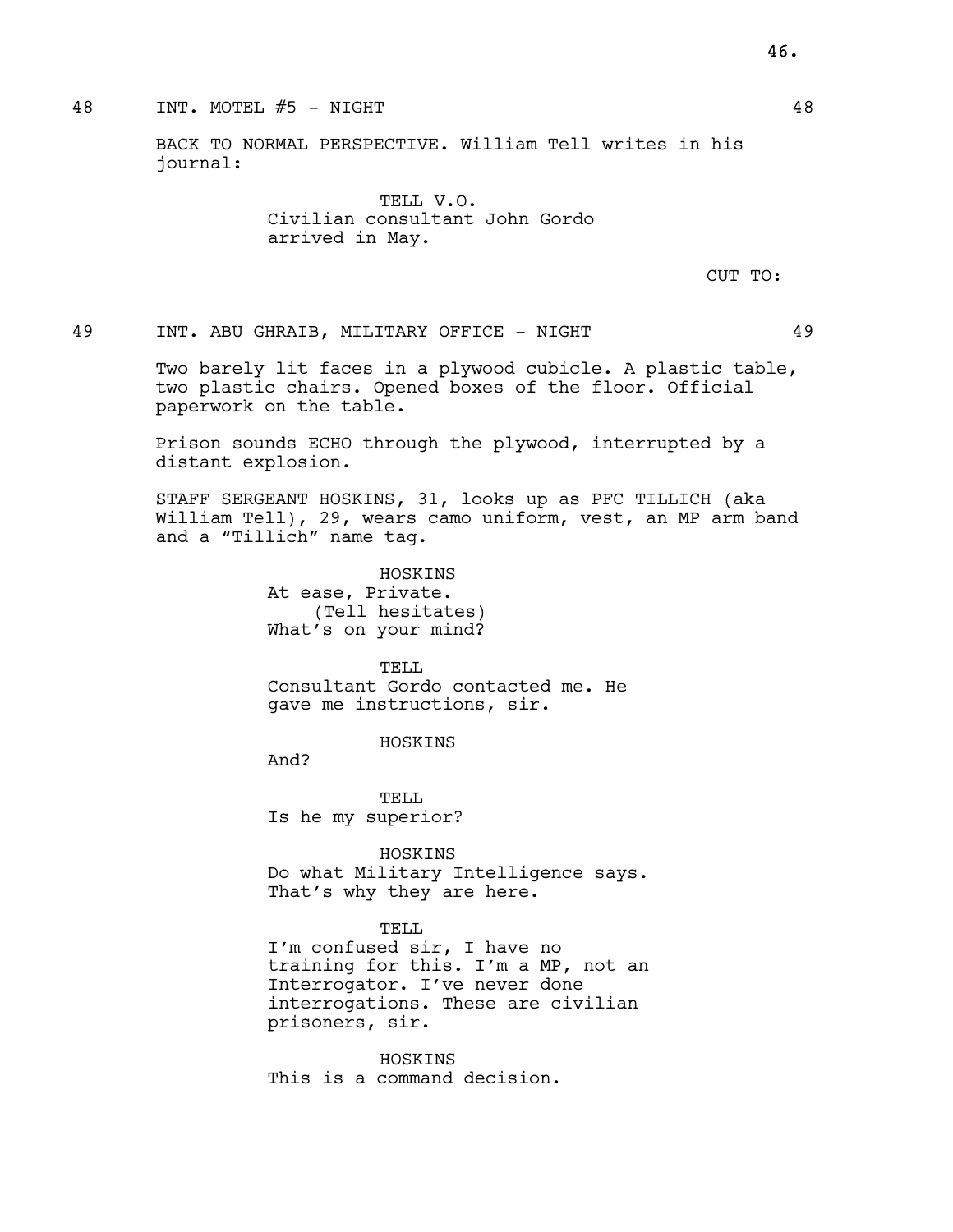TELL. Could I see a copy of the Rules of Engagement?

HOSKINS You haven't read it?

TELL

No.

HOSKINS I'll get you one...

TELL V.O. Of course he never did.

# HOSKINS

...Every time you hear an explosion, there's a chance an American soldier has died. And you want to know on which side of the plate the knife and fork go? Dismissed, PFC. Tillich.

## TELL

Yes, Sir. (salutes)

HOSKINS And don't go up the chain of command again.

CUT TO:

50 INT. TIER 1A, ABU GHRAIB - NIGHT 50

BACK TO HALLUCINO DREAM VISION.

Tell and Consultant Gordo walk down the corridor. Gordo wears civilian khakis, an olive T shirt, vest, side arm, boots, every inch Don't Fuck With Me.

To their right and left, prisoners shrink as they pass.

GORDO You go to college, Tillich?

TELL Community College, two years.

GORDO They teach you creativity there?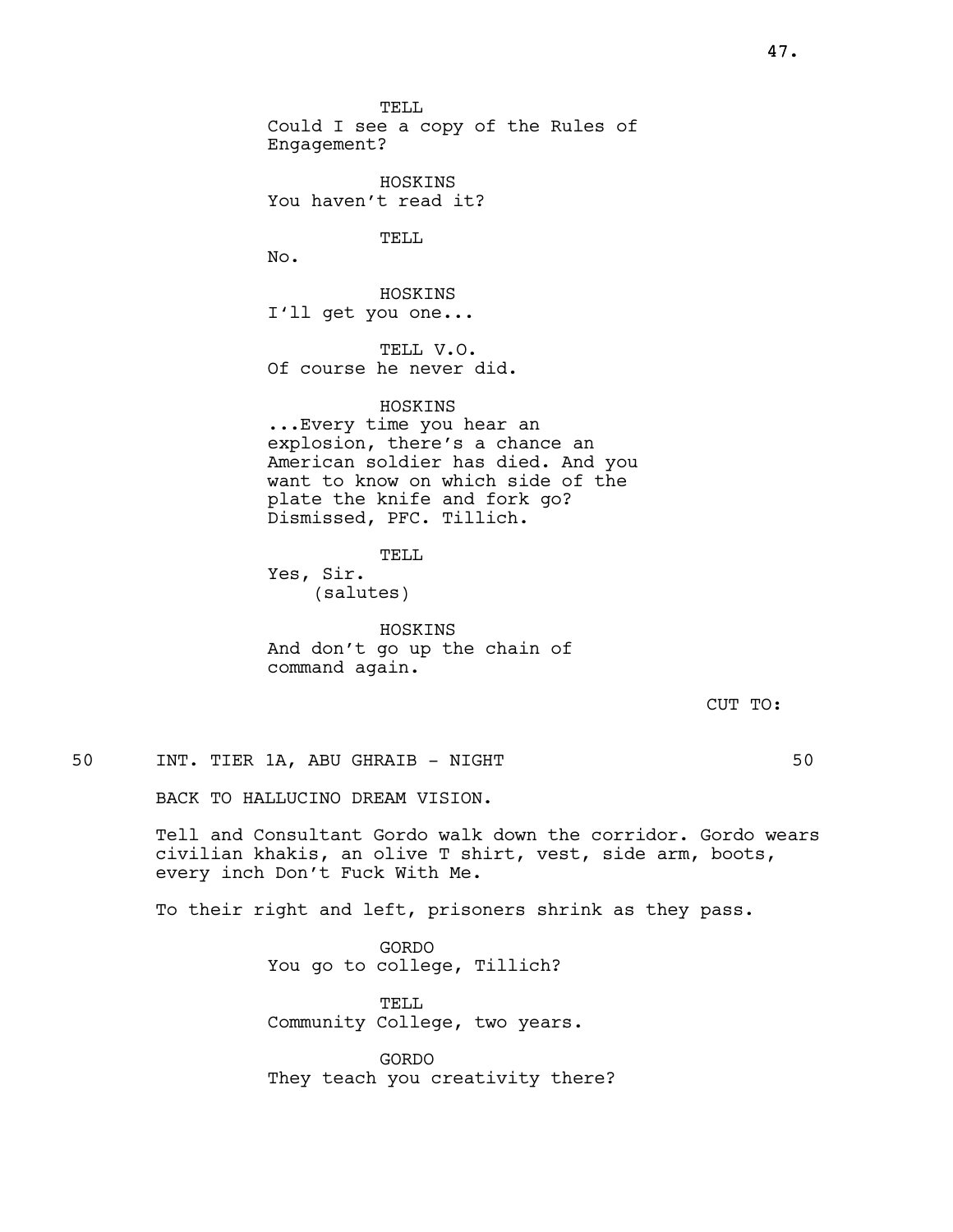TELL.

No sir.

GORDO

Well, that's what it takes here. Everything's not black and white. You have to use your imagination. This is not about following some manual, this is about getting answers. Answers which will save American lives.

TELL

What if they don't know the answers?

GORDO They all say that. That's their culture. Follow me.

Gordo leads him into a darkened plywood INTERROGATION ROOM. A bruised naked Iraqi PRISONER lies on the concrete floor soiled by his own feces. An MP and CIVILIAN TRANSLATER watch, waiting. Gordo turns to the MP:

> GORDO (CONT'D) Wake him up! (calls) Baufort, get in here!

ROGER BAUFORT (Cirk's father) enters as a MP throws a bucket of water on the Prisoner, yanks the Prisoner upright, cuffs his wrist to the grid. Gordo leans into the Prisoner:

> GORDO (CONT'D) Time to talk, little buddy. (to Baufort) Soften him up. I'll be right back.

Gordo escorts Tell out of the room, speaks to him man to man:

GORDO (CONT'D) I like you, Tillich. I think you got what it takes. You got the Right Stuff. I'm going to put you in the night shift. That's where things happen.

CUT TO:

51 MONTAGE OF TELL IN ABU GHRAIB TIER 1A. 51

Normal perspective.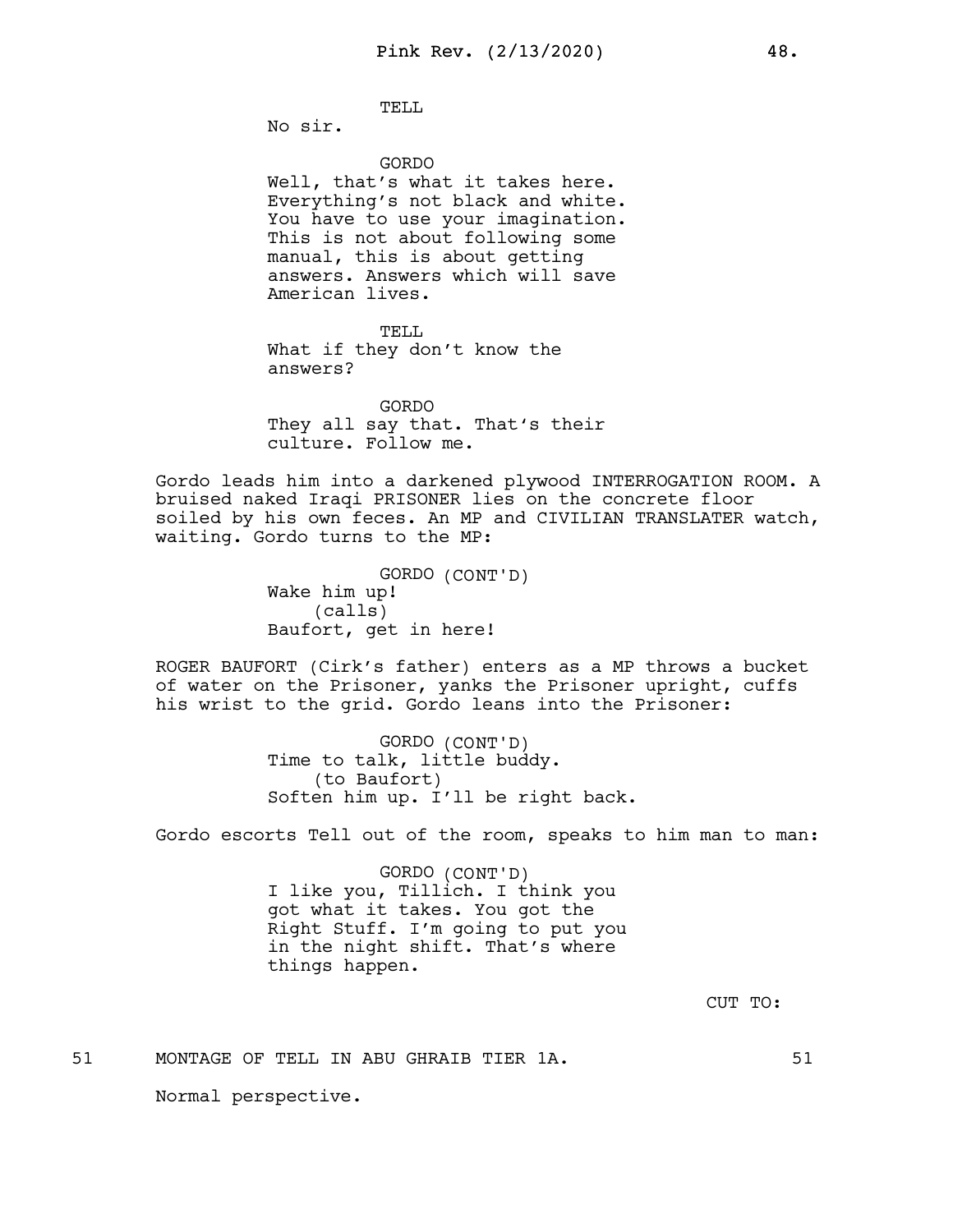--Tell kicks a naked prisoner in the shins with his combat boot. And again. TELL V.O. Gordo was right. I had it in me. --Tell places women's pink panties over the face of a crying middle aged prisoner. --a naked comatose prisoner lies on the concrete floor. Tell, wearing blue nitrile gloves, SMASHES the prisoner's head against the floor. The prisoner's skull cracks on impact. CUT TO: 52 INT. MOTEL ROOM #5 - NIGHT SOLLAND SOLLAND SOLLAND SOLLAND SOLLAND SOLLAND SOLLAND SOLLAND SOLLAND SOLLAND Tell writes in journal. TELL V.O. The Kid was right. When those photos came out, Gordo vanished. CUT TO: 53 INT. FORT LEAVENWORTH, JAIL CELL - NIGHT 53 2009. Tell lies on his bunk. His face empty. TELL V.O. The only ones prosecuted were in the pictures. Not their superiors. Not their superiors' superiors. JUMP CUT. Tell practices card skills. TELL V.O. (CONT'D) Gordo moved on. Started his own consulting company. I heard he was working in Cairo. CUT TO: 54 INT. U.S.D.B. COMMON AREA - DAY 54 The "AB" common area. Bolted table and chair units surrounded by two decks of cells. A commotion. Without warning a bulked-up BLACK INMATE suddenly delivers Tell a glancing BLOW the head. Tell falls, pulls himself back up.

49.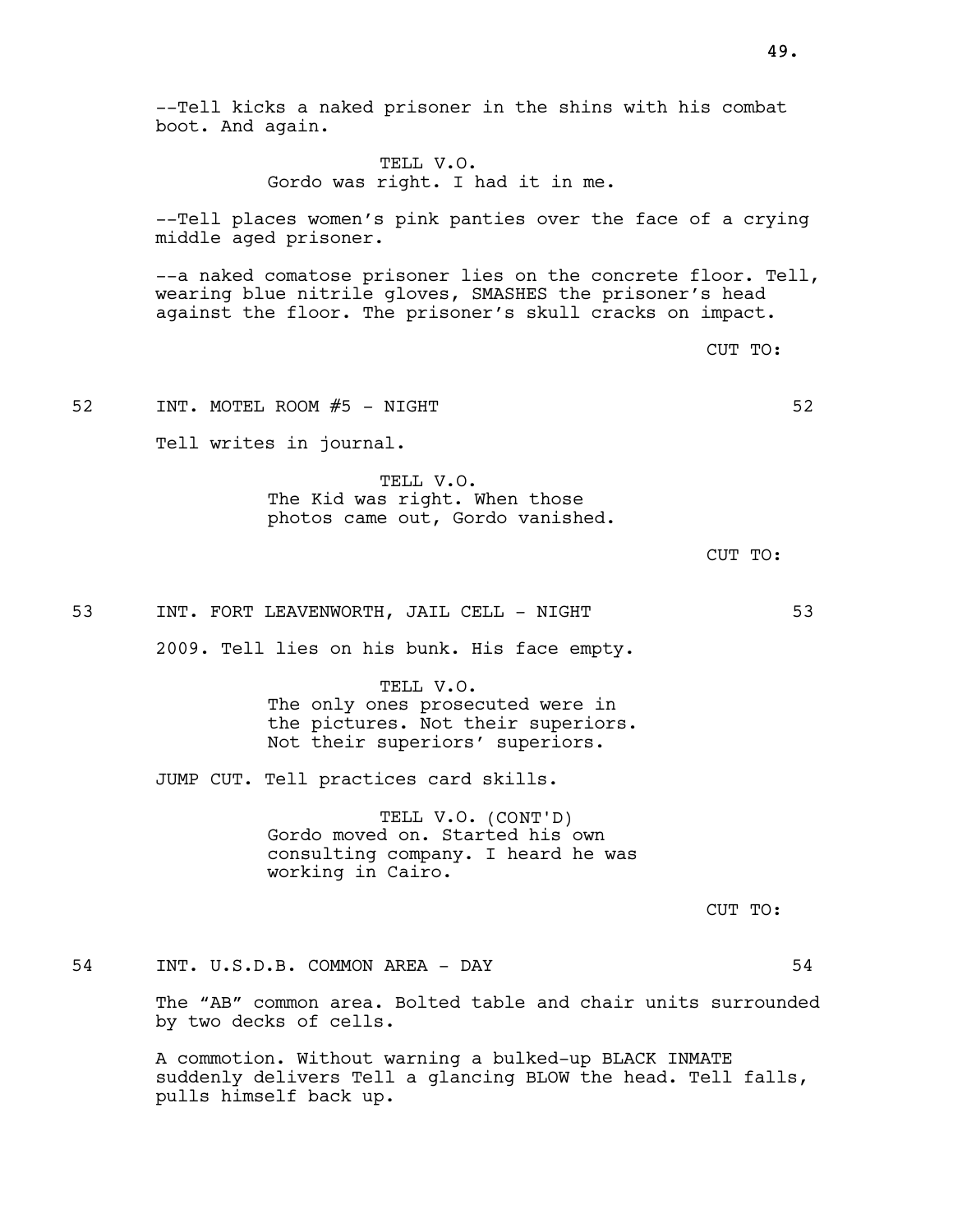Tell steps up to the Black Inmate, stares him eye to eye, six inches away, hands at his side. Just daring him. The Black Inmate HITS him again, this time solidly.

Blood flows from Tell's mouth. He stands again, gets in the Inmate's face yet again. The other prisoners and guards watch, curious how this will turn out.

> TELL V.O. In the military, rank means everything. In U.S.D.B., it means nothing.

Okay, the Inmate thinks. He PUNCHES Tell again. In the forehead. Tell collapses backwards. Hits the floor. Woozy, struggles to his feet. An open cut on his forehead, blood in his eye. Steps forward. Dares the Black Inmate. Do it.

The Inmate just shakes his head, laughs, pushes Tell's chest and walks away. Tell staggers as GUARDS in Urban Gray camos enter.

55 INT. U.S.D.B. CELL - NIGHT 55

William Tell lies on his bunk, his face a battered mess. He breathes in. Breathes out.

> TELL V.O. The prisoner's name was Clay Williams. I don't know if he's alive or dead. If he were alive, I wonder if I could hire him to finish the job.

> > FADE TO BLACK.

U.S.D.B.

FADE IN.

56 INT. TELL'S CAR - DAY 56

Tell's Toyota drives past Midwest fields. Cirk, riding shotgun, listens to music on his phone. He removes his ear buds, looks around.

> CIRK This is not a bad life. I could get used to this.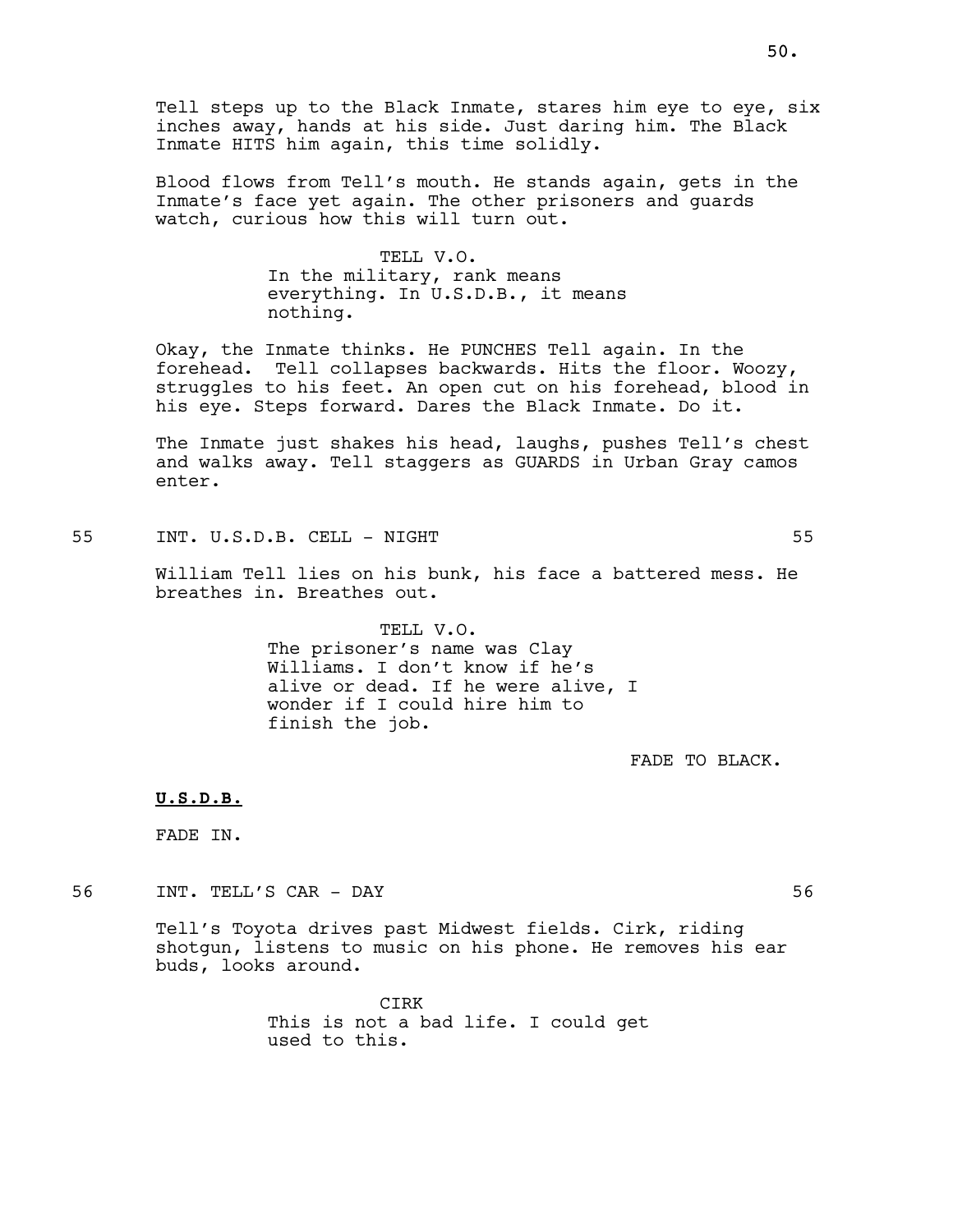TELL. It's a thin margin. It's 24/7. Only a few cats can cut it.

CIRK I like La Linda. How'd you meet her?

TELL She runs a stable. (off his look) That's what they call gamblers who are backed by investors. The gamblers are called horses. The stable puts up the money. Splits the winnings with the horses. Losses are applied to future winnings.

CIRK Why don't they use their own money?

TELL OPM. Other People's Money. The casinos, the TV, websites want big prize pools. It's entertainment.

CIRK Where we going? St. Louis is back that way..

TELL A detour. I thought I'd take a little trip down memory lane.

CUT TO:

# 57 EXT. U.S.D.B. - DAY 57

Tell slows to a stop before a low brick wall which reads "US Disciplinary Barracks, Fort Leavenworth, Kansas" next to a sword insignia with the inscription "Our Mission Your Future." Behind is a three story red brick structure emblazoned "U.S.D.B." surrounded by single story grey concrete wings.

> TELL This was my home for eight and a half years. Since we were near I thought I might drop by.

Cirk doesn't respond. Tell gestures: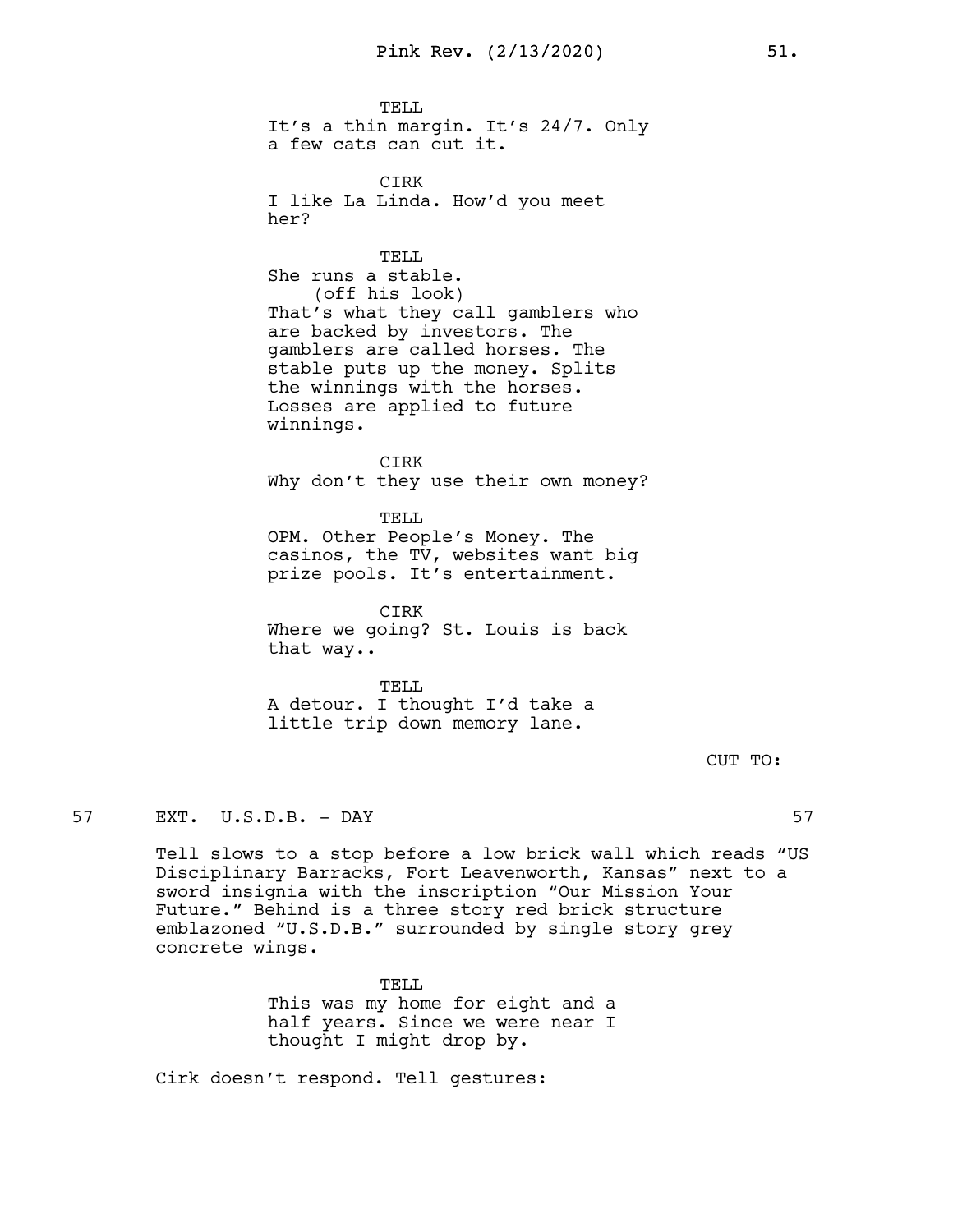TELL (CONT'D) Up there. Second floor. 202 B Pod. Had my own room after the first year. Then another place on the other side. You know that fella I was talking to you about, the one I wanted you to meet? (Cirk nods) He's here. I thought I'd visit. I've arranged it. Want to join? CIRK Go into a military prison? No thanks. TELL It's pretty good as prisons go. Built in 2002. Relatively quiet. Things still work, like toilets. CIRK Shit, man. Those doors close behind you, that's fucking it. TELL I'm going in. Think of it as a field trip. A teachable moment. **CTRK** I'll wait in the car. TELL (stern) I'm inviting you. CIRK I ain't going. TELL That's that? CIRK That's that. TELL You wait in the car.

Tell puts the car in gear, drives toward the security kiosks.

CUT TO:

### TWISTING BY THE POOL

Beat.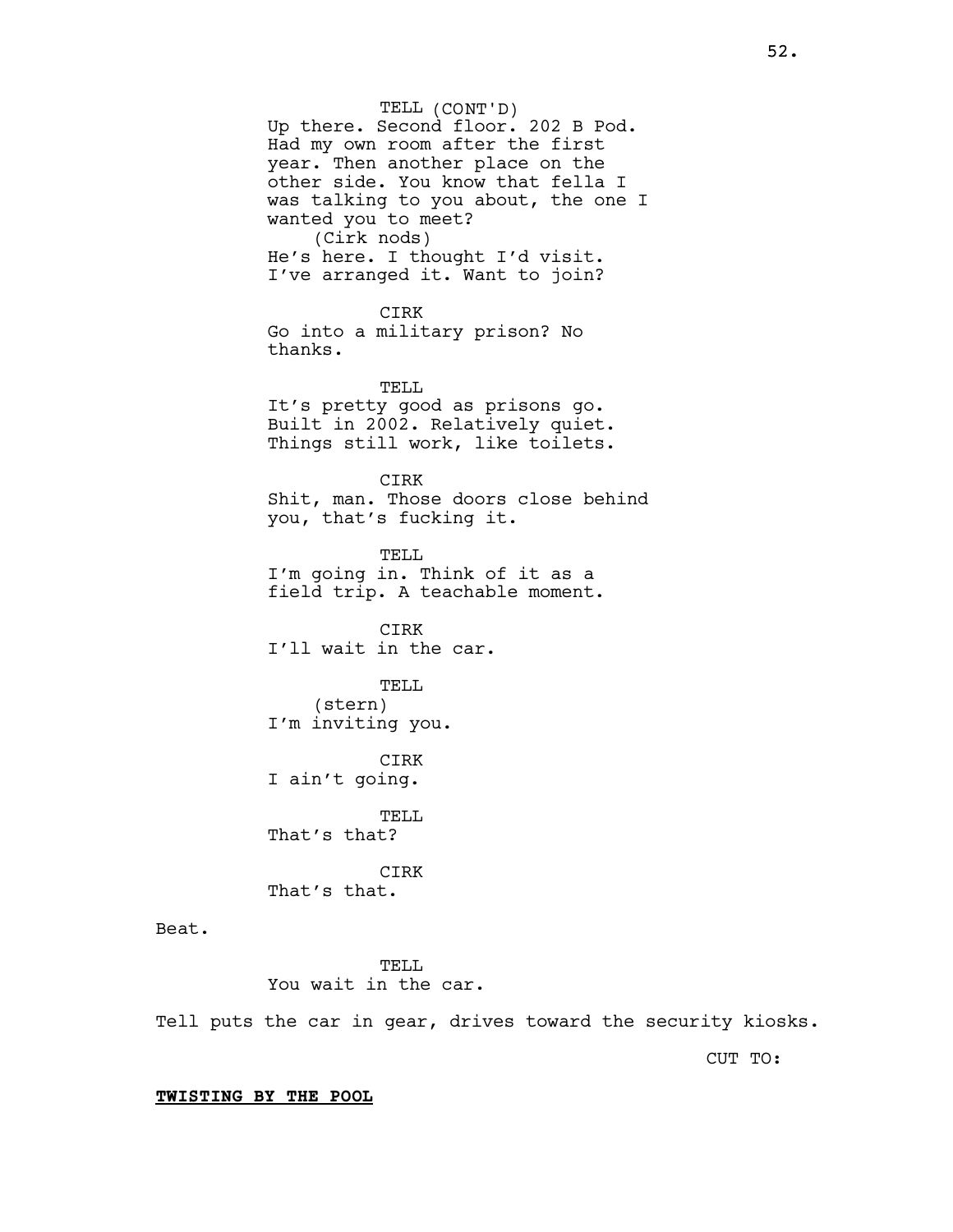## 58 EXT. MOTEL #6 - AFTERNOON 58

"The Hoosier Inn" or some such Midwestern appellation.

CUT TO:

#### 59 EXT. MOTEL #6 POOL - AFTERNOON 59

Cirk rests on a faded vinyl strap chaise lounge at the edge of an enclosed pool. He cradles a beer bottle, watching a mixed group of teens laughing and goofing off to Dire Straits at the other side of the pool.

William Tell exits a room, spots Cirk and walks over. He enters the pool enclosure, sits beside Cirk. After a moment:

> CIRK You ever been to Google Earth?

TELL Where's that?

CIRK That's where I was when I was waiting for you. It's amazing. You can enter any place on the planet and it zooms right in.

No response. Cirk holds out his phone. Tell looks away.

CIRK (CONT'D) Look here. 290 Great Falls Road, Rockville Virginia. The house, the surroundings, latitude, longitude. That's John Gordo's house. Front entrance... (advances image) ...back entrance.

TELL You still got him on the brain?

#### CIRK

Yes, sir.

TELL I don't think that's such a great idea.

Realizing Tell is not going to look at the phone, Cirk pulls it back, sets it down.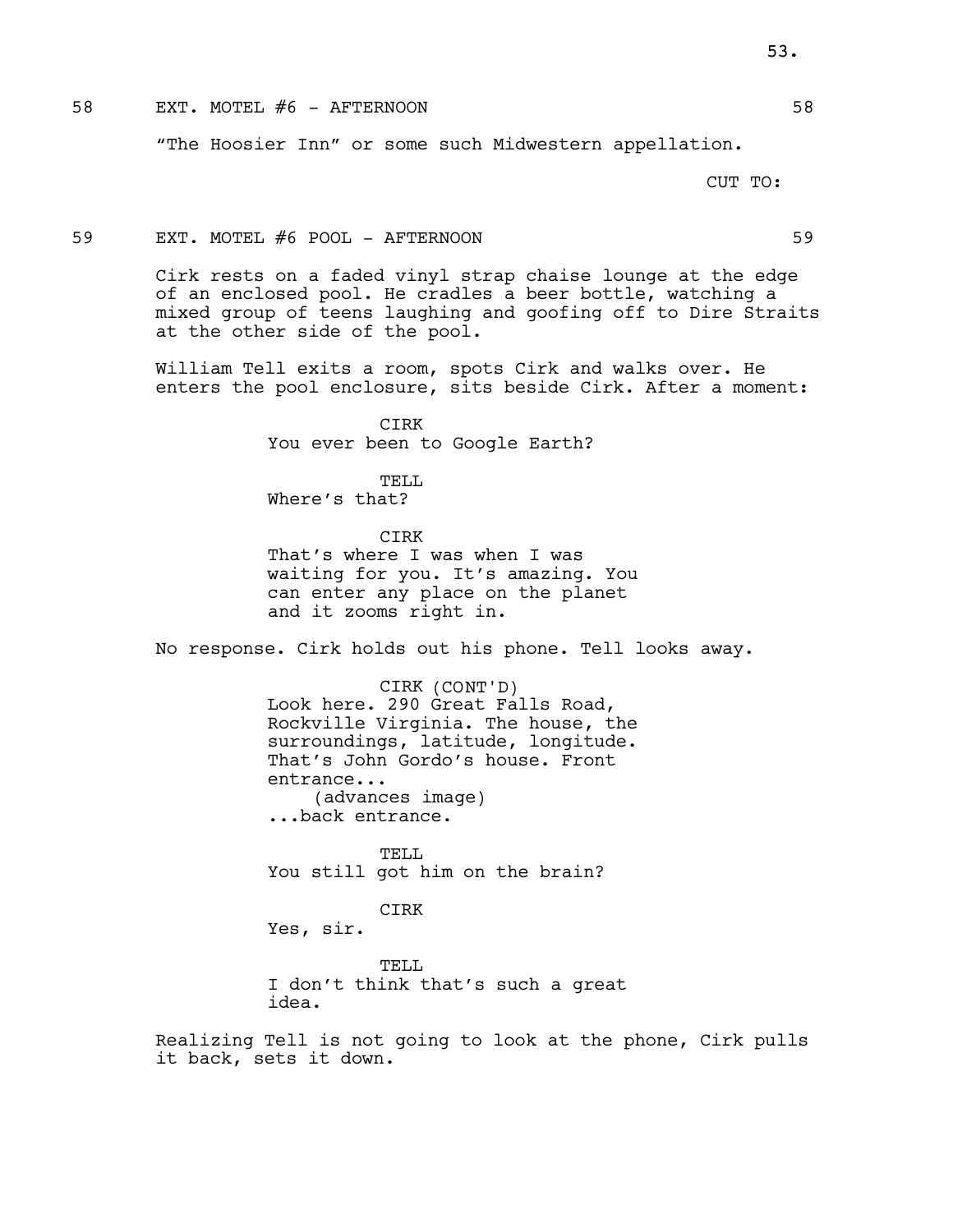CIRK How'd it go? At Leavenworth?

TELL

Okay.

CIRK You weren't there very long.

No response.

CIRK (CONT'D) How was he?

TELL Prison does things to a person.

CIRK I thought you were going to see a friend.

TELL Friend? Did I use that word?

CIRK

I...thought so.

TELL He's got a lot of hate in him. A matter of time before he catches a longer stretch. He'll never come out.

**CIRK** You still P.O.--ed at me?

Pause.

CIRK (CONT'D) Wasn't La Linda going to meet us here?

TELL She'll meet us tomorrow. St. Louis, that goes well, do a Deepstacks in Biloxi, Tunica, on to Panama City.

# CIRK

You like her.

It takes him a minute to realize the conversation has gone back to La Linda.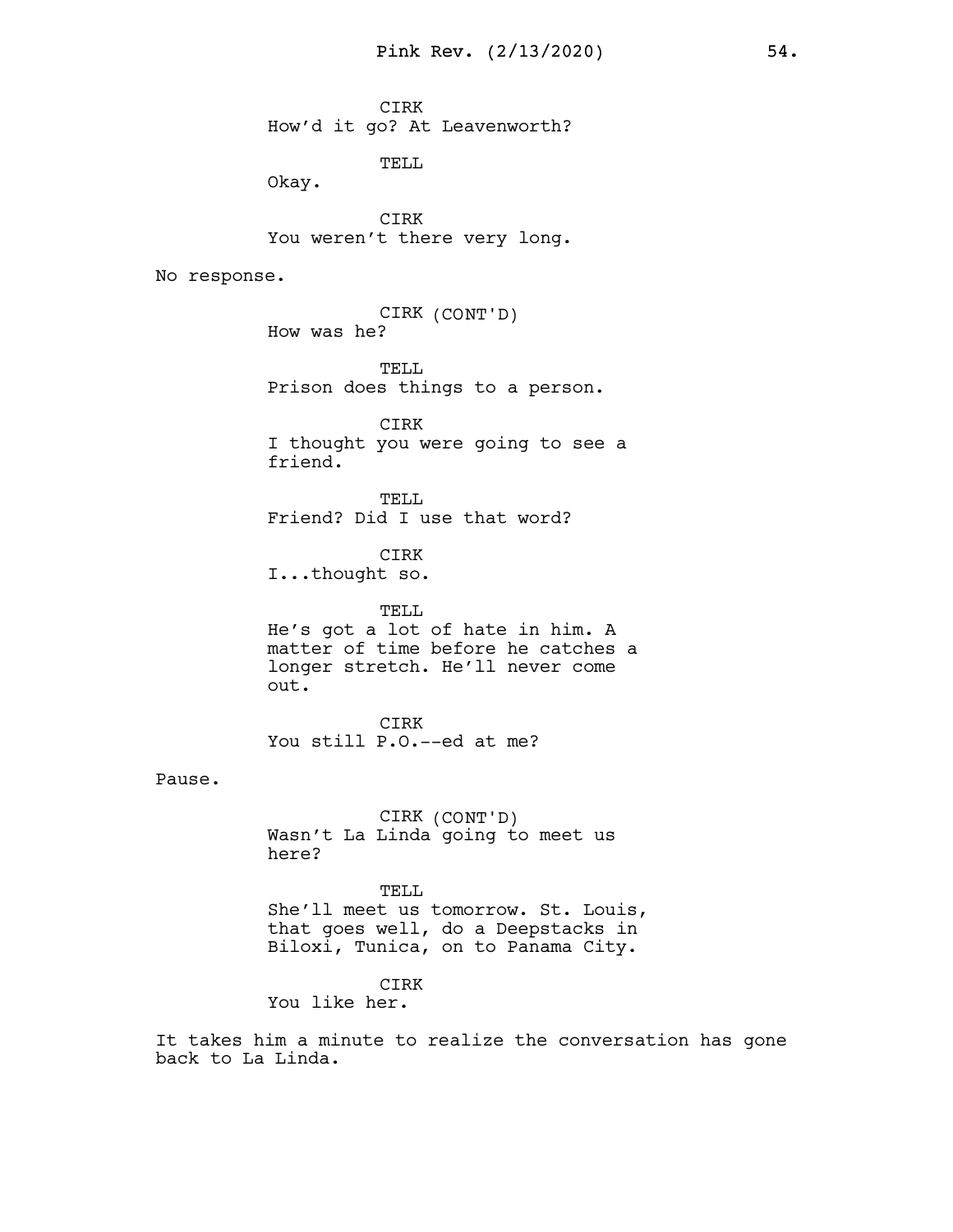TELL.

Yeah.

CIRK Me too. (beat) You ever been married?

TELL (shakes head) When I was in the service I was a bit of a lady's man. Thought I was. But then the other stuff happened. The narrative was broken.

Beat.

CIRK

How long since you got laid?

Tell looks at The Kid. He's crossing some sort of line here. But that's the point isn't it? That's why he invited him along. To get over the line. He takes his time, stares Cirk in the eye:

> TELL How long since you've seen your mother?

CIRK I wouldn't know how to find her.

# TELL

Bullshit.

CIRK What business is it of yours?

TELL You remember her?

CIRK

Sure.

TELL She reach out to you? (no response) She tried to contact you?

Still no response. Cirk's Expression doesn't change.

(MORE) TELL (CONT'D) It's a terrible thing when a man loses his mother.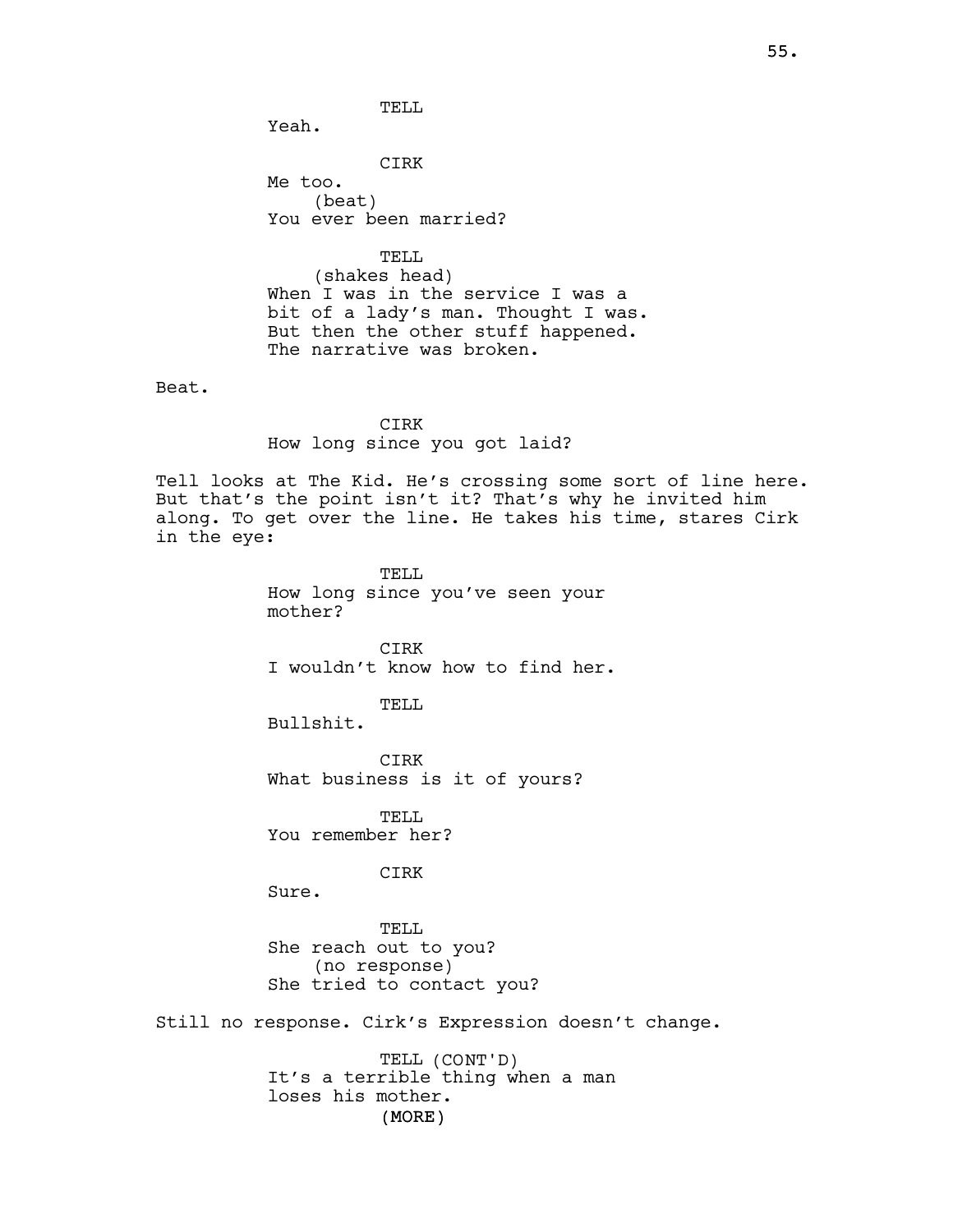TELL (CONT'D) (MORE) It's even worse when he loses her when he didn't need to. Because he was stubborn. CIRK I'm sorry for your loss. TELL I'll make you a deal, kid. You visit your mother and I'll fucking get laid. That's a conversation stopper. They watch the teens across the pool picking up their towels and heading out. A boy snaps a towel. A girl squeals. CIRK I don't like prisons. Even seeing<br>them on the highway. You're looking \* \* \* \* them on the highway. You're looking<br>at something and you realize at something and you realize  $*$ <br>"that's a prison." "that's a prison." \* (shudders, looks away) \* My mom would cry after she read my  $*$ <br>father's letters father's letters. TELL  $\qquad \qquad \star$ I thought he didn't talk about it? \*  $CIRK$   $\star$ He didn't. \* Tell decides to open up. A little.  $*$ TELL. There's something quite similar in poker. You know the phrase "tilt"? CIRK It means when a player gets too caught up with winning. And he plays outside his zone. He tilts. TELL Just like in pinball. (beat)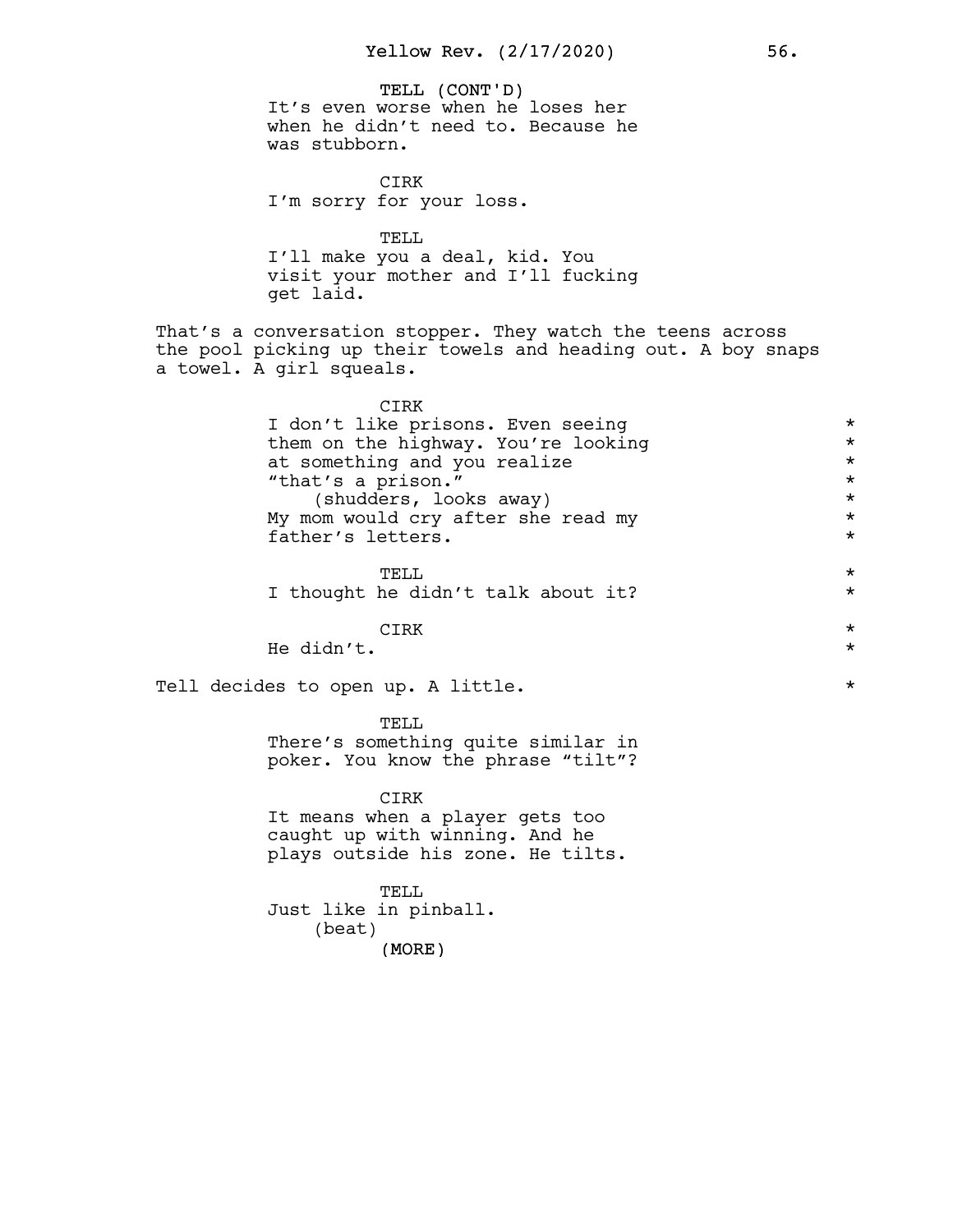TELL (CONT'D) There's something similar in interrogations. It's called "force drift." It happens when the interrogator applies more and more force to the prisoner with less and less results. The interrogator becomes intoxicated by frustration and power. He applies more and more force, without reason. Without result. Any man can tilt. I can tilt, your father can tilt. You can tilt.

CIRK (beat) You know I already had a father.

TELL. I said "ride with me." You did. You came along. What do you think we're up to, the two of us?

Cirk looks at his empty bottle. Right. That's the question.

CIRK I need a refresher. You okay?

Tell watches. Cirk walks off.

CUT TO:

### UNWRAPPING

60 INT. MOTEL ROOM # 6 - MORNING 60

Anywhere, USA..

--Tell's laptop is open to the Vocat website. "STABL Secures \$80 Million Task Order for Information Services for U.S. Army's Personnel and Force Management System."

--William Tell repeats the wrapping routine, this time in reverse. Loosening the twine knots, folding the linen sheets neatly, setting them in the open suitcase.

--The laptop displays the Vocat "About us" webpage: "Good character defines who we are, how we act, and what we believe is the right way to do business." The Board of Directors. Major (ret.) John Gordo smiles in a jacket and tie.

--The suitcase closed, he stops at the desk to look at the open laptop, the open journal.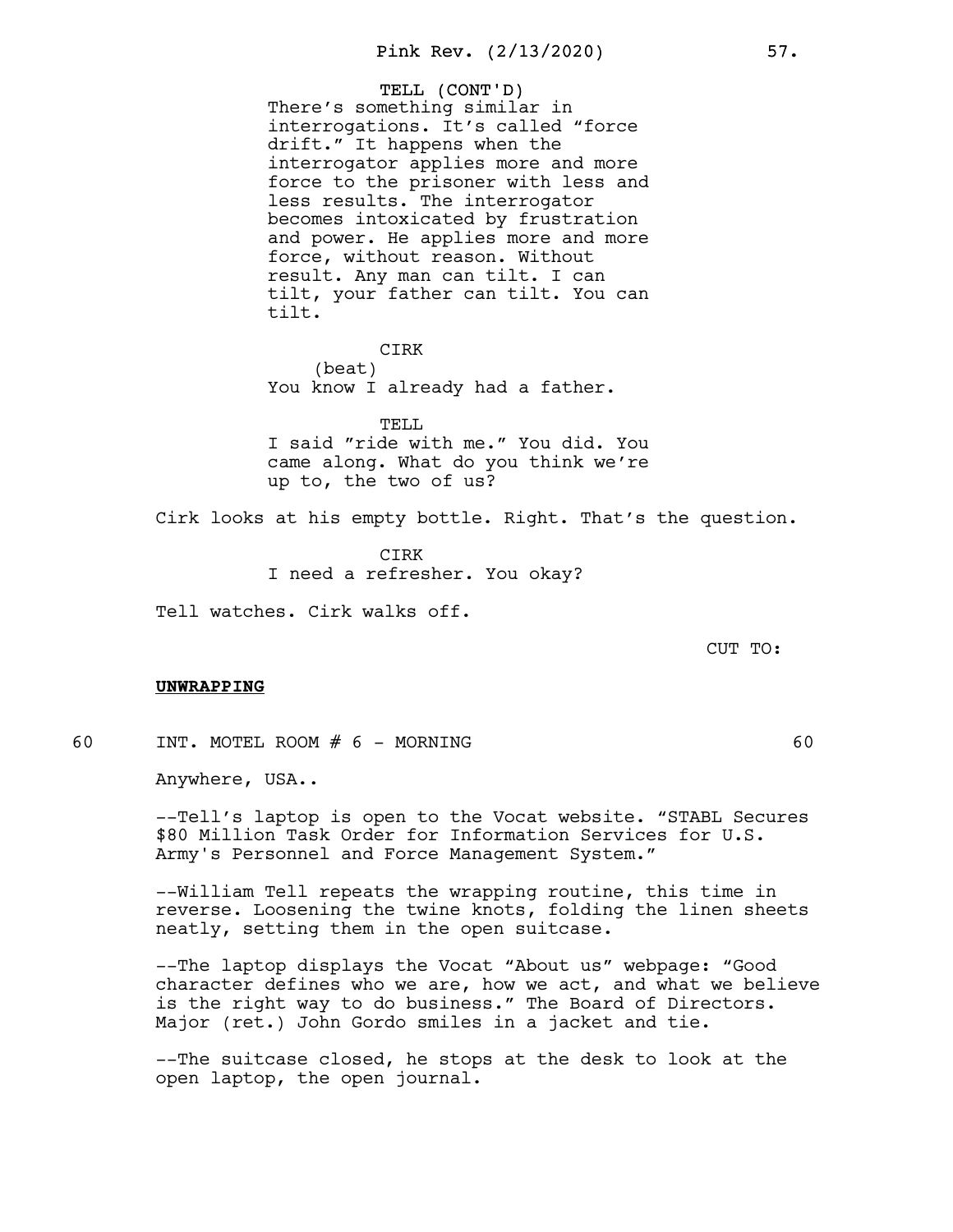He reads something, then closes the laptop, closes the journal, picks up the laptop and journal, places them in his duffel.

--He sits on the edge of the bed, watching the seconds tick on his wrist watch. 10 am. Time to get going.

CUT TO:

#### SOUTHERN STATES TOURNAMENT

61 EXT. PANAMA CITY CASINO - DAY 61

An electric sign advertises "WSOP Circuit Southern State Swing Championship."

CUT TO:

62 INT. PANAMA CITY CASINO - DAY 62

Tell and Cirk enter the new casino. La Linda, waving, steps in their path.

Cirk greets her, rocking his hips, mimicking "La Bomba":

CIRK La Linda, Para bailar La Linda se necessita una poca de gracia...

She laughs, responds with a shimmy shake. They are engulfed by players queueing to enter. A sign indicates "WSOP Circuit Southern State Swing Championship" and "Registration."

A commotion. They look over. Mr. USA and his two man entourage enter: "USA! USA!" One of the Lackeys holds up a "Mr. USA" American flag T-shirt with the large pinned price tag: \$30.

> LA LINDA I pre-registered you with a buy in. You are getting some name recognition value.

> > CUT TO: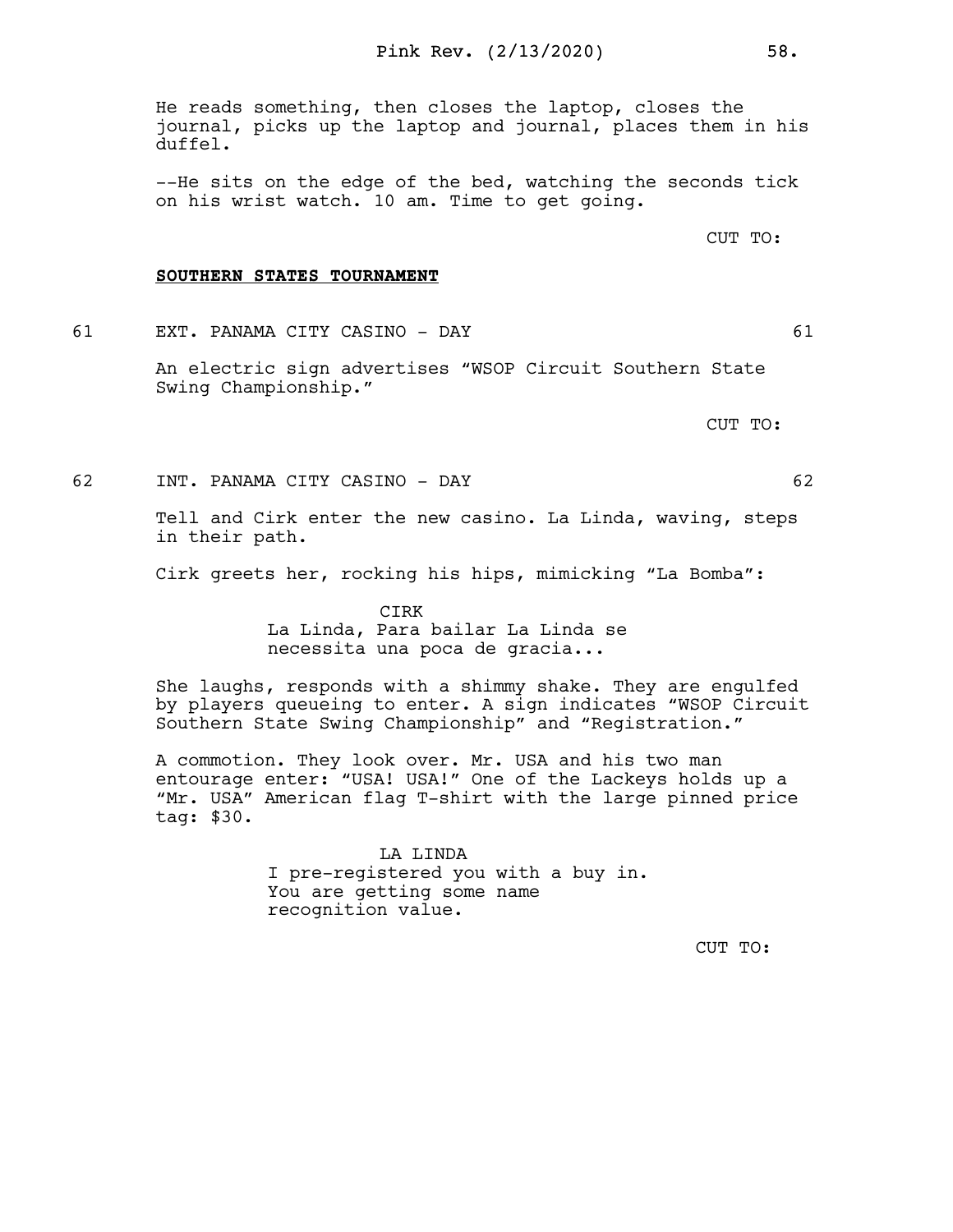## 63 INT. PANAMA CITY TOURNAMENT - DAY 63

The room is crowded with mingling gamblers sharing small talk, renewing acquaintances. Each player has his/her own look. Some have sponsorship logos. A palpable buzz.

La Linda and Cirk sit in the viewing area as Tell, seat assignment in hand, seeks out his table.

They exit as the camera pushes forward across the room, table after table...

The tournament has begun. Five hundred players.

William Tell reenters from off screen, takes a seat at one of the tables, nods to a few familiar faces.

LL and Cirk watch from the refreshment area across the room. Overhead camera feature elite tables on flat screens.

A PA announcement officially begins play: "Dealers, let's get some cards in the air."

He checks his hole cards. Pair of sevens. The Big Blind bets. Tell surveys the table, player by player.

> TELL V.O. First it's the odds. The math. Then it's the history. The study of major players. Hand by hand. Their tactics, their tendencies. There are no real "tells." Not at this level.

Charlie (22), seated at the table, chatters as part of his game.

> CHARLIE Sara, you know better than that. You're my number one girl.

> SARA Nobody's my number one anything, especially you.

CHARLIE Oh that hurts.

SARA

Good.

SECOND PLAYER

Clock?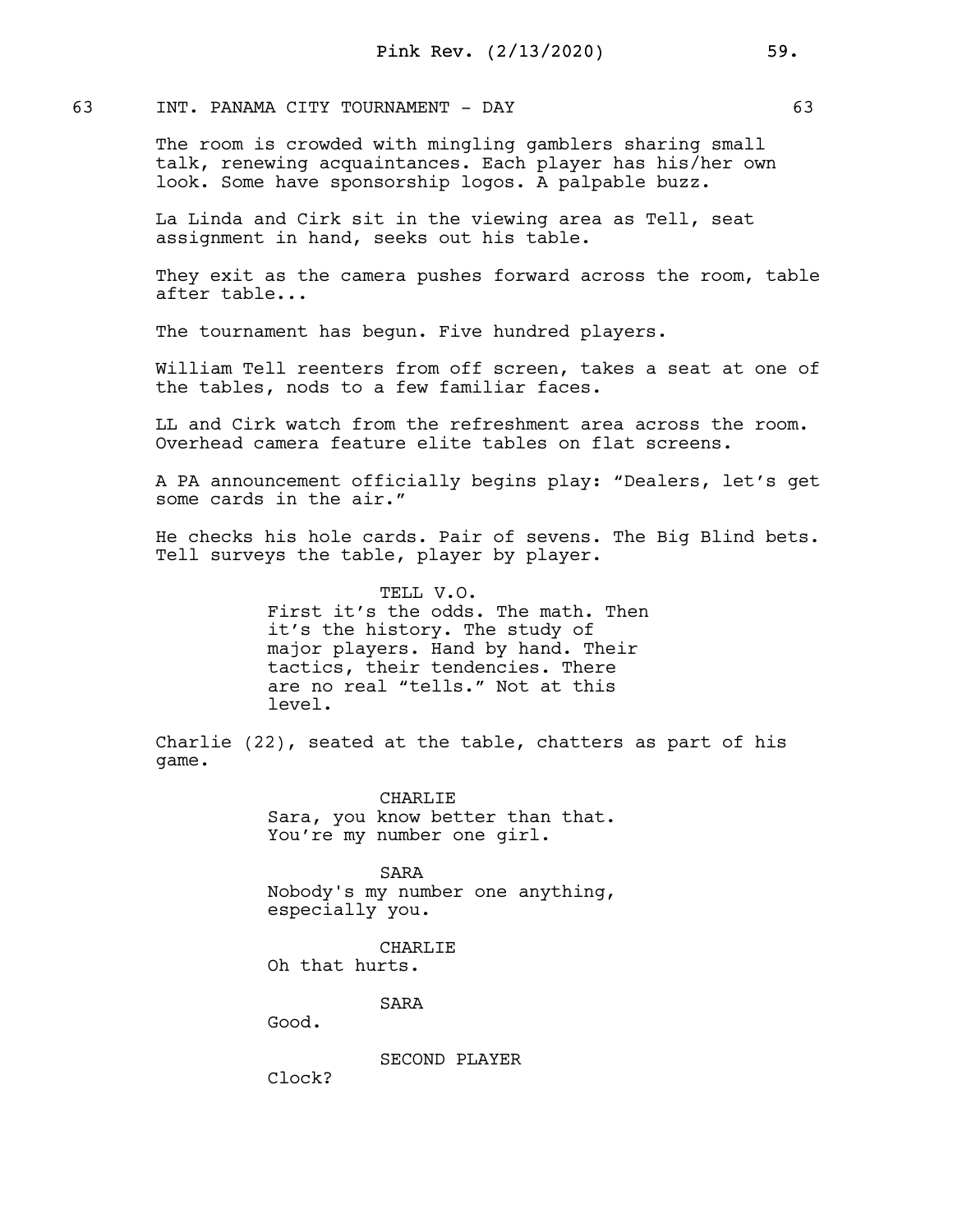# SARA

Times up.

TELL V.O. There's the mood of the audience. The room temperature rises and falls. But mostly its the players themselves. A great player can see right into your soul. You can wear earplugs, a hoodie, a baseball cap, mirrored glasses, a ski mask, but he'll see right into your soul.

Tell reveals his hole cards, collects the pot.

TIME DISSOLVE: The tournament is breaking for the day. The hour is late and the players tired. WSOP officials collect the players table chips in sealed bags.

Tell stands, stretches, walks away. He spots La Linda near the entrance. Next to Mr. USA's lackeys.

CUT TO:

64 INT. PANAMA CITY CASINO BAR AREA - NIGHT 64

Tell and La Linda enter.

# TELL Where's Cirk?

LA LINDA He crashed. I promised I'd call him and wake him up. I forgot. I'll call him.

TELL Don't bother. I need a drink. You notice anything about him lately?

LA LINDA

Like what?

TELL.

Moody.

LA LINDA I think I a can get a sponsorship offer from "Rock Poker. "\$10,000.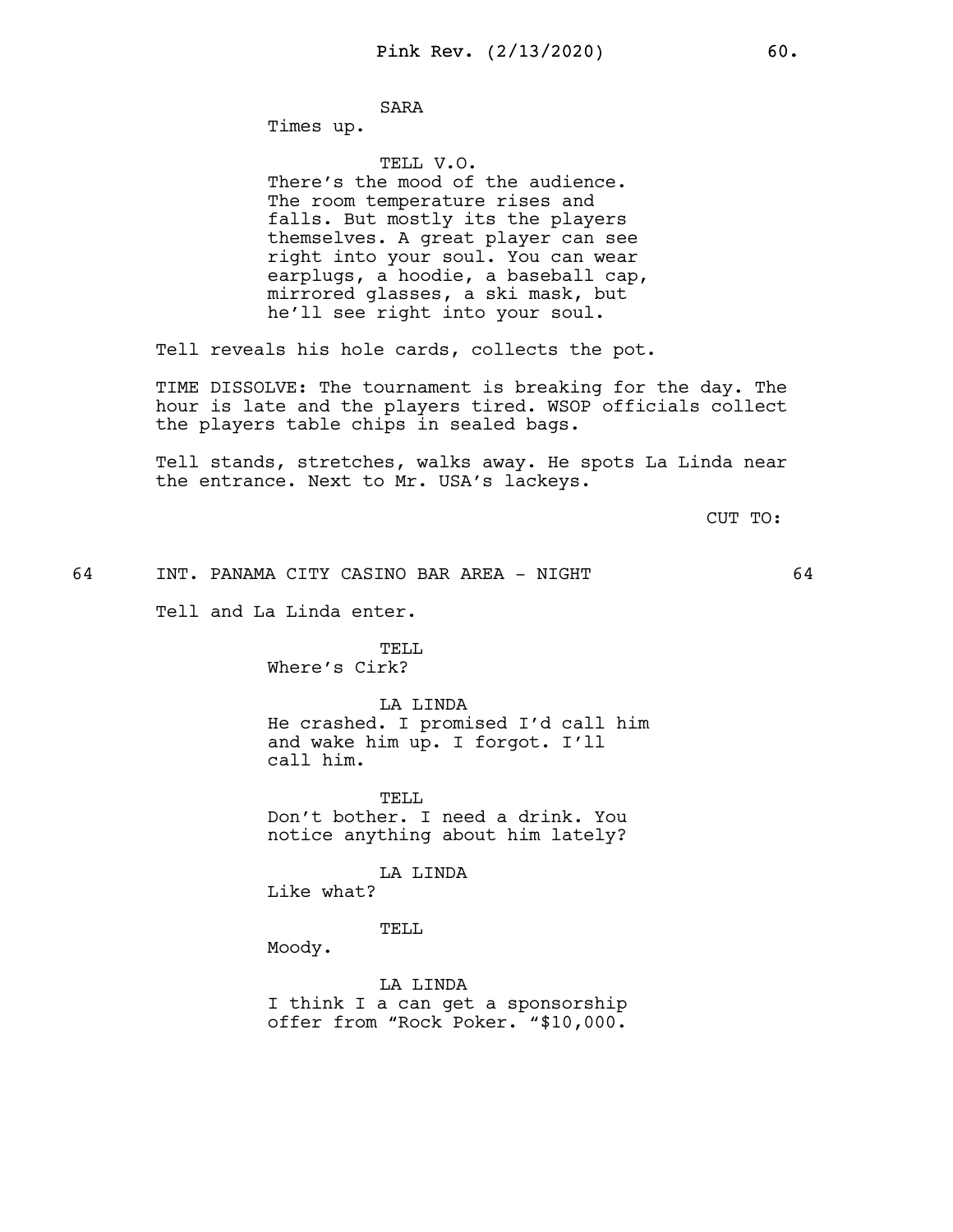TELL. That's the one with the pony logo on the titty?

LA LINDA A rocking horse with the word "poker."

Tell hears a sound and realizes that Sara, the dealer, is at the bar. She is crying profusely. He steps over:

> TELL. Is there something wrong?

SARA No, there is nothing fucking wrong.

Tell returns to La Linda.

TELL What I got to do?

LA LINDA You got to wear their shirt to the tournaments.

Mimics a rocking horse. Tell gives her the look. She shrugs:

LA LINDA (CONT'D) I had to ask. It was an offer.

TELL I wish the Kid had been here tonight.

LA LINDA Let's call him.

TELL

 $No.$ 

LA LINDA You made today's cut. This is your moment.

(MORE) TELL I think you have the wrong idea about me. (she waits) Yeah, I want to win this money. I want to go to the World Series. But then it's over. (explains) This boy, Cirk, needs someone.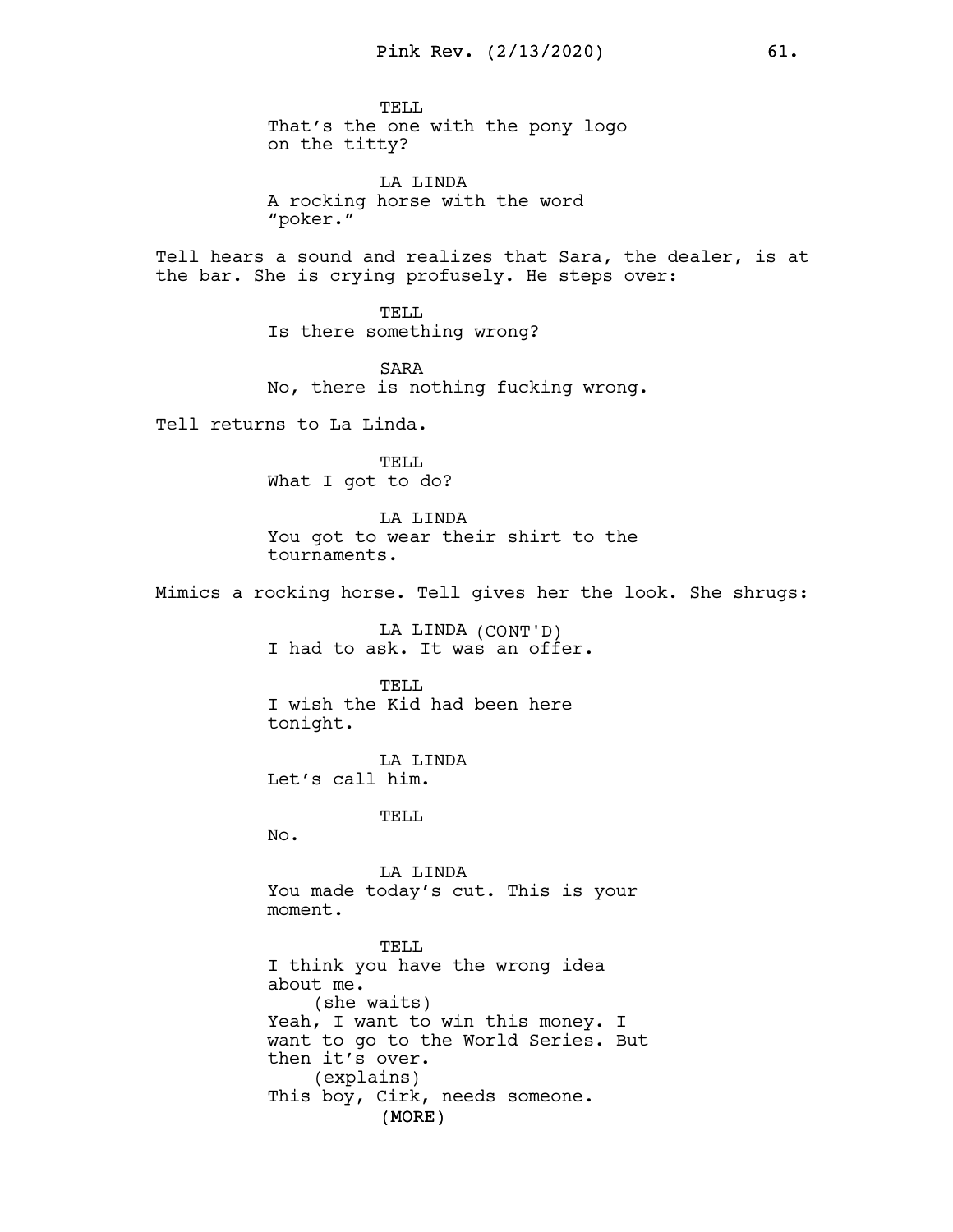TELL (CONT'D) I understand him. He has financial debts. If I can bankroll him, he has a chance to start over. Resume his education. Start a life.

LA LINDA And you would do this?

TELL Well. Yeah.

LA LINDA You are the strangest poker player I've ever met.

TELL. You don't know the half of it.

LA LINDA What are you doing tomorrow? You're off.

TELL

No plans.

LA LINDA There's someplace I want to take you.

FADE TO BLACK.

#### WONDERLAND

65 INT. MOTEL #7 - NIGHT 65

Tell writes at the desk:

TELL V.O. She said to me, "Did you ever see a city all lit up at night?" I said, "Yeah I've seen a whole city on fire." "Not like that," she said.

CUT TO:

66 PANAMA CITY CASINO BAR AREA - NIGHT 66

Same as scene 64.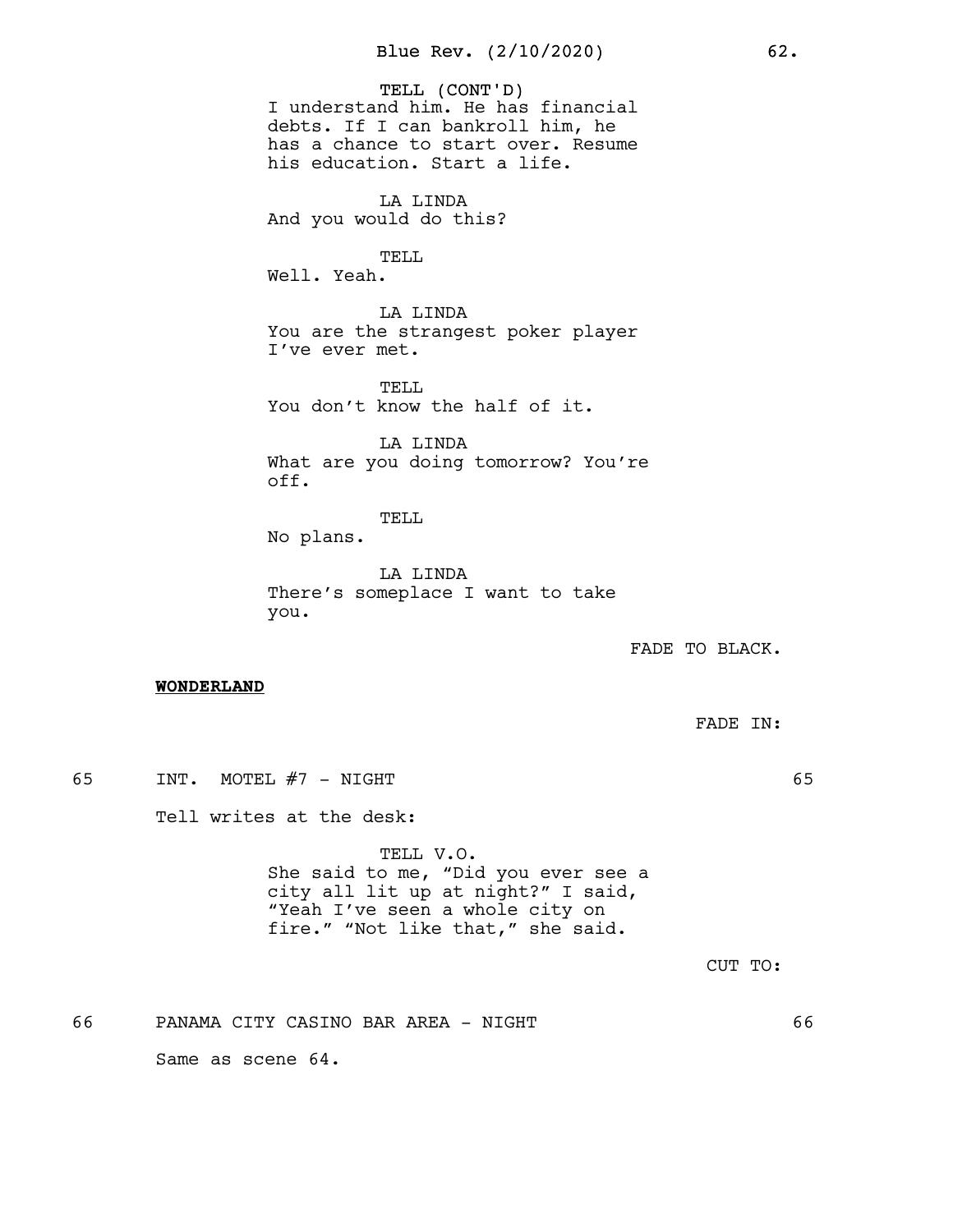TELL. Where's that?

LA LINDA Trust me on this.

CUT TO:

#### 67 BOTANICAL GARDENS - NIGHT 67

Camera follows Tell and La Linda as they walk through a dense grove of theatrically lit labeled orchids and exotic plants. They are silhouetted by an illuminated globe at the end of the grove. Electronic music insinuates its way into the soundtrack.

> LA LINDA O.S. It's a, well, it's sort of a botantical garden but they light it up for the holidays. My mom took me when I was a kid. Like this, better.

TELL. Where was that?

LA LINDA

St. Louis.

They enter the red and white globe--inside the illuminated planet.

> TELL. East or west?

> > LA LINDA

East.

TELL That's hard ground.

LA LINDA I don't know much about you.

TELL There's not much to know.

LA LINDA But can't I be curious?

They enter a tunnel of multicolored mutating lights. They are enveloped in visual morphing enchantment.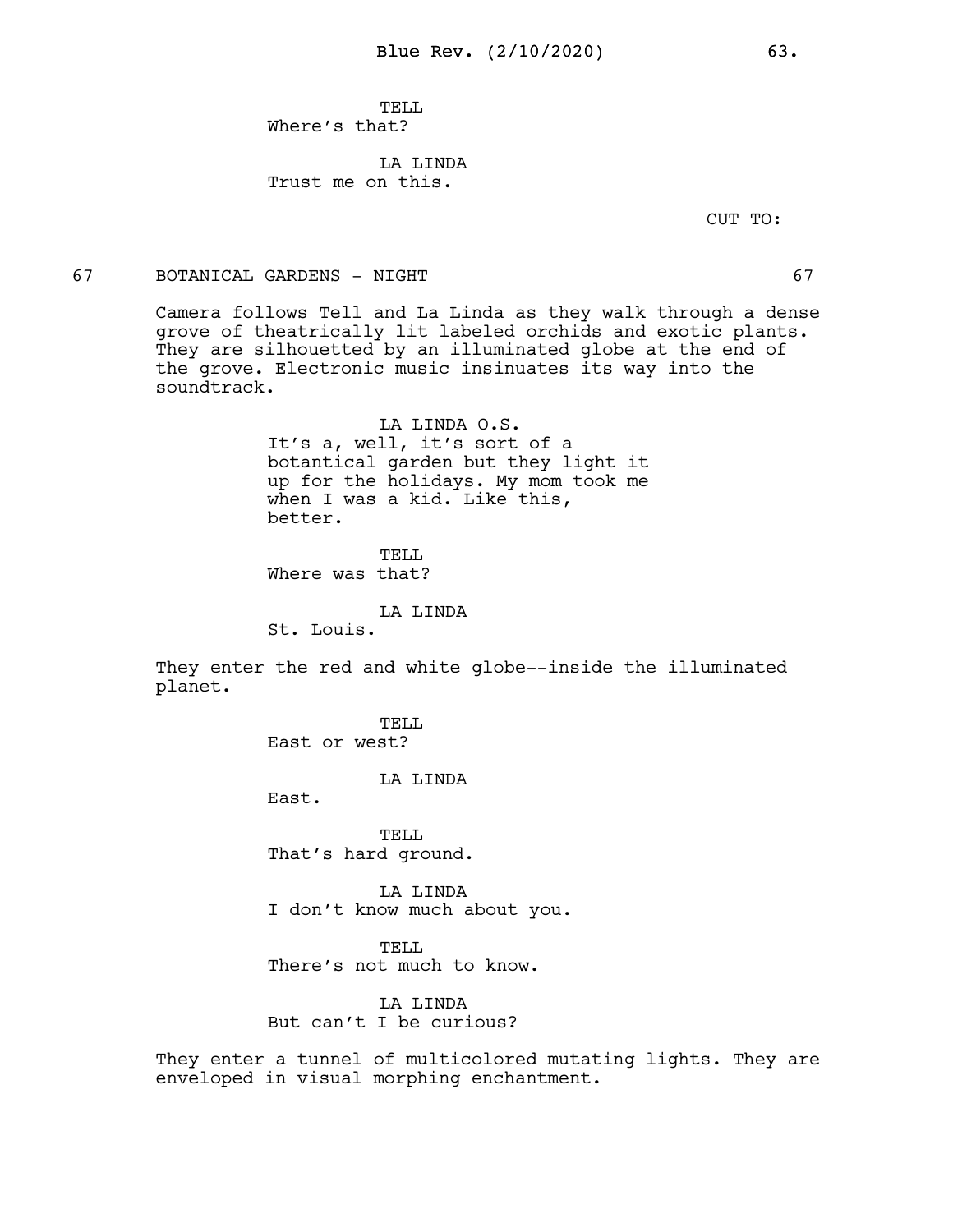She reaches out her hand, touches his. He holds her hand.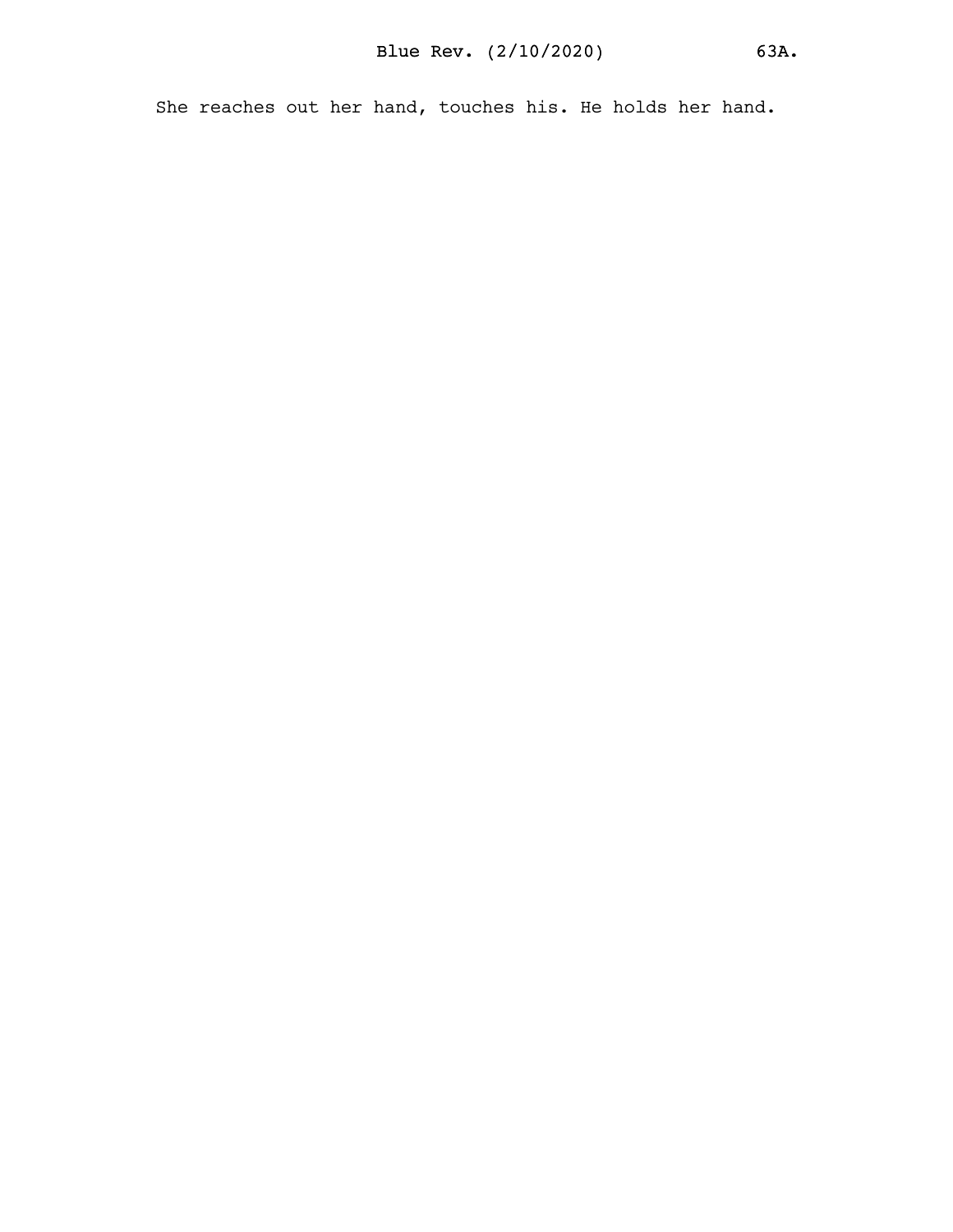The camera, which has followed them silhouetted from behind, elevates as they exit the colonnade.

It reaches above them for a blinking luminescent sky, the rotates 90 degrees to reveal them in their botanical environment.

Two specs in a technicolor fantasia.

CUT TO:

68 INT. PANAMA CASINO TOURNAMENT - DAY 68

The tournament is down to eight tables. Mr. USA at one table, William Tell at another, familiar faces scattered in-between.

Additional seats have been added for viewers. Cirk sits with La Linda.

One of the players at Tell's table busts out. Down to six. Dealer re-deals.

At one table, RONAN, a young male player, upset at losing, stands and begins to remove his clothes. The "floor" is called.

RONAN

Jesus and Mary, what are you doing to me! What have I ever done to you!

He continues in this vein until security ushers him out.

Some players notice, most are too busy concentrating on their games.

On Tell's table: Check, bet, bet, raise, call, call, call. Four players in.

Cirk says something to La Linda, gets up and exits. She looks puzzled.

Tell pulls in a pot.

TELL IN THE MEN'S ROOM. He splashes water on his face, washes his hands.

TIMECUT: Four active tables, Tell's opponent goes all in. He calls and wins.

CUT TO: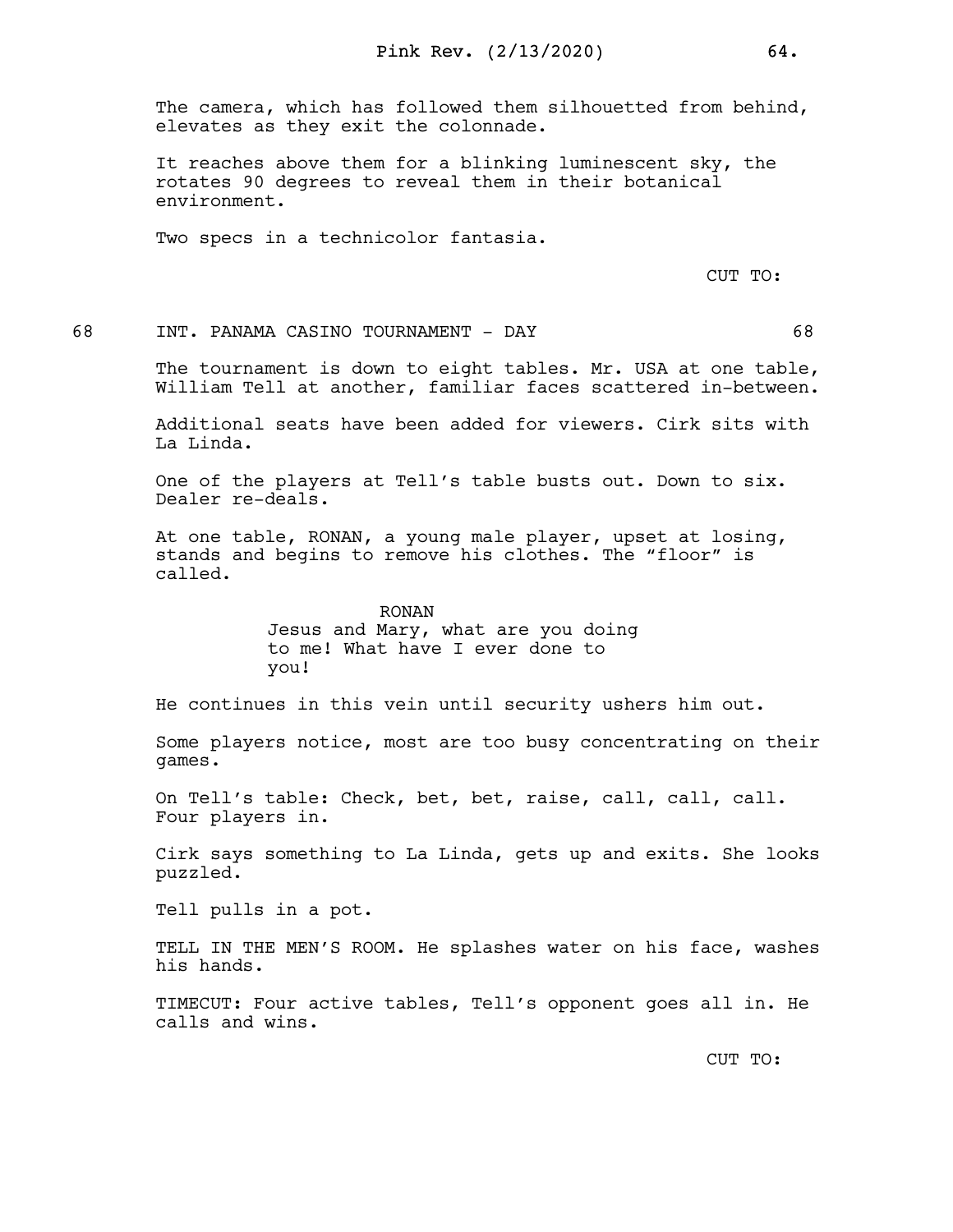69 INT. PANAMA CASINO BAR - NIGHT 69

Tell enters, takes a seat beside Cirk.

TELL Where have you been?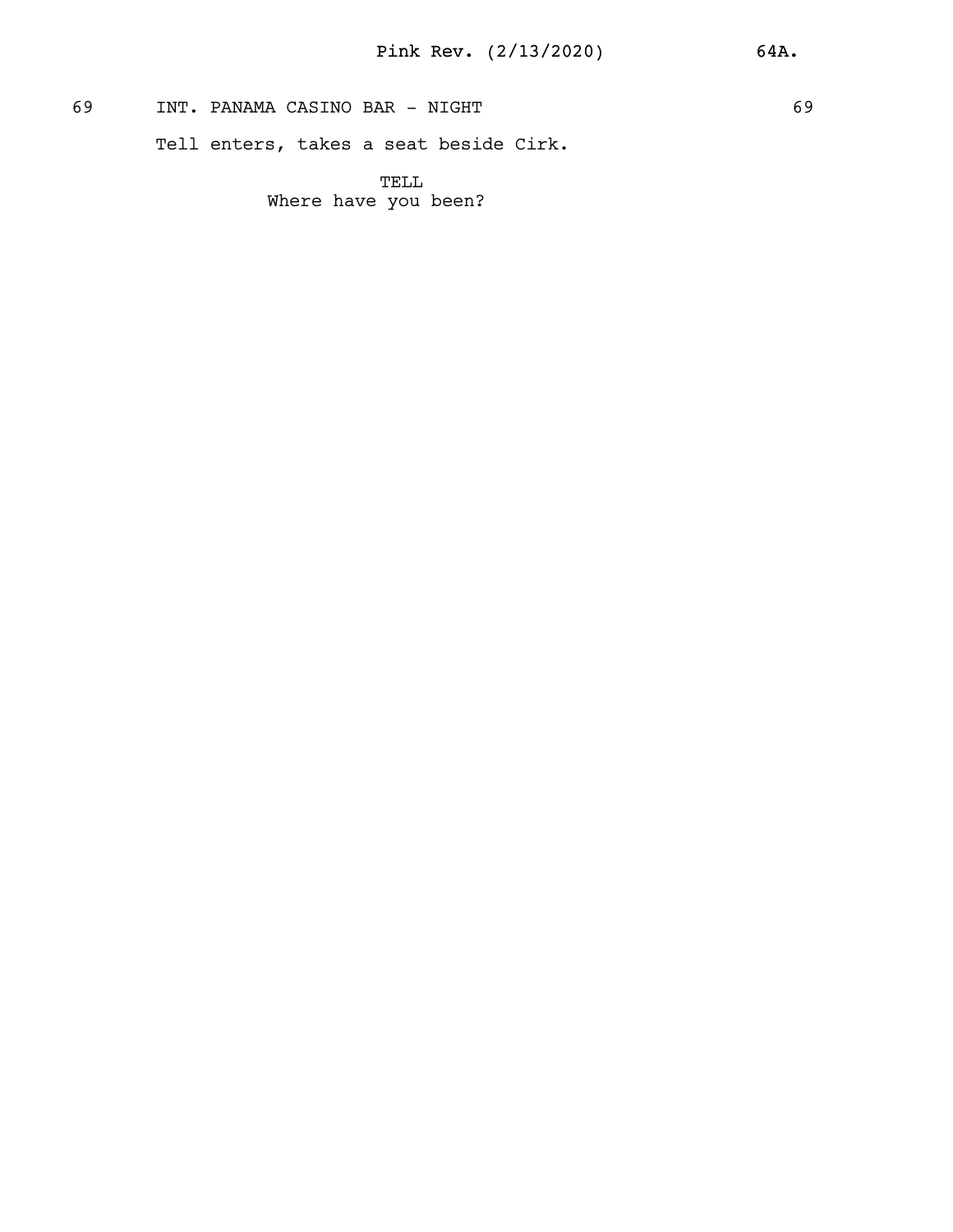CIRK I've been around. TELL I haven't seen you. CIRK Where's La Linda? TELL In her room.

Pause.

TELL (CONT'D) How do you like it?

CIRK

What?

TELL This life we have. You and me.

CIRK It's cool. That's for sure, but...

COUNT DOWN

But what?

CIRK It's a little all the same. You know, repetitive. It doesn't feel like it's going anywhere.

TELL (gestures with finger) We're going around in circles until you work things out. (beat) How's that going?

Cirk shrugs.

TELL (CONT'D) Given it any more thought?

CIRK

No. (beat) Are you going to the World Series of Poker?

TELL Already registered.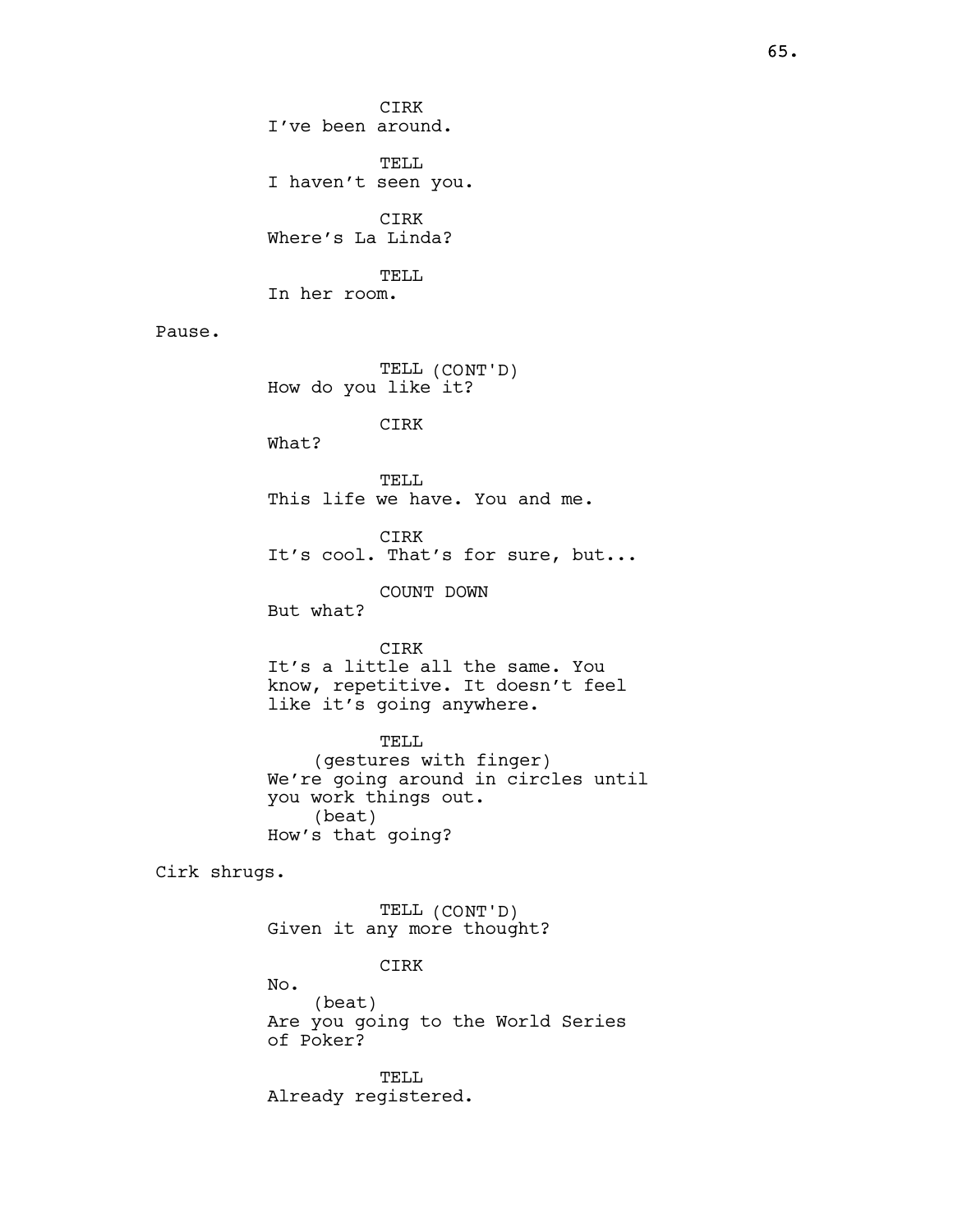CIRK That'll be cool.

TELL That will be it for me.

CIRK La Linda said that.

TELL

What?

CIRK You were quitting.

TELL I've done my time.

CIRK

Me too.

TELL Not coming to Vegas?

Cirk shrugs as if to say "we'll see." Tell reads this and makes a decision:

> TELL (CONT'D) It's late, but you got a second?

> > CIRK

Sure.

TELL I want to show you something. You got a moment? I have a proposal. (Cirk nods) Follow me. To my place.

CUT TO:

### THE PROPOSAL

70 EXT. MOTEL #7 - NIGHT

"Bayou Motel." A single story motel off the beaten track. Three parked cars. Tell pulls the Toyota into the lot, cuts the motor and lights. He gets out, says to Cirk:

> TELL Follow me.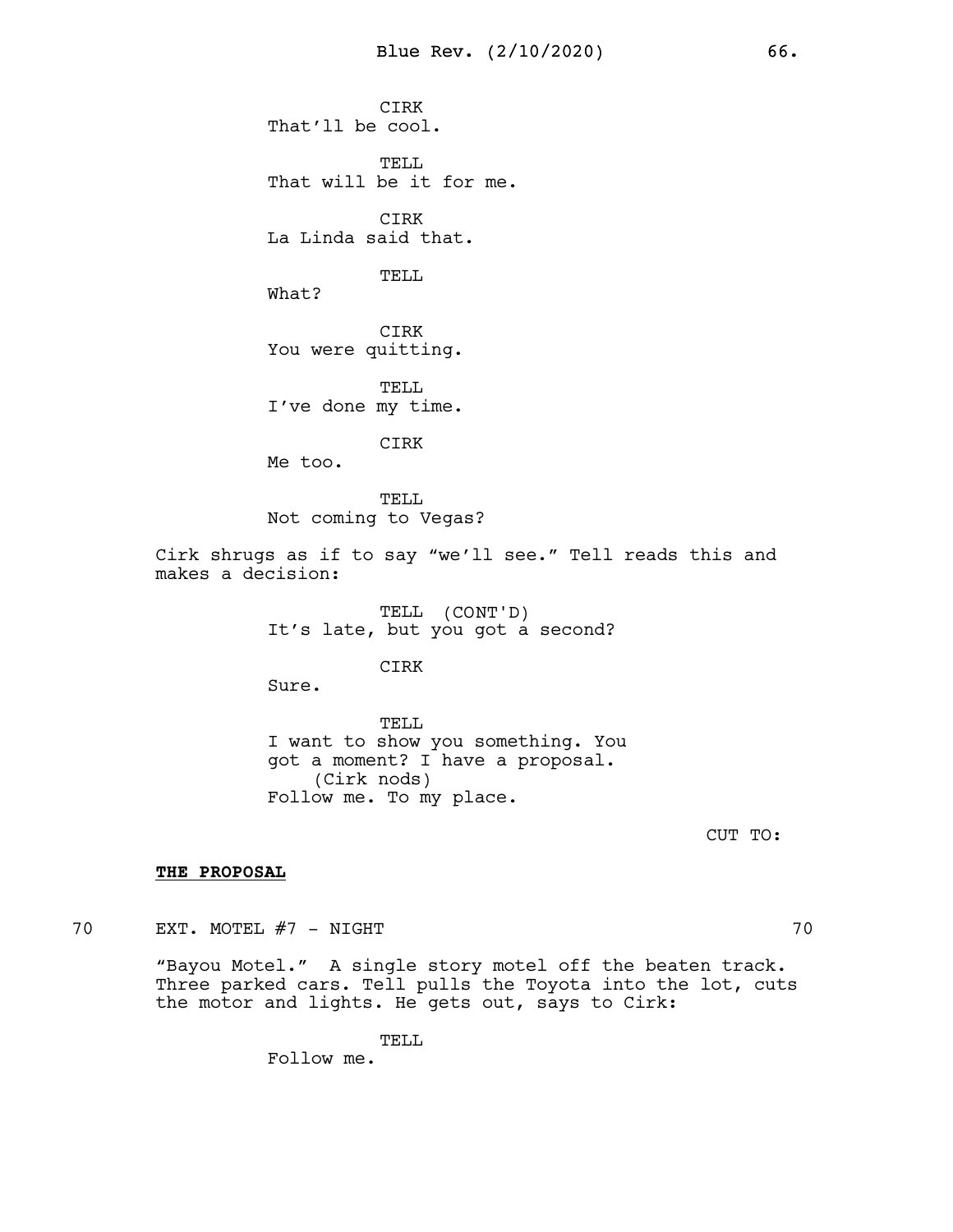Cirk, a little confused, follows William to a motel room, waits as Tell opens the door. They step inside.

CUT TO:

71 INT. MOTEL #7 - NIGHT 71

The room is pitch black. Tell flips the switch.

Cirk looks around. The spectral scene is wrapped in white. The walls bare, the furniture wrapped in white linen.

> CIRK You live like this?

TELL. (gestures to the bed) Sit down.

He does. William pulls up the desk chair and sits across from him.

> TELL (CONT'D) You need anything? Water?

CIRK I'm fine.

Tell, standing, places desk lamp on the floor, resets.

TELL How about a sandbag to put over your head? You can buy them on eBay.

Cirk's cool turns to fear.

TELL (CONT'D) When civilian contractor John Gordo first approached me in Abu Ghraib, he said I needed to be more creative. He said I had talent but lacked imagination. Would you agree with that?

CIRK Bill, what the fuck is going on here?

TELL Real life is going on. The World Series of Torture.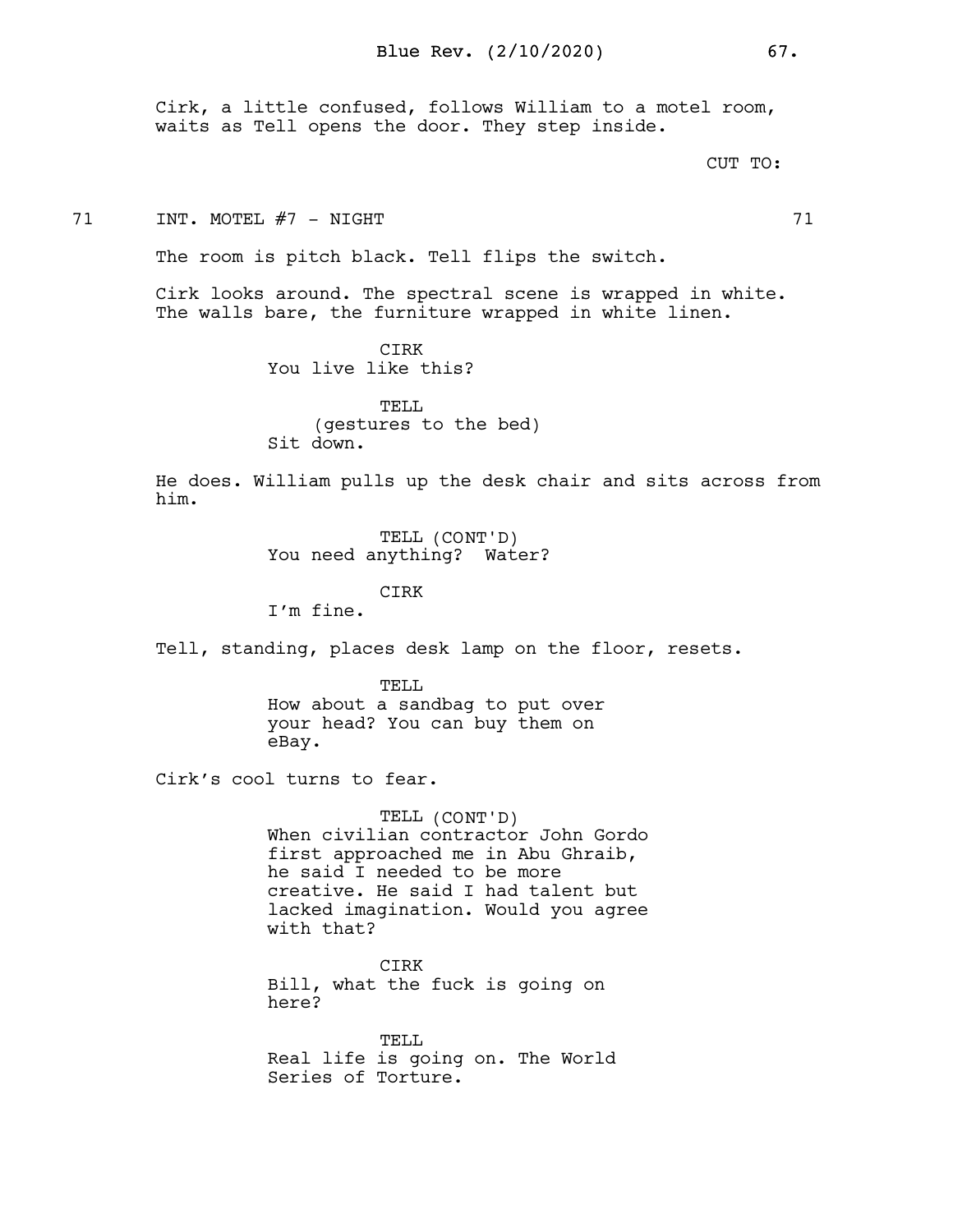CIRK I'm gonna split.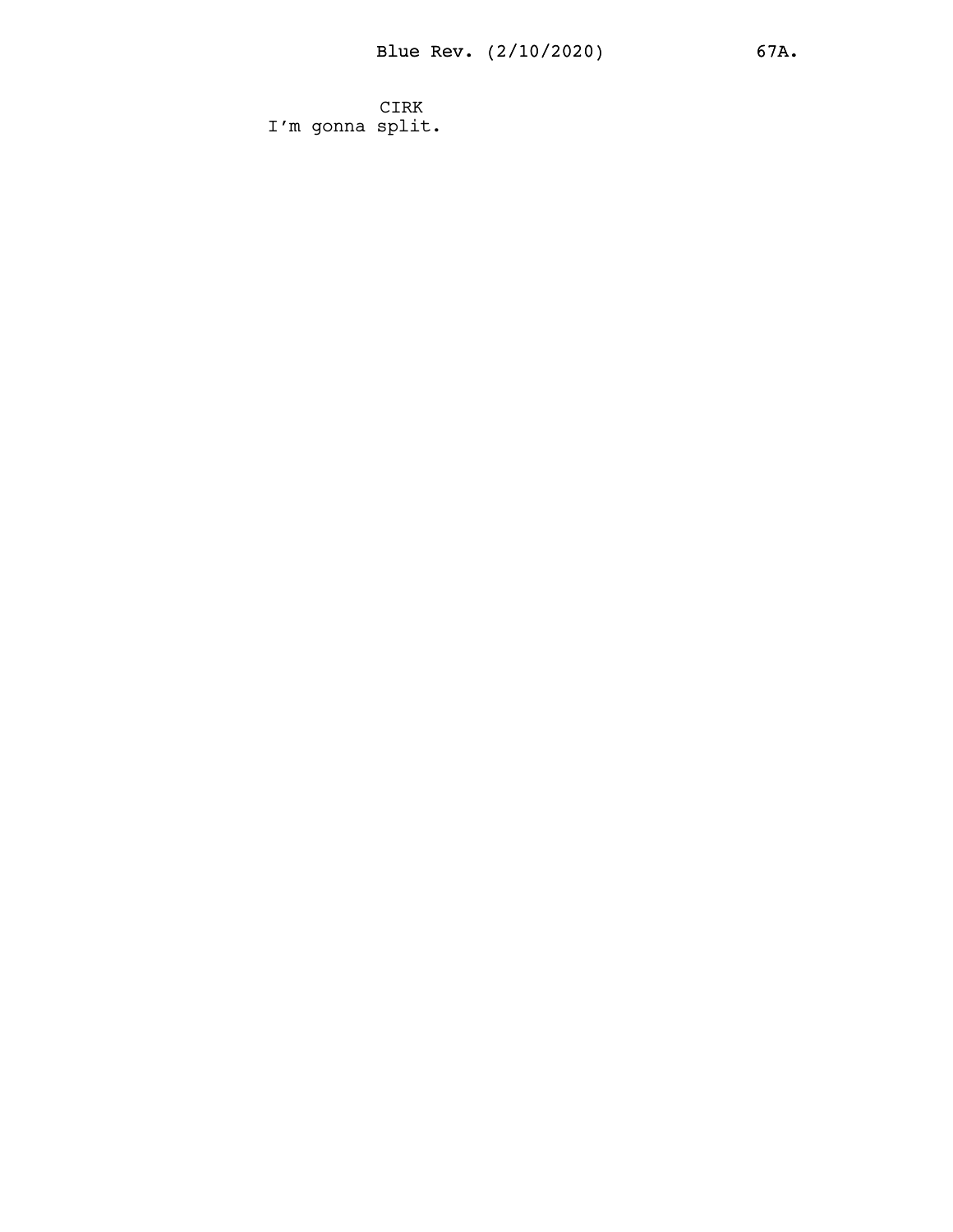TELL. Stay seated! (Cirk does) Sure you don't want any water? You may wish you had accepted it later.

Cirk pales. His eyes imagine routes of attack or escape.

TELL (CONT'D) Do I have your attention now, Cirk? (no response) Do I?

#### CIRK

Yeah.

TELL Good. Are the little nerves at the end of your fingers and toes and the tip of your dick starting to tingle with fear?

Cirk reluctantly nods.

TELL (CONT'D) Good. Let me enhance this a bit.

Tell gets up, walks over to the desk, retrieves his duffel bag, brings it over. He places the duffel beside his chair.

Tell unzips the duffle. Inside are pliers, a baton, a flashlight, a ball-peen hammer, and seafoam gloves. He withdraws

Cirk moves in an attempt to stand. Tell SMACKS him in the breastbone with the heel of his palm. Cirk, falling back on the bed, GASPS. Tell sits facing him. Cirk ain't going anywhere.

Tell unzips the duffel, reaches inside, withdraws a pair of blue heavy duty nitrile gloves. Just like the ones he wore in Abu Ghraib. He puts them on as he speaks:

> (MORE) TELL (CONT'D) I've done some investigating about you Cirk. With a "C." About your father--I did meet him in Abu Ghraib, I lied about that--about your mother, your time in college, your scrapes with the law. It's all on the internet of course. (beat) I'm going to make you a proposal.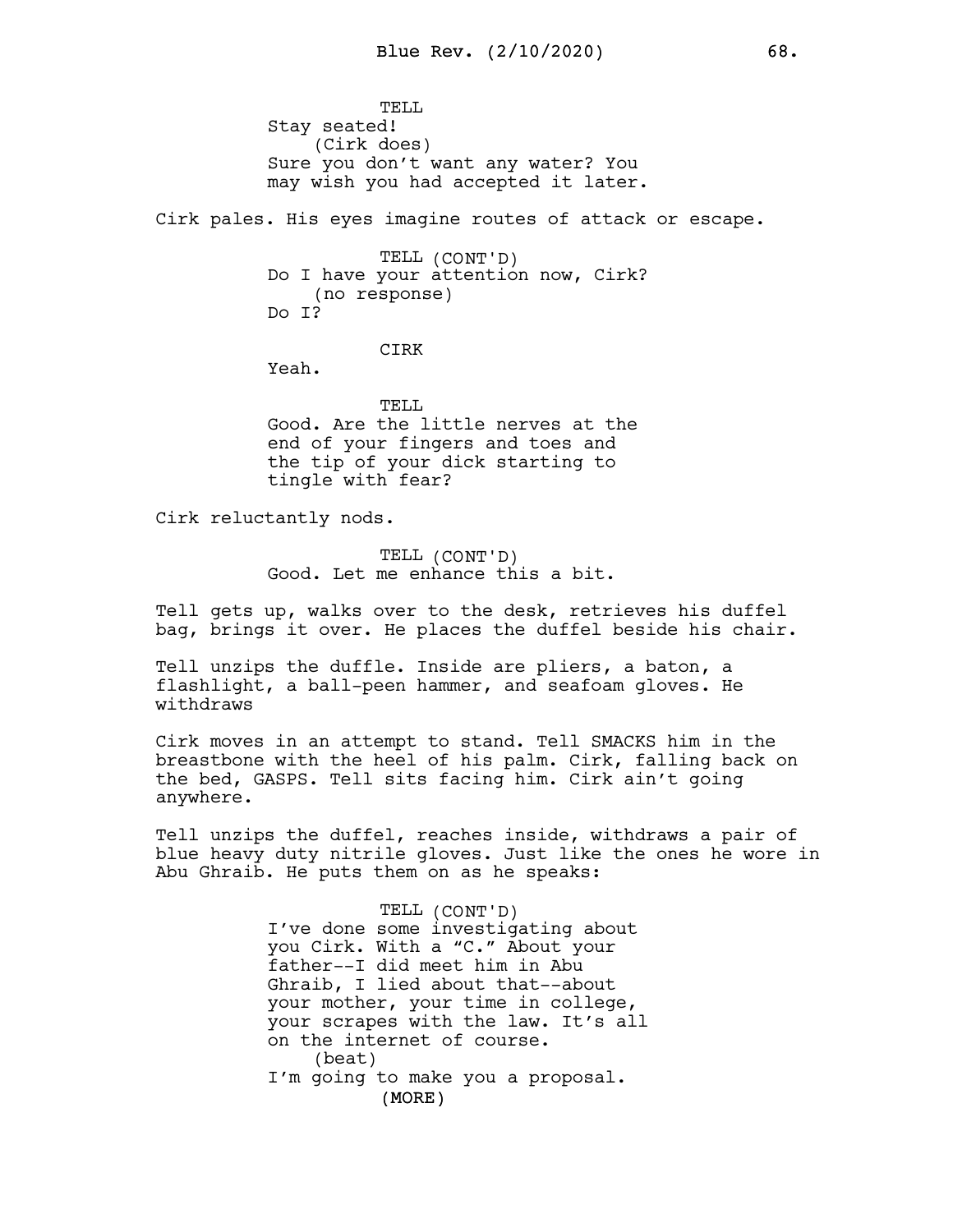TELL (CONT'D) You have approximately \$20,000 in college loan debt.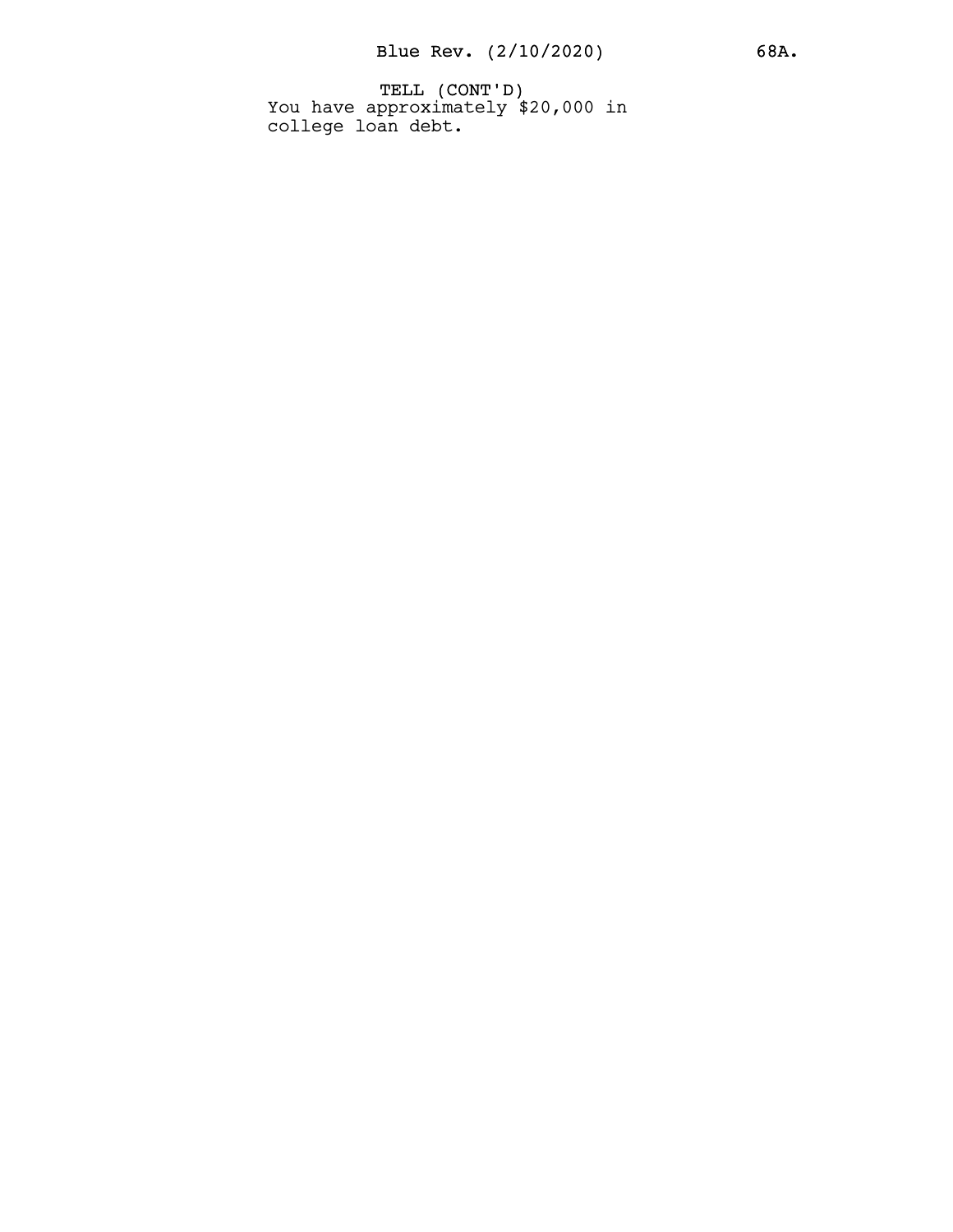Tell reaches into the duffel, removes two banded stacks of one hundred dollar bills, throws them to the floor with a snap of the wrist. One, two, hitting like rifle cracks. Cirk winces.

> TELL (CONT'D) Twenty thousand. To go back to college--tuition, expenses, condoms and so forth--it adds up, so let's say another eighty thousand.

Eight \$10G stacks high the floor. Bang, bang, bang...

TELL (CONT'D) On top of which you've got five thousand in credit card debt. Your momma, bless her, she's got her problems, she's about thirty five under water, so let's say forty thousand.

Tell reaches into the duffel, removes four more stacks of cash, snaps them on the carpet.

> TELL (CONT'D) And for the heck of it let's throw in ten grand pocket money. (another stack hits the carpet) That's one hundred and fifty grand. Tax free. All this money is yours on one condition.

CIRK What's that?

TELL

Go see your mother. She lives in Rockport, Oregon. I have the address. I spoke with her. Didn't say who I was, of course. You go visit her. Make yourself right with her. Clear up her debt. Explain your college plans. Then put her on the phone. With me. I want to hear her voice. I want to hear her say these things.

CIRK And what if I don't?

(MORE) TELL This is not a proposal you can afford to reject.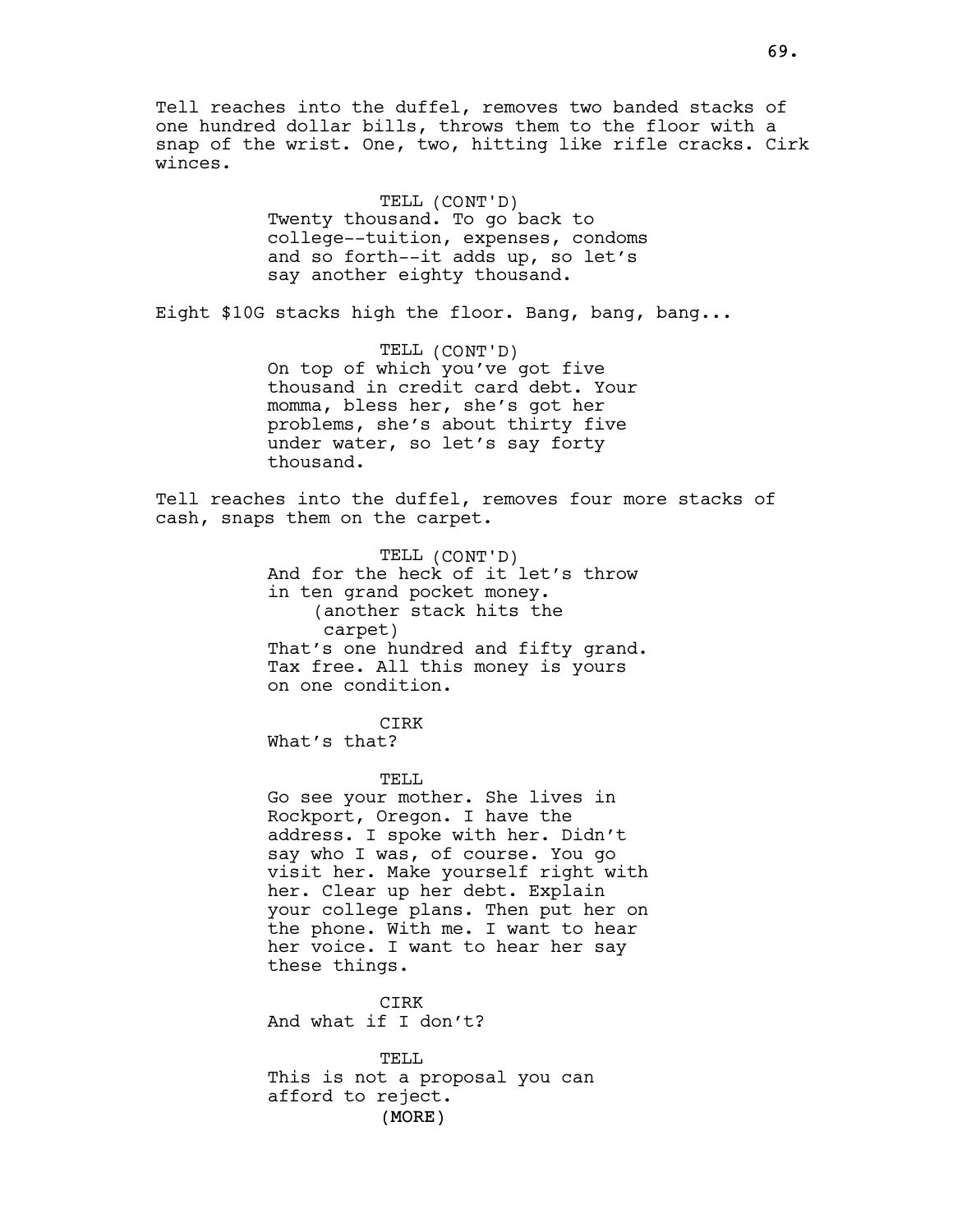TELL (CONT'D) (beat) And if you cheat me, I'll find you. You don't want that to happen.

Cirk looks at the money.

TELL (CONT'D) I don't like celebrity gambling. I like anonymous gambling. I did this for you. Do you hear what I'm saying?

CIRK

Yeah.

TELL Do we have a deal?

CIRK (smiles) We got a deal.

Tell takes out a cell phone.

TELL Okay, let's give her a call.

CUT TO:

#### FORGIVENESS

72 EXT. PANAMA CITY CASINO - NIGHT 72 Modern Casino, splashy lighting.

CUT TO:

73 INT. PANAMA CITY CASINO HALLWAY - NIGHT 73

He checks room numbers (he's on the 15th floor) stops outside a hotel door, hesitates, knocks. La Linda's voice replies from within:

> LA LINDA O.S. Who's there?

# TELL

Bill Tell.

LL, wearing jeans and a WSOP T shirt, opens the door.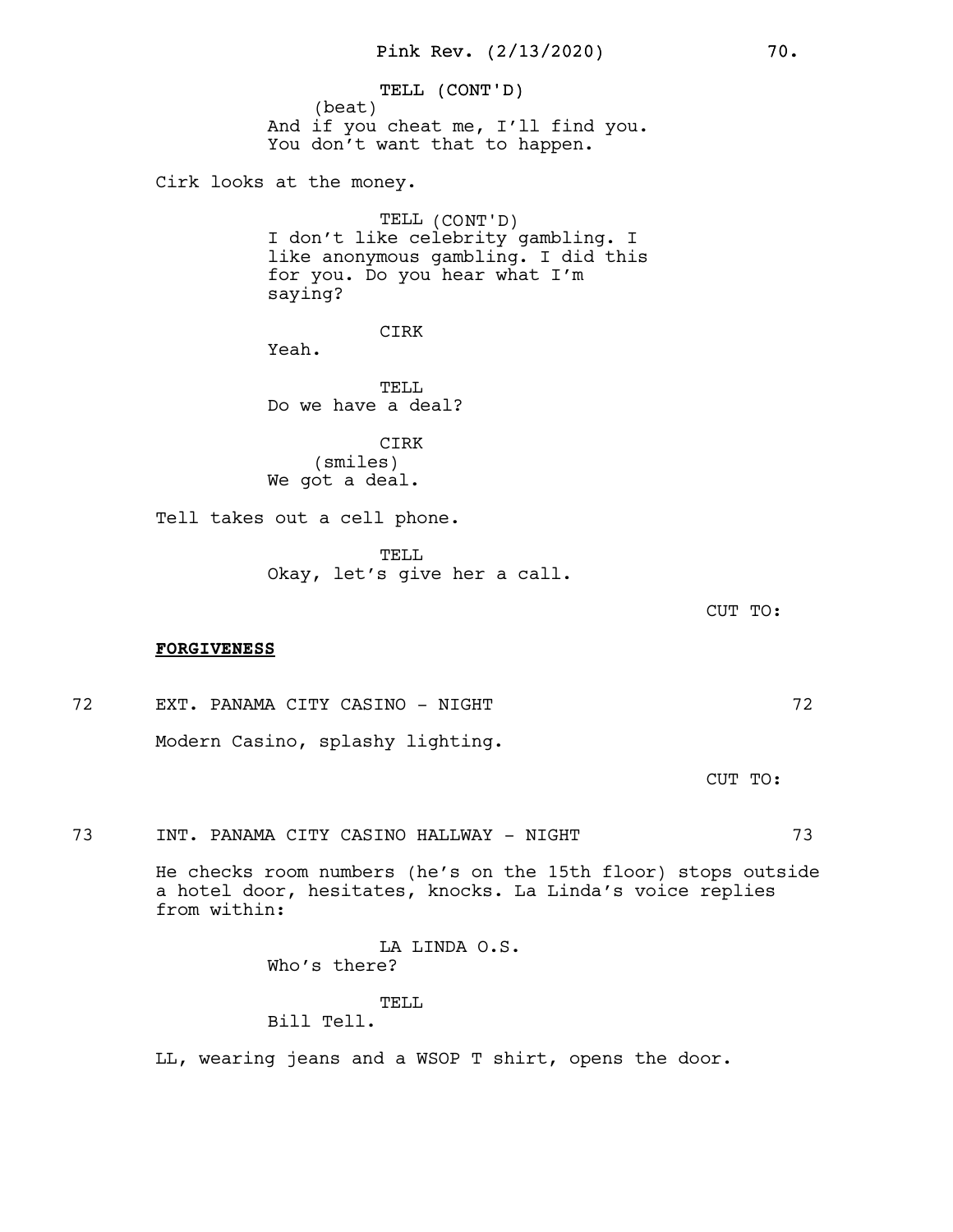LA LINDA What's up? We were going to meet in the pit. (worried) You cool?

TELL

Yeah.

He steps inside.

CUT TO:

74 INT. LA LINDA'S ROOM - NIGHT 74

LA LINDA So what's up?

TELL I wanted to talk to you.

LA LINDA Final table tomorrow.

TELL 2:30. "Dealers, lets... (she joins in) ...get some cards in the air."

He closes the door.

LA LINDA Where's the sidekick?

TELL Cirk. He had to go home. His mother's not feeling well.

LA LINDA He has a mother?

TELL Believe it or not.

LA LINDA So what's on your mind?

Tell moves close to her. He's definitely in her space. She can feel his body against hers, his breath on her face.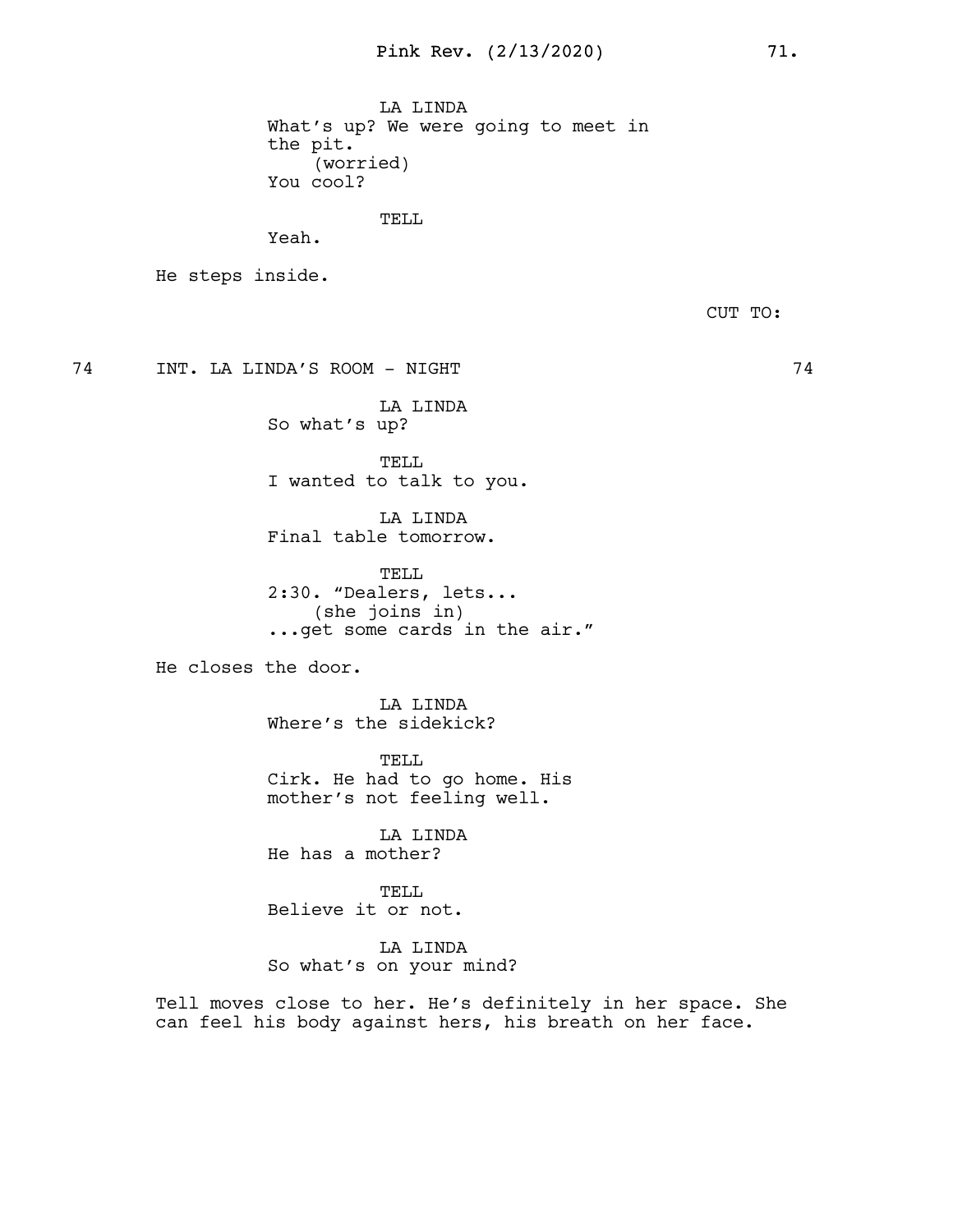TELL.

I made a promise to Cirk before he left. You know he talks about you. He fancies you.

LA LINDA He fancies himself a matchmaker.

TELL

I promised him I would act on these feelings I have. These feelings toward you.

Beat.

TELL (CONT'D) I think you may have them too.

He leans toward her. She cups his head, presses his lips against hers.

LA LINDA

You do?

TELL

Yes. I do.

She breaks free of the kiss, smiles:

LA LINDA Wow, baby, wow.

They kiss again.

A75 TIMECUT: A75

Tell and La Linda make love on a king size bed. The lights of Vegas glimmers out the window.

They twist and turn, embrace and clutch. These are two people who have waited a long time for this. He strokes his crotch.

> TELL. It's been a while.

LA LINDA Just stop talking.

TELL Okay. Okay...

He enters her. She exhales.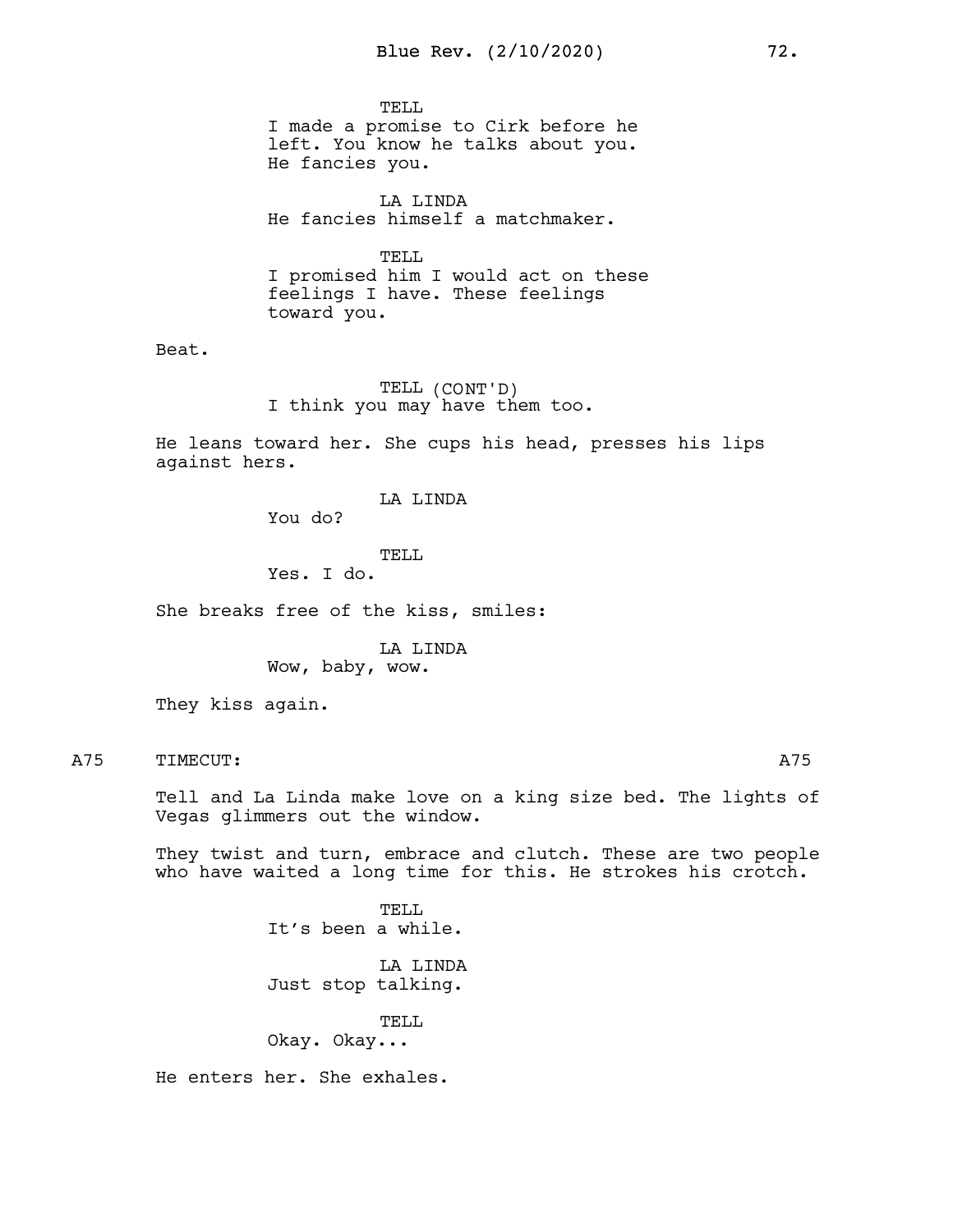TELL V.O. The feeling of being forgiven by another and forgiving oneself are so much alike there's no point in trying to keep them distinct.

CUT TO:

### FACE TIME

B75 TIMECUT B75

Tell buttons his shirt as La Linda steps out of the bathroom, blow drying her hair.

> LA LINDA How much time we got?

TELL Here. Look at this.

He takes out his phone, fiddles with it.

TELL (CONT'D)

Face time.

Tell plays a split screen of Cirk and JUDY, 40, his mother.

TELL (CONT'D) He recorded this. It's part of our deal. That's Cirk's mother.

JUDY ON SCREEN Cirk, my God. Where are you?

CIRK ON SCREEN Kansas City.

JUDY ON SCREEN What's happening? It's been so long.

CIRK ON SCREEN I've been thinking I haven't been fair to you and I want to come and see you.

JUDY ON SCREEN Are you all right?

CIRK ON SCREEN I'm fine.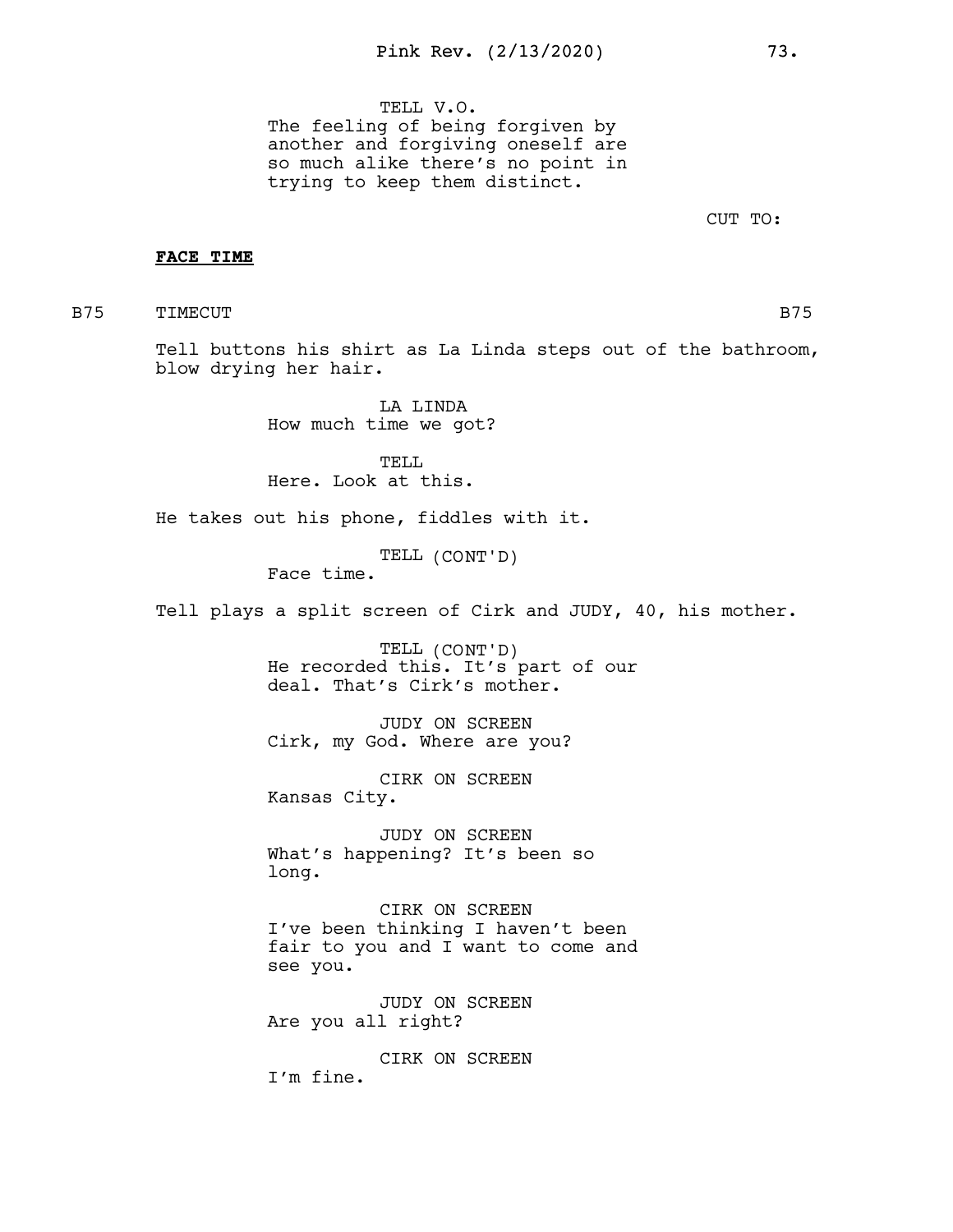Cirk's eyes check someone off screen. Slight smile.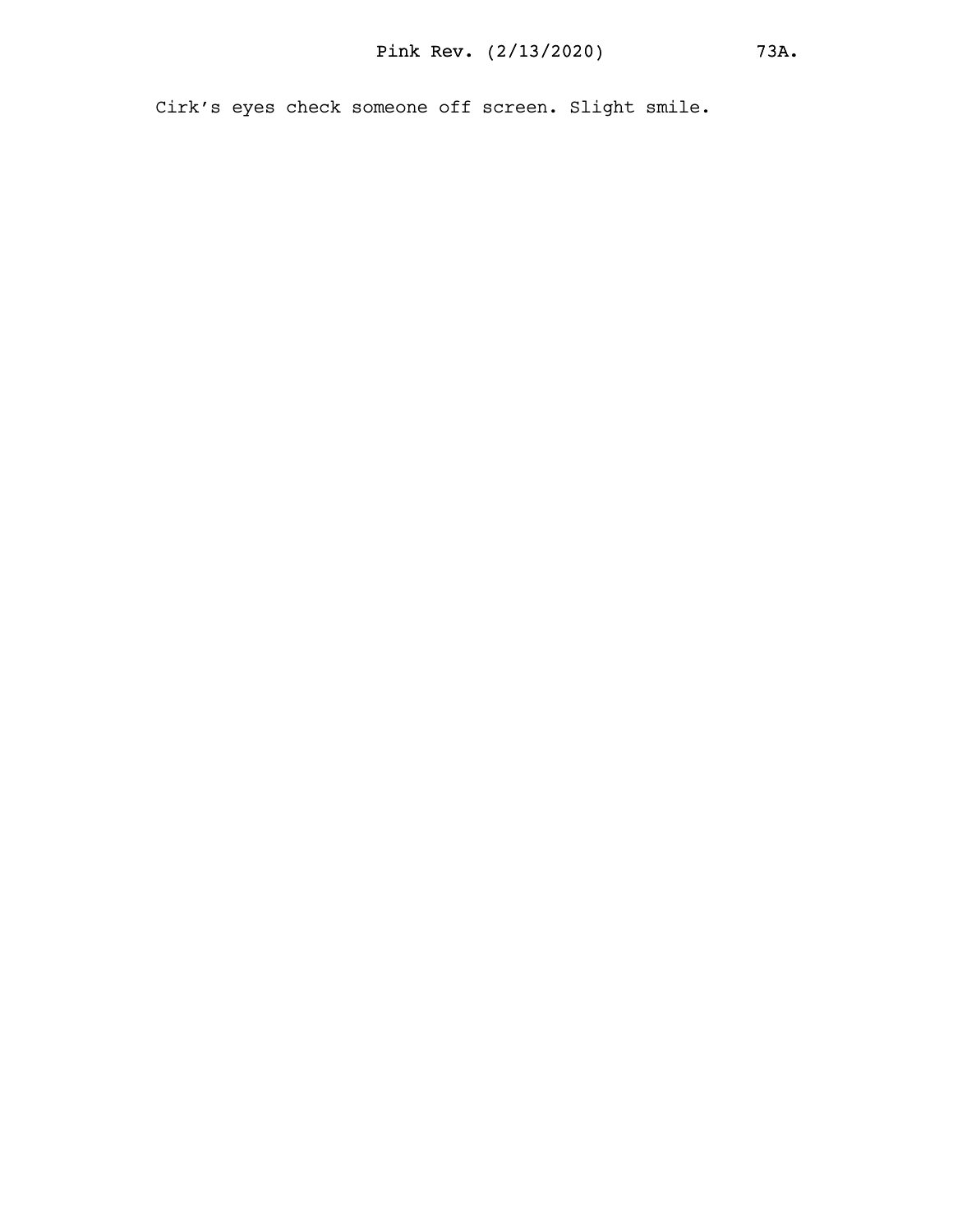JUDY ON SCREEN I can't believe this. I always think about you. CIRK ON SCREEN I'm sorry. JUDY ON SCREEN No, I'm sorry. (wipes her cheek) Excuse me. I'm crying. Tell turns off the phone. The screen is black. She looks at him. TELL It goes on like that for a while. Got a little maudlin. She's near Portland. He'll be there in a day or two. They'll call me together. LA LINDA She reminds me. Of my momma. TELL Alive? LA LINDA Cleveland. No more East St. Louis. TELL Would I like her? LA LINDA I think so. Pause. LA LINDA (CONT'D)

How did you get him to do that? Cirk?

TELL He wanted to. He just needed an excuse. I may even visit them. I never played the Northwest.

CUT TO:

FINAL TABLE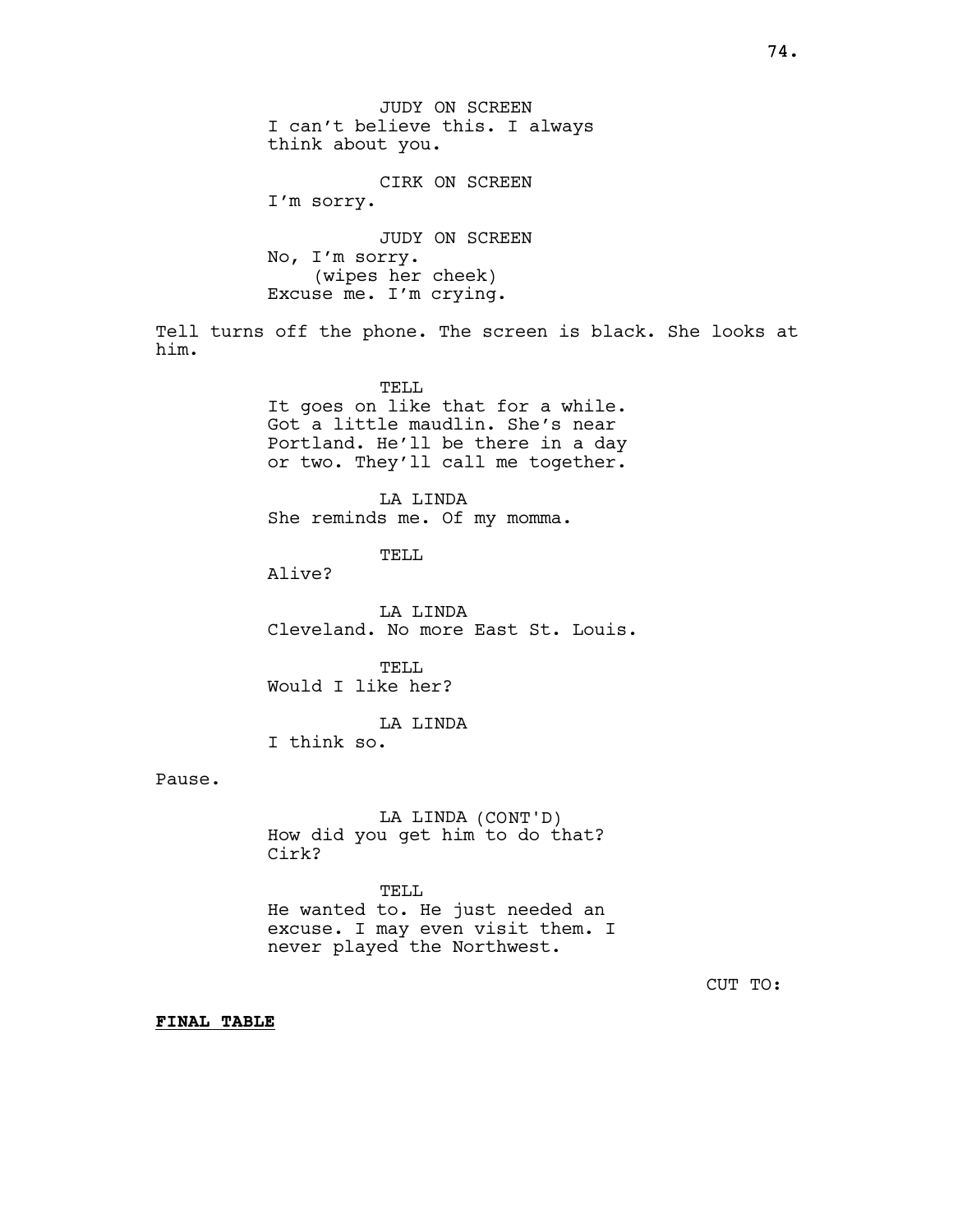75 INT. PANANMA CITY CASINO TOURNAMENT - DAY 75

A single table sits on a platform in the cavernous room. Poker family and fans sit on semi-circular raised seating. Two video cameras record the action.

The final ten players enter with their friends and staff. Tell with La Linda, Mr. USA with his lackeys.

Tell hands La Linda his phone.

TELL. Keep tabs on this. I'm expecting a call.

He kisses her on the cheek, joins the final table. Chips are allotted. Flat screens show images of the players. La Linda finds a seat.

> PA ANNOUNCER Welcome to the final table of the WSOP Circuit Southern State Swing 2020 tournament. Dealers, shuffle and play.

And it begins. Mr. USA starts with the Big Blind.

TIMECUT: a rap style player is the first to bust out.

TIMECUT: Down to five players, Tell, Mr. USA, and three others. Mr. USA collects a pot.

> PA ANNOUNCER (CONT'D) That will make our dinner break. Play will resume at 8:30.

Players stand. A floor man photographs their chip stacks

CUT TO:

76 INT. LA LINDA'S ROOM - EVENING 76

Tell combs his hair in the mirror. His hair is wet from the shower.

> LA LINDA You're phone was buzzing.

He steps out. She hands it to him. He activates it.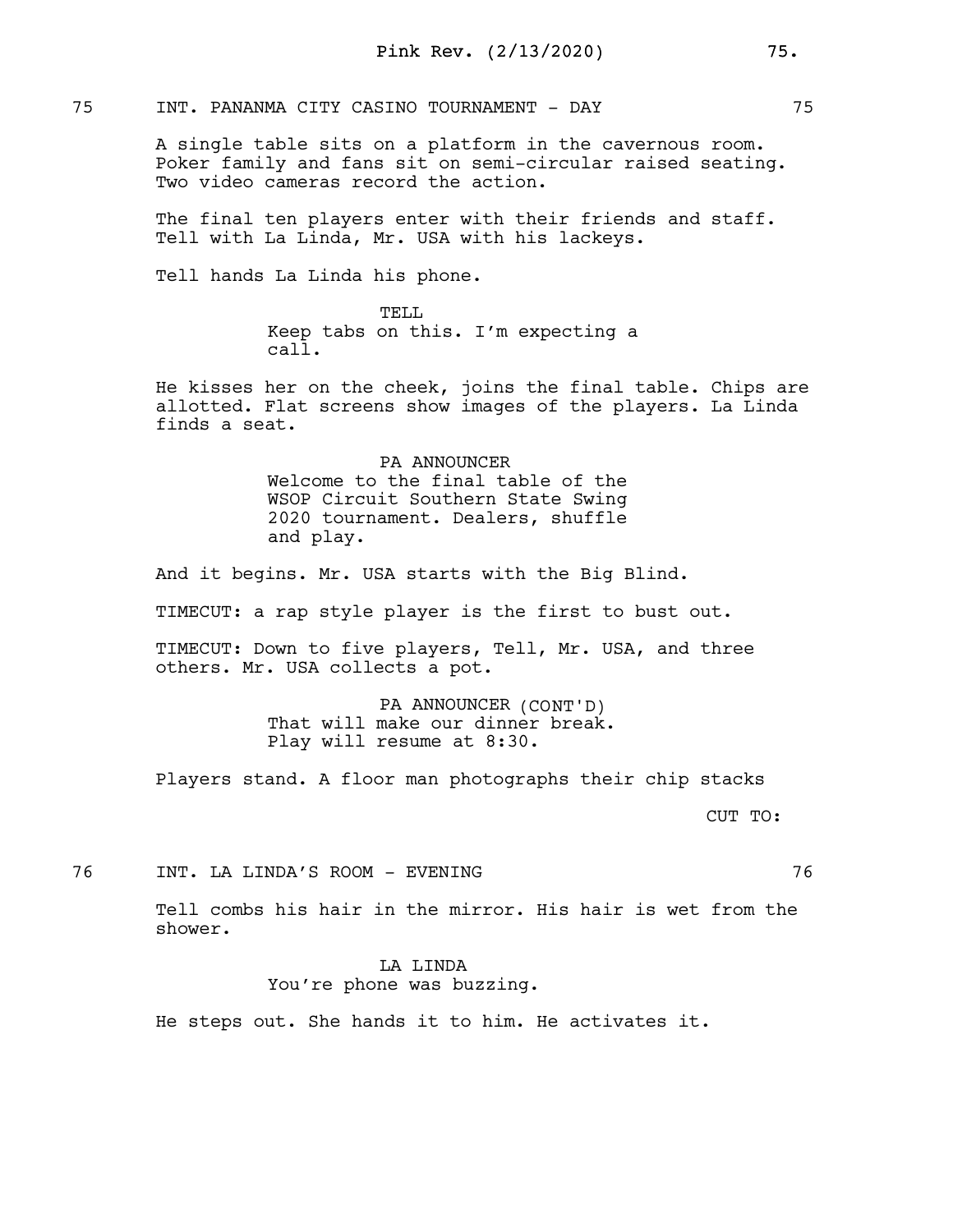TELL. It's from Cirk. It says, "Wish you were here."

They sit. He opens Cirk's message:

It then shows a ground view of a white clapboard house in Rockville, Virginia. This is John Gordo's home. The house Cirk located on Google Earth. The first view is from the front. The second, more clandestine, is from the rear.

#### LA LINDA Where is that?

Tell dials a number from memory. No answer. It goes to a mailbox.

She checks her watch.

# LA LINDA (CONT'D) Ten minutes.

CUT TO:

77 INT. PANAMA CITY TOURNAMENT - NIGHT 77

The final four take their seats. ("USA! USA!")

Mr. USA sits across from Tell. Eye to Eye.

# PA ANNOUNCER Shuffle and play.

Play resumes. Hole cards are dealt. Tell gets pocket Fours. USA gets Ace, Jack. USA bets the Small Blind, Tell calls. One other player calls. The game is on.

The Flop: Ace, Jack, Four. Tell and USA bet, raise, and calls. The Third player folds. Now it is just Tell and USA. Several Thousand dollars worth of chips are on the table.

Dealer plays The Turn: Ten of Diamonds. Both Tell and USA bet, raise, and call. The dealer prepares to turn the River. William Tell holds up his hand:

> TELL Just a moment.

He stands, collects himself and walks away. His hole cards and chips are untouched.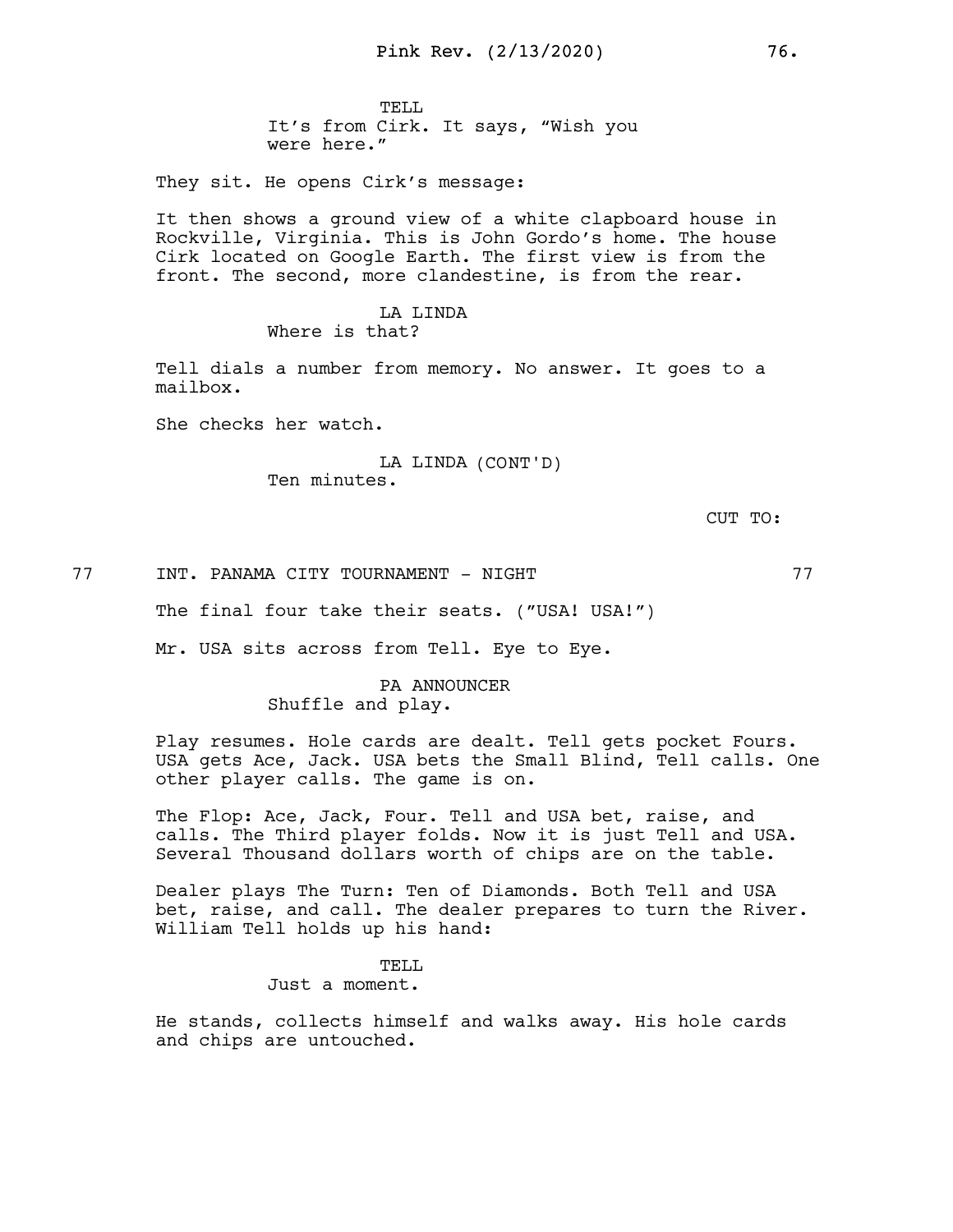The others players look at each other confused. He vanishes from view. Mr. USA acts as if it's some sort of trick. The dealer suggests:

#### DEALER

# Five minutes.

La Linda gets up but Tell's already lost in the crowd.

CUT TO:

#### HOME INVASION

78 INT. MOTEL ROOM #7 - NIGHT

Tell, seated in his spectral room, researches via laptop. He Locates WVTR, the local station which covers the Richmond and Rockville areas. He takes a drink.

He finds what he's looking for. A webpage "breaking news." Home invasion suspect shot and killed at the home of Major (ret.) John Gordo. Tell follows the link:

Gordo's Suburban Home.

A LOCAL NEWSMAN speaks to the camera as police lights reflect against a white clapboard suburban home. Unidentified suspect armed with a pellet pistol. Security sensors were activated and Major Gordo, confronted the suspect. The suspect fired and missed. Gordo returned fire, killing the suspect. Investigation underway.

Cut to earlier interview with Gordo.

GORDO You purchase security thinking something like this might happen, but you don't think it ever will...

Tell closes the laptop. He closes the journal. He places it in the waste container and exits with his duffel. Room, receding from view, sits silent, wrapped in white.

CUT TO:

79 INT. PANAMA CASINO TOURNAMENT - NIGHT 79

Play has resumed with three players. The Dealer places bets from Tell's stack. It's getting smaller.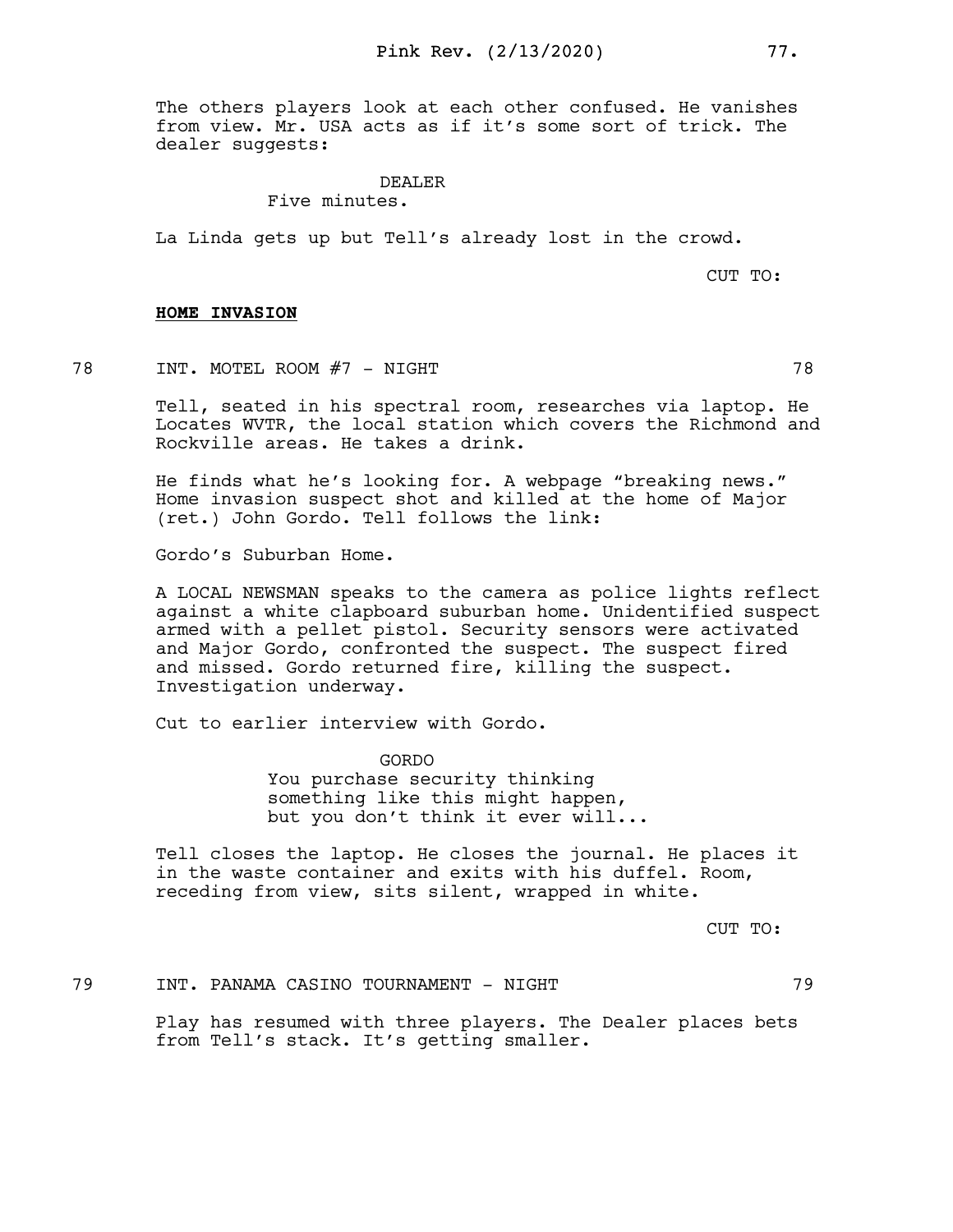Mr. USA nods his head.

CUT TO:

80 EXT. MOTEL #7 NIGHT 80

Tell, silhouetted, enters his car and drives. The frame holds on the darkened motel.

FADE TO BLACK.

#### ROCKVILLE, VIRGINIA

FADE IN.

81 EXT. GORDO'S SUBURBAN HOME - NIGHT 81

No residue of the police activity several days before. Except for a scrap of yellow perimeter tape on the lawn.

A Range Rover pulls into the drive. John Gordo gets out, goes to the front door, deactivates the security system.

CUT TO:

82 INT. GORDO'S SUBURBAN HOME - NIGHT 82

Gordo enters the darkened house, flips on the light switch. It doesn't work. A voice from the darkness:

> TELL. It's turned off.

Gordo's eyes adjust to the light. William Tell sits on the sofa, his duffel beside, a high powered pistol aimed at John Gordo's chest.

The sofa, coffee table and chair are wrapped in white linen.

TELL (CONT'D) John. Sit down. Don't be stupid.

Gordo cautiously sits.

TELL (CONT'D) Do you remember me?

GORDO

Should I?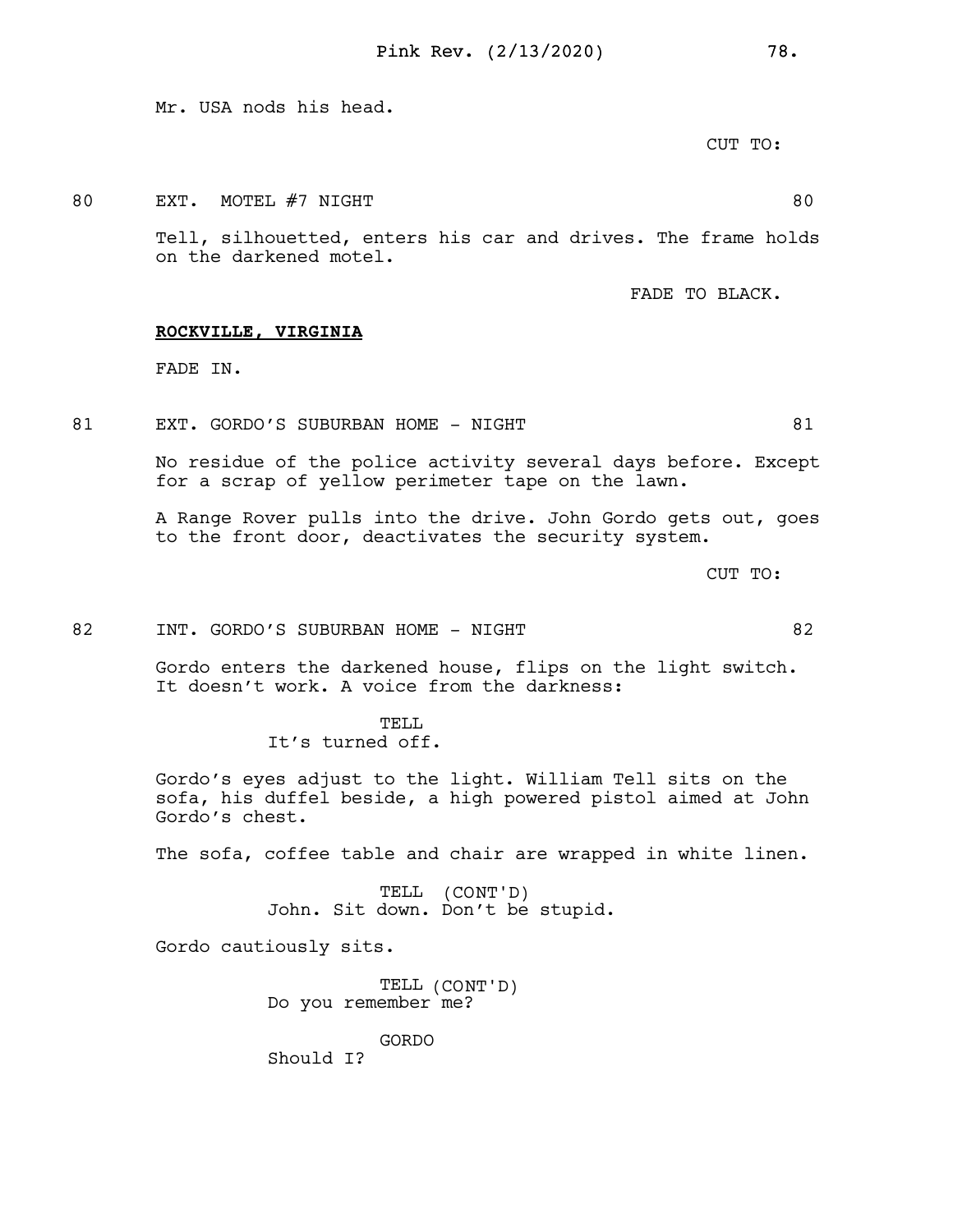TELL. Tier 1A. Abu Ghraib.

GORDO Bill Tillich. You look pretty good all things considered. How long were you at Leavenworth?

TELL Eight and a half years.

GORDO That's a bitch.

TELL The boy you shot. He was trying to kill you.

GORDO I assumed that.

TELL. You trained his father. His name was Roger Baufort. Just like you trained me.

GORDO What happen to him?

TELL He shot himself.

### GORDO

So I'm to blame? That's a pussified defense, PFC Tillich. And you know it. We are each responsible for our own actions.

TELL.

I believe that. (beat) We are going to step into the next room, you and I, and we are going to have a dramatic reenactment. We are going to make things right.

Tell stands.

TELL (CONT'D) Either that, John Rodgers, or I'm going to blow a bullet straight through your eyeball.

Gordo thinks, acquiesces: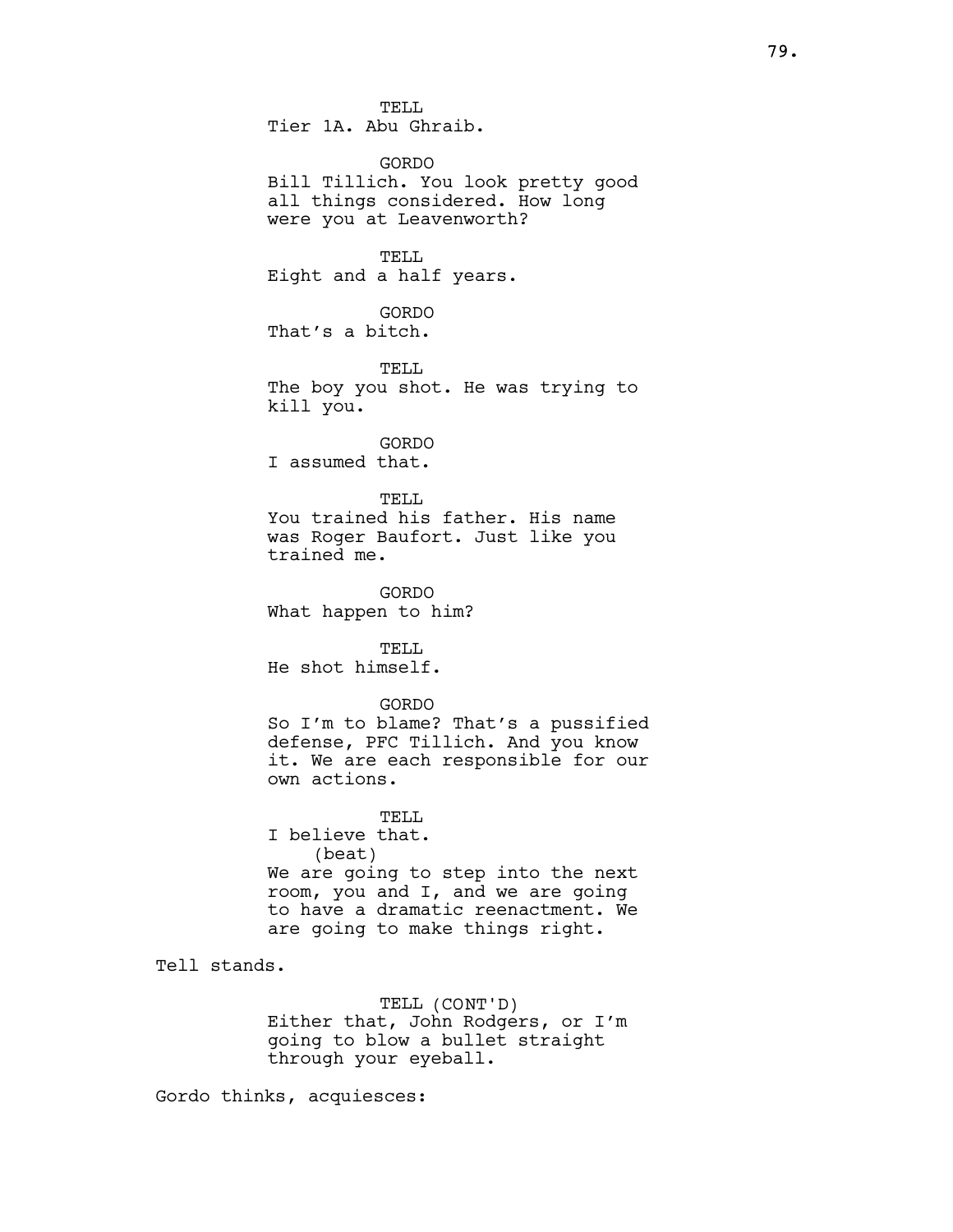### TELL

After you.

They step OFF CAMERA into an adjoining room. Tell carries his gun and duffel. The footsteps, slow, stop.

### GORDO O.S. Who goes first?

The camera incrementally retreats. Muted sounds are heard periodically off screen. GRUNTS, THUDS, YELPS.

NIGHT TURNS TO DAY. The camera comes to a stop. Waits.

Tell emerges from the unseen room. His shirt is soaked with blood. There are bloody knife slashes on his left thigh. His shoes leave bloody footprints. A green sandbag hood hangs from his right hand.

His arms, his face are covered with bleeding gashes. The fingers on his left hand are twisted and broken. The sandbag falls to the carpet.

He steps over to a table, struggles to picks up a land line receiver with his left hand. Dials 911 with the right.

> 911 911. Where is your emergency?

TELL Emergency services?

# 911

Yes?

TELL. I'd like to report a homicide.

FADE TO BLACK.

CUT TO:

#### U.S.D.B.

FADE IN.

83 EXT. MILITARY DISCIPLINARY BARRACKS, LEAVENWORTH - DAY 83 An idyllic Midwestern landscape.

80.